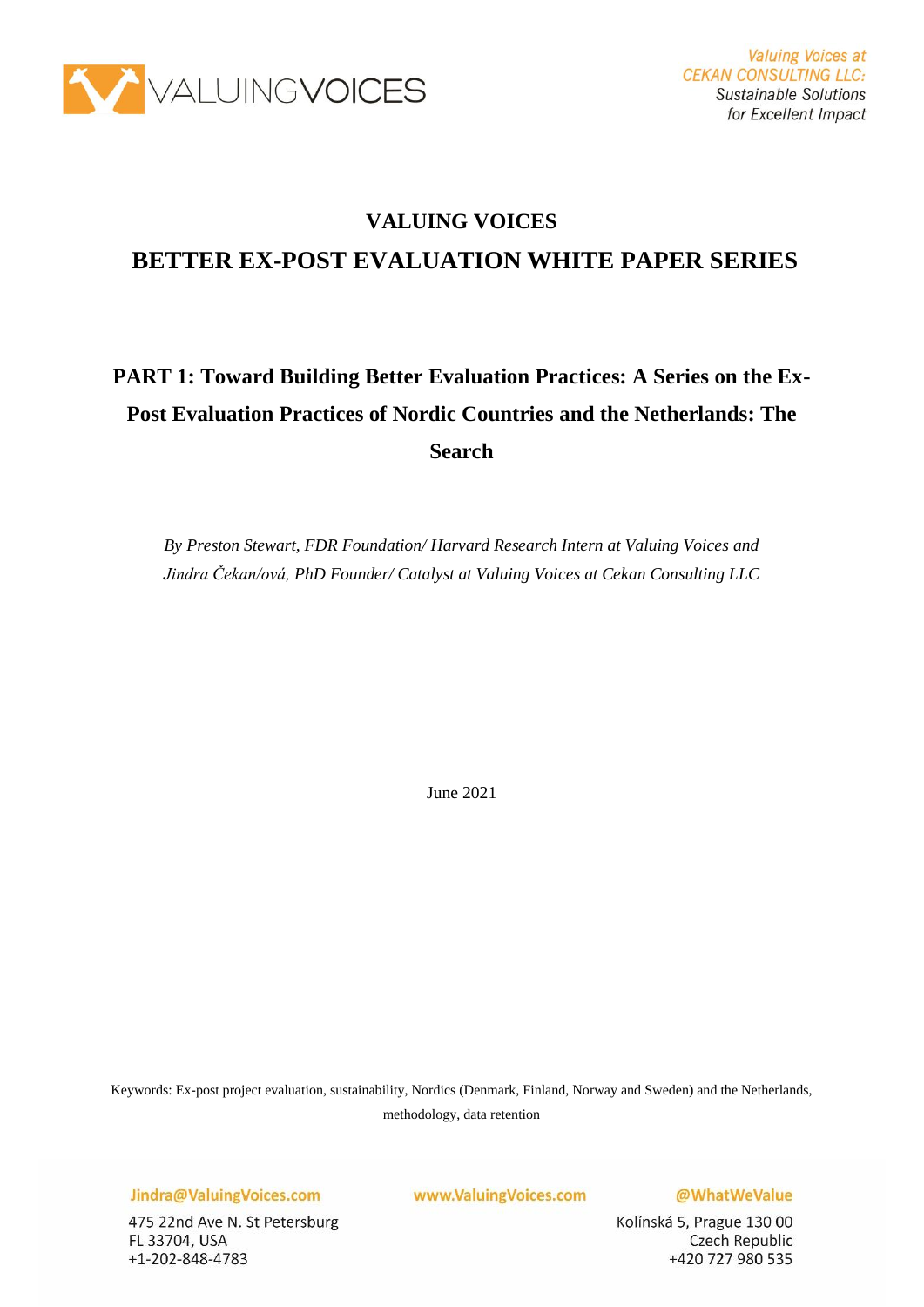

**Valuing Voices at CEKAN CONSULTING LLC: Sustainable Solutions** for Excellent Impact

#### **Executive Summary/ Abstract**

Ex-post completion or ex-post project evaluations are surprisingly rare given widespread commitments to 'sustainable development'. Given the well-known commitment of the Nordic countries of Norway, Finland, Sweden and Denmark as well as the Netherlands, Valuing Voices, a consulting firm specializing in ex-post project evaluation, chose these countries as case studies. We hired an intern from Harvard College, who searched the national databases (in English only) and presented these results. The findings were surprising. There were far fewer ex-posts in total than expected. Those that were included a surprising number that was co-evaluated alongside final evaluations, although final evaluation illuminates relevance, effectiveness, efficiency (and the new OECD criteria of coherence), while ex-post project evaluation illuminates sustainability and impact two or more years after closure. There were lessons for Ministries about the searchability as well as the quality (and in the case of Denmark and in part, Sweden), the dearth of ex-posts at all. Overall, the recommendations for the five countries researched for this paper include better and more standardized definitions of ex-post project, greater absolute numbers done, transparent sharing of those done in publicly searchable manners, methodologically clear comparisons (baseline and midterm), and clarity in differentiating different evaluations.

There are caveats to these papers. This research was privately by Valuing Voices so the samples featured from the five countries were limited to public sources about ex-post and ex post evaluations. While we reached out to Ministry evaluative staff in all countries, one two made themselves available for consultation (the Netherlands and Finland) and provided a handful of additional ex-post evaluations. This paper focuses on what such research yielded, not definitive findings of programs or multi-year country strategies that are funded for 20-30 years continuously, nor projects funded by country-level embassies which did not feature on the Ministry site. We focus on project bilateral project evaluations, not multilateral funding of sectors. We also presented these findings in a [2021](https://valuingvoices.com/upcoming-jan-webinar-lessons-from-nordic-the-netherlands-ex-post-project-evaluations-14-jan-2021/)  [webinar,](https://valuingvoices.com/upcoming-jan-webinar-lessons-from-nordic-the-netherlands-ex-post-project-evaluations-14-jan-2021/) during which we received input that Sweden's EBA has a (non-project) portfolio of 'country evaluations' which looked back over 10 or even 20 year time horizons.. Still, we found very few expost evaluations at EBA (see cite in Search, below). No input was received by Norway or Denmark.

There are four papers in this series combined in this White Paper. First, the search across databases of all five Nordics (Norway, Finland, Sweden, and Denmark) and the Netherlands (pages 1-21). This is followed by country specific, detailed, papers for those with ex-posts: The Netherlands (pages 22-37), Norway (pages 38-47), and Finland (pages 48-59). We look forward to your feedback. [Jindra@ValuingVoices.com](mailto:Jindra@ValuingVoices.com) for the Valuing Voices team.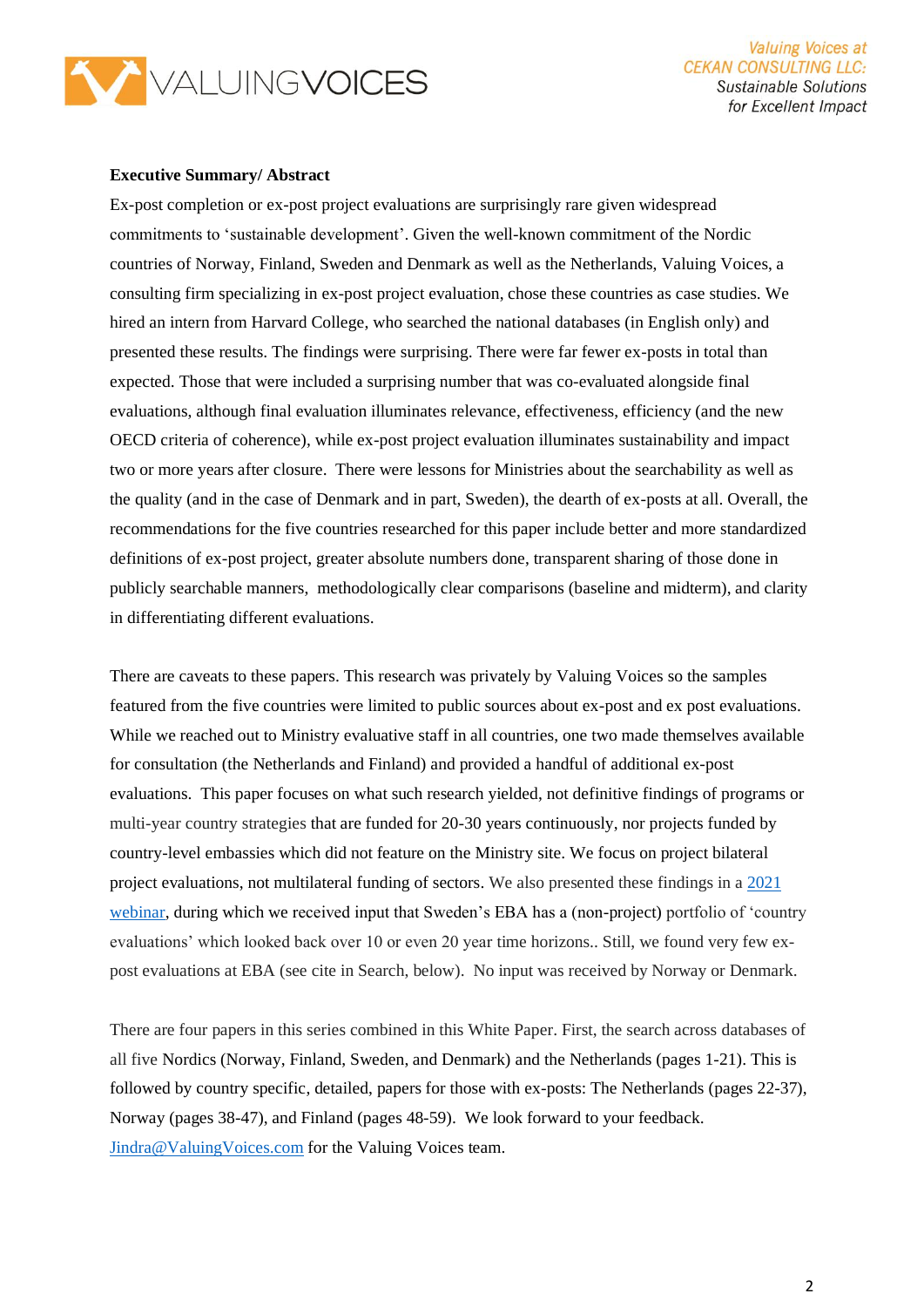

#### **Research Process Overview:**

In June-August 2020, supplemented by further research in October-November 2020, a search was conducted through government databases of the four Nordic countries and the Netherlands to identify ex-post evaluations of government-sponsored projects. This search through the evaluation practices of five countries: Nordics (Norway, Finland, Sweden, and Denmark) and the Netherlands took place over 50 hours (30 Stewart, 20 Cekan) . It should be noted that evaluations of financial investments in countries and regional settings were not included in the search if no specific project was attached. Furthermore, the search was only conducted in English, so there may be additional ex-post evaluations not published in English that are publicly available. The search was able to identify easily observable ex-post evaluations, but it is likely there exist other evaluations not turned up by the search, suggesting there is room for increasing the accessibility of such evaluations.

All five countries have written commitments to *sustainable development*<sup>1</sup> published on their own government websites and in development policy declarations.

#### *Box 1: Nordics and the Netherlands Statements on Sustainable Development*

**Statements on sustainable development** were found on the national development organizations' or central government websites and are as follows:

[From the MFA of the Netherlands](https://www.government.nl/topics/development-cooperation/the-development-policy-of-the-netherlands) – "Through its development cooperation policy Dutch central government seeks to achieve the following goals in developing countries: …Promote sustainable growth and climate action worldwide"

[From the government of Norway](https://www.regjeringen.no/globalassets/upload/fin/berekraftig/nat_action.pdf) – "The Government considers international efforts to bring about sustainable development to be of vital importance. Sustainable development also requires efforts at national level."

[From the MFA of Finland](https://um.fi/agenda-2030-sustainable-development-goals) – "The 2030 Agenda [for Sustainable Development] includes 17 different goals that are related to sustainable development. These goals are to be met by 2030. Finland is committed to reaching them both at home and in its international cooperation. Finland's development cooperation supports this commitment."

[From the MFA of Sweden](https://www.government.se/49a184/contentassets/43972c7f81c34d51a82e6a7502860895/skr-60-engelsk-version_web.pdf) – "A new development agenda was established in 2015 with the adoption of the 2030 Agenda, the Addis Ababa Action Agenda on Financing for Development and the Paris Agreement on climate change. For the first time, poverty reduction efforts in the international arena have been explicitly linked to all three dimensions of sustainable development – economic, social and environmental."

[From the MFA of Denmark](https://um.dk/en/danida-en/sustainable%20growth/) – "Denmark can serve as a showcase for sustainable solutions. We can promote sustainable growth and employment in developing and growth countries and build upon our international experience and competencies."

### **We at Valuing Voices believe that sustainable development can only be achieved when developmental aid donors return to measure the long-term sustainability of their projects** *at*

<sup>1</sup> Valuing Voices attempted to contact evaluations teams from the five organizations researched for this paper. Out of the five organizations, only two responded – the MFA of Finland, and the Dutch IOB. Special thanks to the evaluations team from the MFA of Finland, specifically Ms. Anu Saxen and Ms. Sanna Pulkkinen, and Mr. Paul de Nooijer of the Dutch IOB for providing input on the paper series. Valuing Voices is interested in continuing our coordination with these organizations, as well as establishing contact with the other organizations studied and welcomes further input.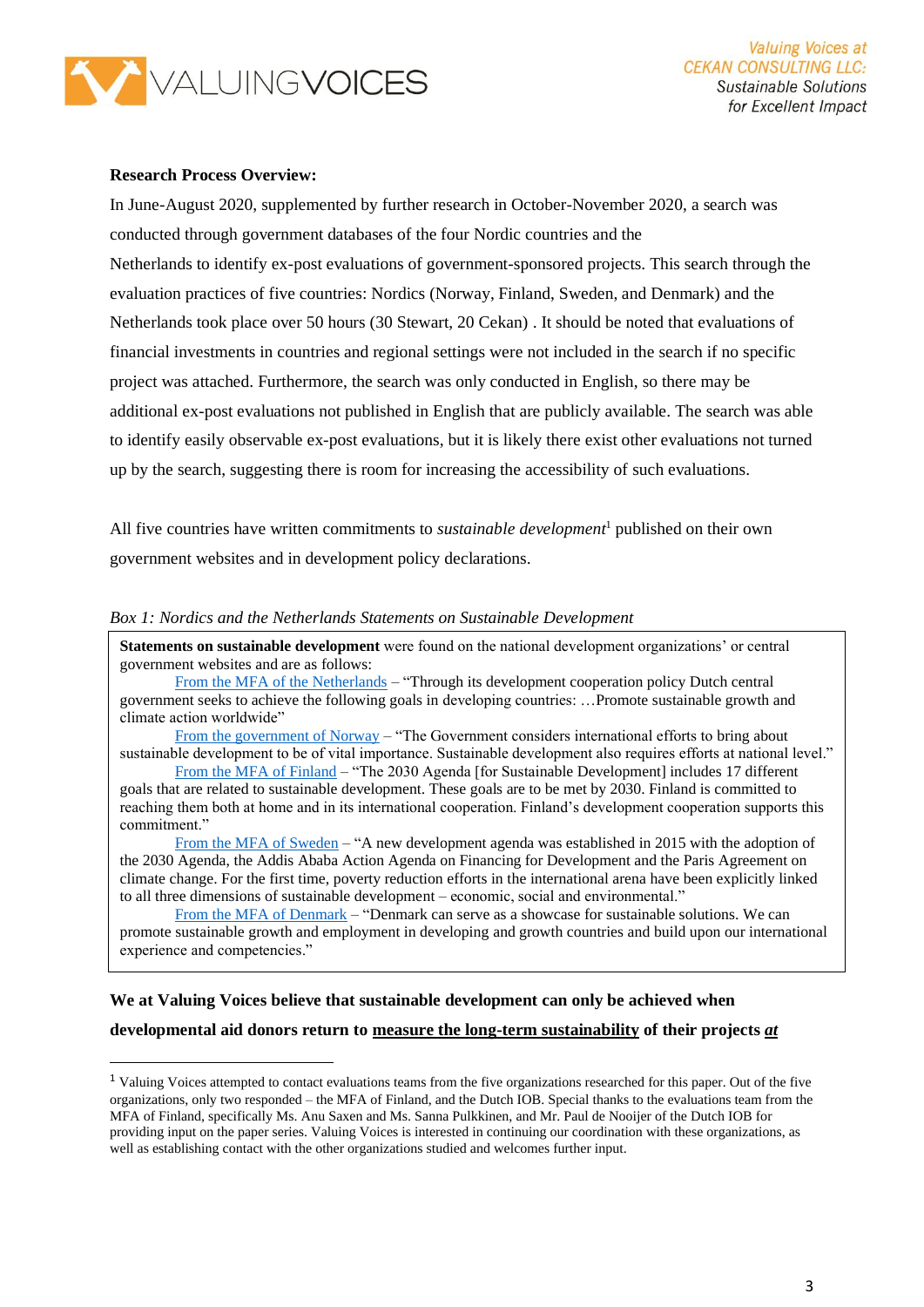

### *least* **two years after** *full exit* **from the recipient community has occurred by evaluating the durability of project outcomes and impacts, a process called "ex-post evaluation".** This definition is based on the [Japanese Development Agency's \(JICA\) definition,](https://www.jica.go.jp/english/our_work/evaluation/tech_and_grant/project/ex_post/index.html) which states:

#### "**Ex-post evaluation is generally conducted… three years after the project['s] completion with the emphasis on the effectiveness and sustainability of the project. This evaluation aims at deriving lessons learned and recommendations to improve the project as well as to help plan and implement more effective and efficient projects".<sup>1</sup>**

The JICA definition is more precise but along the same lines of the 2019 [OECD definition of](https://www.oecd.org/dac/evaluation/revised-evaluation-criteria-dec-2019.pdf)  ['sustainability'](https://www.oecd.org/dac/evaluation/revised-evaluation-criteria-dec-2019.pdf) as "the extent to which the net benefits of the intervention continue, or are likely to continue".<sup>2</sup> Although the JICA definition states that three years (in general) pass before an ex-post evaluation is conducted, common practice among other organizations that conduct ex-post evaluations is to evaluate two or more (up to 20) years following project completion. We use the two to 15 year range at Valuing Voices to be past residual effects of donor inputs while also optimizing recall. These evaluations can help shape subsequent aid decisions of donor countries as well as how aid is designed and implemented for local sustainability. Our hope is for donor countries to invest in such ex-posts while carefully considering and learning from the findings of their ex-post evaluations.



*JICA's project and evaluation cycle, which includes accountability to Japanese citizens.*

*Image from: [https://openjicareport.jica.go.](https://openjicareport.jica.go.jp/pdf/11809803_02.pdf) [jp/pdf/11809803\\_02.pdf](https://openjicareport.jica.go.jp/pdf/11809803_02.pdf)*

**Overall, the results from the search of ex-post evaluations in the national government [\(Ministry](https://www.government.nl/ministries/ministry-of-foreign-affairs)  [of Foreign Affairs of the Netherlands](https://www.government.nl/ministries/ministry-of-foreign-affairs) and [Ministry for Foreign Affairs of Finland\)](https://um.fi/frontpage) and national non-profit (The Norwegian Agency for Development Cooperation [\(NORAD\)](https://norad.no/en/front/), Swedish International Development Cooperation Agency [\(SIDA\)](https://www.sida.se/English/), and Danish International Development Agency [\(DANIDA\)](https://um.dk/en/danida-en/) databases of the Netherlands, Finland, Norway, Sweden, and Denmark were not encouraging.** The global development projects for the latter three are posted on the NORAD,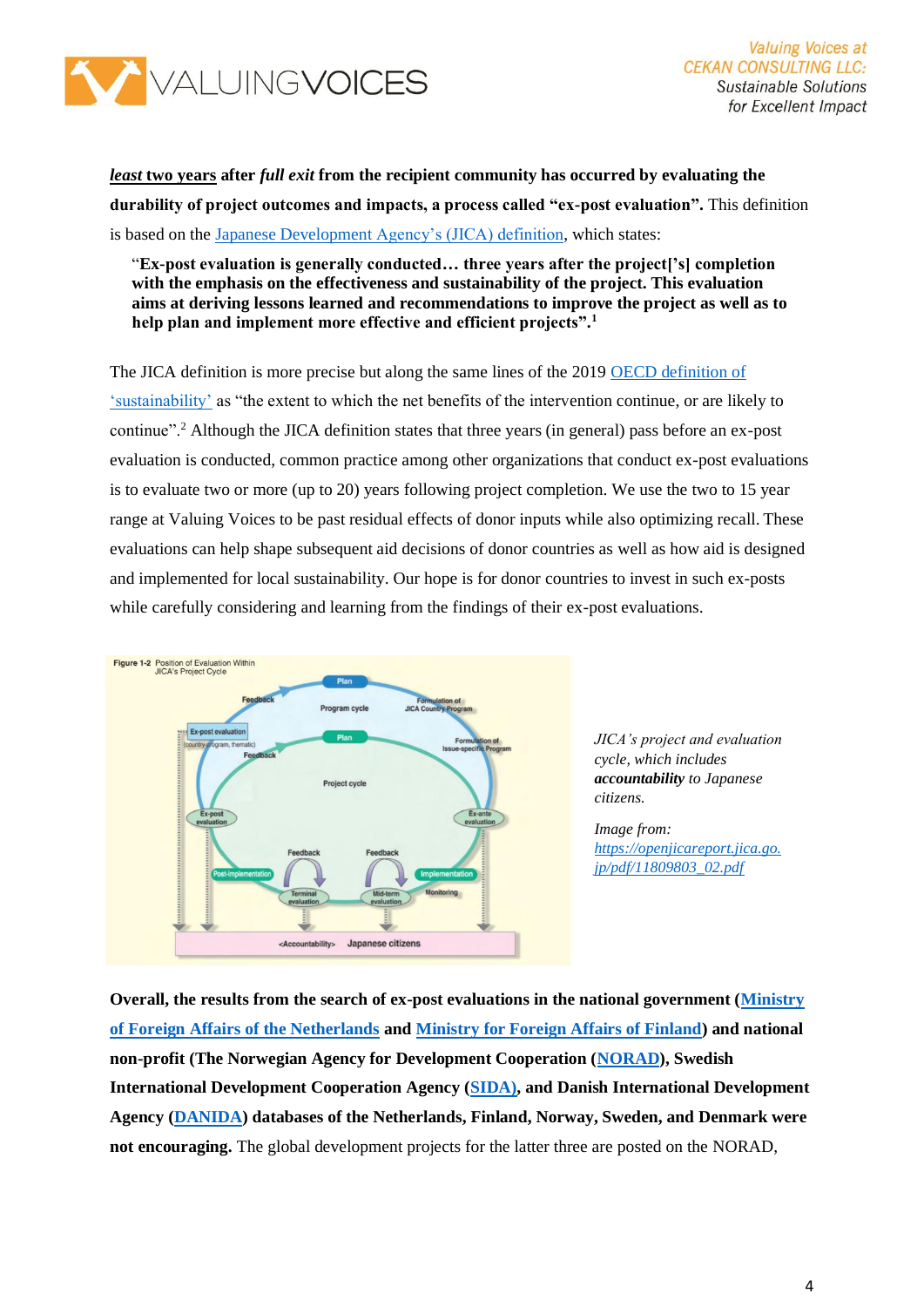

SIDA, and DANIDA databases, respectively, which is why the search was not conducted on these countries' Ministry of Foreign Affairs websites. The databases were generally difficult to navigate, bringing up search results that were often unrelated to the keywords searched for (ex-post, ex post, impact evaluation) and returning untitled documents. With the term 'impact evaluation', the databases returned any documents that contained the term 'impact'. With the terms 'ex-post' and 'ex post', three different types of results were returned: purported ex-posts, calls for future ex-posts (which were counted and recorded) and mentions of the terms. The search revealed definitional problems, categorization problems, and database search problems.

Ex-post evaluations were rare. For instance, Sweden and Denmark did not publish any ex-post evaluations that were completed at least two years after aid ended. This does not mean that they were not conducted internally, only that none were publicly shared, unlike the three other donors who did share some of theirs. Overall, across all five countries, the term "ex-post" was often misused and the evaluation conducted during implementation or funding. There were also mis-categorizations, and expost evaluations were often published in reports containing final evaluations as well, leading confusion on which findings were ex-post, final, or mid-line.

**Ultimately, the purpose of an ex-post evaluation is to shed light on the long-term** *sustainability* **of a project after project handover to local authorities, which is impossible to assess if the project is ongoing and funding is still coming from donors – the case in many of the purportedly 'ex-post' project evaluations that were actually final (endline) evaluations.**

This paper is the first of a four-part series covering the search for ex-post evaluations in Nordic countries and the Netherlands. This paper covers the search process. Specifically, this paper will answer the following questions about each country before concluding with recommendations and findings from the search:

- Searched how: (where was searched, what keywords were used, how long did the search take, etc.)
- What was found: (including three specific subsections of findings: definitional findings, categorization findings, and search findings)
- What was done well regarding the country's ex-post evaluation practices
- What the ex-post evaluations found (sustainability-related findings will be covered in greater detail in the country-specific papers)
- What the organization can improve on in terms of its ex-post evaluation practices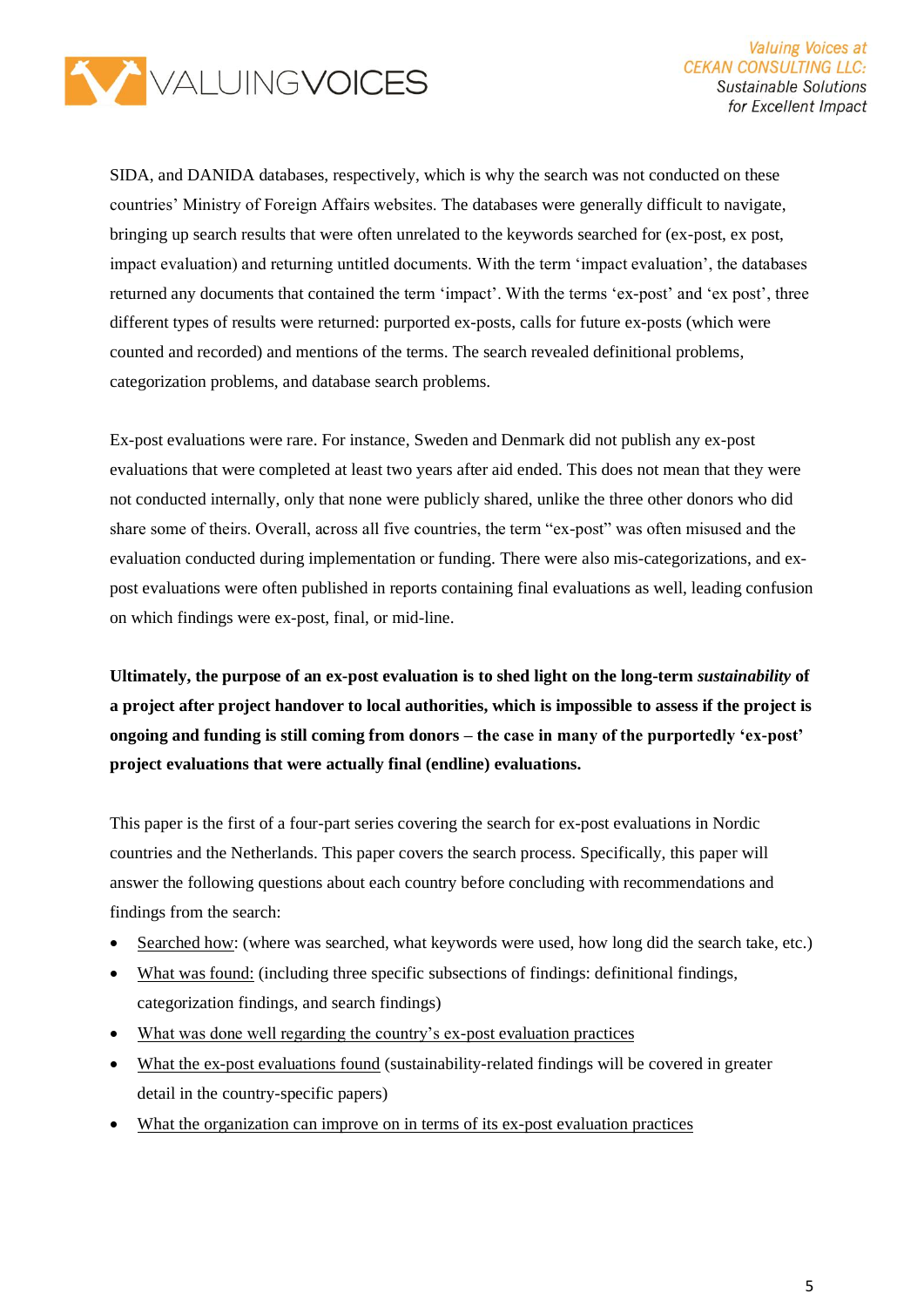

The other three papers in this series will include more in-depth discussions of the ex-post evaluation practices found in 1) the MFA of the Netherlands, that had the greatest number of ex-posts but definitional issues, 2) in NORAD, which had many purported ex-posts but also definitional issues, and 3) in the MFA of Finland, which had the clearest definitions of terms but also only had four ex-posts. The purpose of these papers is not to tear down the good work of the five countries researched, but rather **to help build a culture of conducting ex-post evaluations that are clear in their purposes and hold to a single, agreed-upon definition of the term 'ex-post'.** The criticism in this series of papers is intended to be constructive and contribute to a conversation about better evaluation practices.

The ex-post evaluations that were found were conducted on projects from various sectors, including from the agricultural/livestock (3), health (1), security (1), infrastructure (8), environmental (1), and education (2) sectors. Most projects emphasized gender equality as well.

Of particular note in the table below is the low number of actual ex-post evaluations and the dearth of calls for future ex-posts, considering all five countries' commitments to sustainable development. Expost evaluation seems not to be a part of these countries' evaluation norms.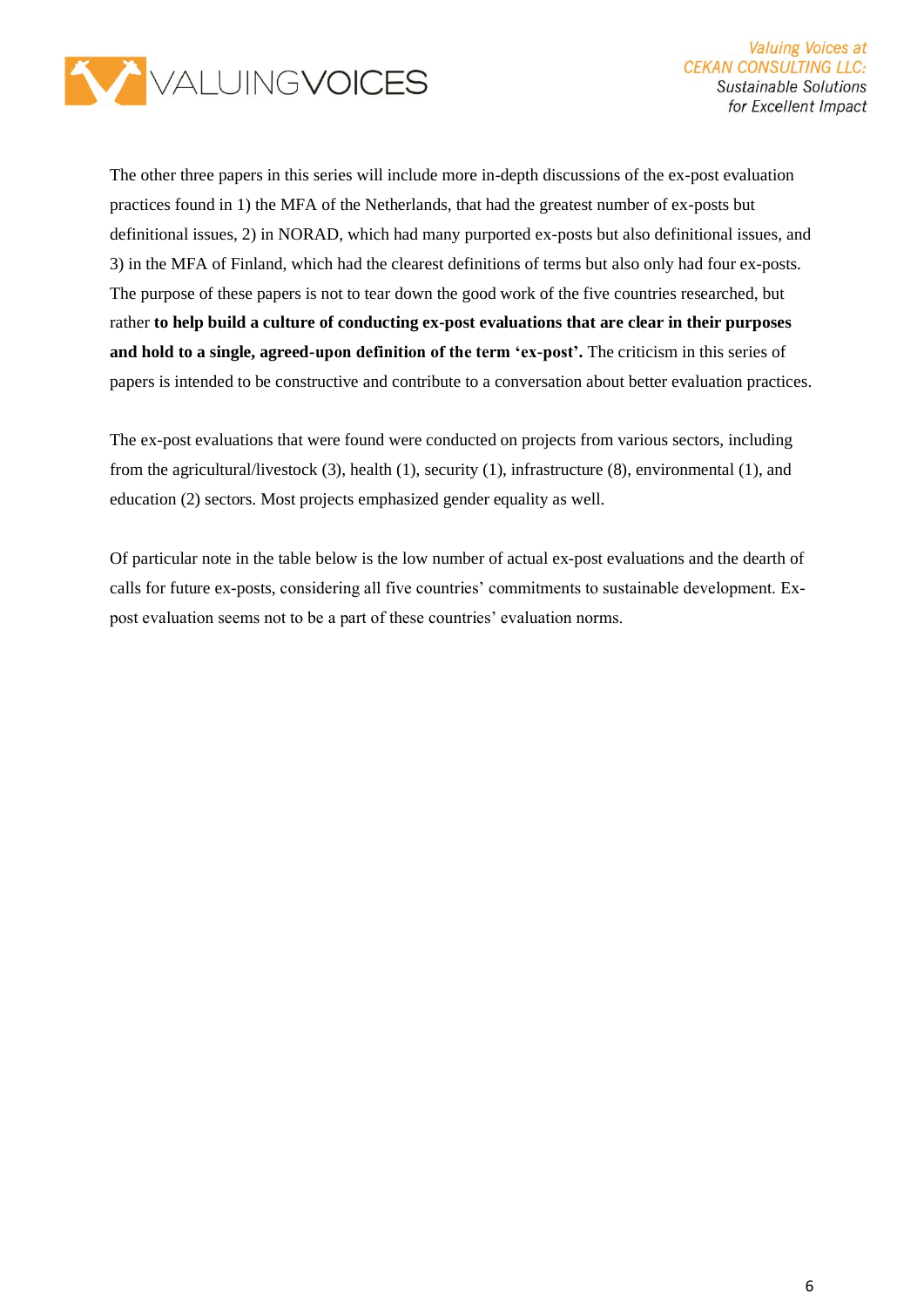

|                              | Search terms used /       | # of purported | # of actual ex- | <b>Calls for future</b> |
|------------------------------|---------------------------|----------------|-----------------|-------------------------|
|                              | # of results per term     | ex-posts       | posts           | ex-posts                |
|                              | ex-post (19 results), ex  | 20             | 10              | 1                       |
|                              | post (41 results), impact |                |                 |                         |
|                              | evaluation (160 results)  |                |                 |                         |
| The Netherlands <sup>2</sup> |                           |                |                 |                         |
|                              | ex-post (701 results)     | 6              | $\overline{2}$  | 9                       |
| <b>Norway</b>                | impact evaluation (3987   |                |                 |                         |
|                              | results)                  |                |                 |                         |
|                              | ex post (132 results),    | $\overline{3}$ | $\overline{4}$  | 5                       |
| Finland <sup>3</sup>         | impact evaluation (985    |                |                 |                         |
|                              | results)                  |                |                 |                         |
|                              | ex-post (80 results),     | 1              | $\Omega$        | $\Omega$                |
| Sweden <sup>4</sup>          | "impact evaluation" (5    |                |                 |                         |
|                              | results)                  |                |                 |                         |
|                              | "ex-post" (50 results),   | 2              | $\Omega$        | $\overline{3}$          |
| <b>Denmark</b>               | impact evaluation (71     |                |                 |                         |
|                              | results)                  |                |                 |                         |
| <b>Totals</b>                |                           | 32             | 16              | 18                      |
|                              |                           |                |                 |                         |

|  |  | Table 1: Summarized Definition/Categorization Search Findings - |  |
|--|--|-----------------------------------------------------------------|--|
|  |  |                                                                 |  |

<sup>&</sup>lt;sup>2</sup> The MFA of Finland and Mr. de Nooijer provided access to a [Finnish evaluation repository](https://um.fi/development-cooperation-evaluation-reports-project-and-programme-evaluations) and a Dutch [evaluation repository,](http://archief.iob-evaluatie.nl/en/publicaties.html) respectively. However, neither of these repositories are divided by evaluation type, so they do not meet the criteria laid forth by this paper's recommendations.

<sup>&</sup>lt;sup>3</sup> Two Finnish ex-posts and one Dutch ex-post are not summarized here because they were sent after the paper was initially written by representatives of the respective evaluation teams. Summaries may be found in the countries' individual papers, issued separately by Valuing Voices. The norms for Finnish evaluation can be foun[d here.](https://um.fi/documents/35732/48132/development_evaluation_norm_2015/bd2579d5-ccb3-bb0f-540d-1db0513a3a76?t=1525690790183) These norms do not mention ex-post evaluation, suggesting that Finland has yet to adopt ex-post evaluation as part of its evaluation process even though it has been defined.

<sup>4</sup> The *[Expertgruppen För Biståndsanalys](https://eba.se/en/ebarapport/)* (EBA) site was highlighted as a potential source of ex-post evaluations on SIDA activities in our early 2021 webinar on ex-post evaluation practices. The EBA is a "government committee with a mandate to independently evaluate and analyse Sweden's international development assistance", according to the [EBA website.](https://eba.se/en/) . Out of a total of 60 publicly available reports only a few ex-posts were found, all of which were recently conducted, and the methods used in the ex-post evaluations were not standardized. Three of the ex-post evaluations read such as [the Evaluation of the Swedish Climate Change](https://eba.se/en/rapporter/evaluation-of-the-swedish-climate-change-initiative-2009-2012-3/11944/)  [Initiative, 2009 –](https://eba.se/en/rapporter/evaluation-of-the-swedish-climate-change-initiative-2009-2012-3/11944/) 2012 were quite weak methodologically, only glancingly visiting ultimate 'beneficiaries'/ project participants. While this was a complex analysis of the Swedish Climate portfolio from 2009-19, the emphasis was on only one aspect of sustainability, further funding as an input. We encourage readers to go directly to the ex-post to look at the approaches taken and lessons learned for EBA, whom we nonetheless applaud for focus on learning from results post-completion.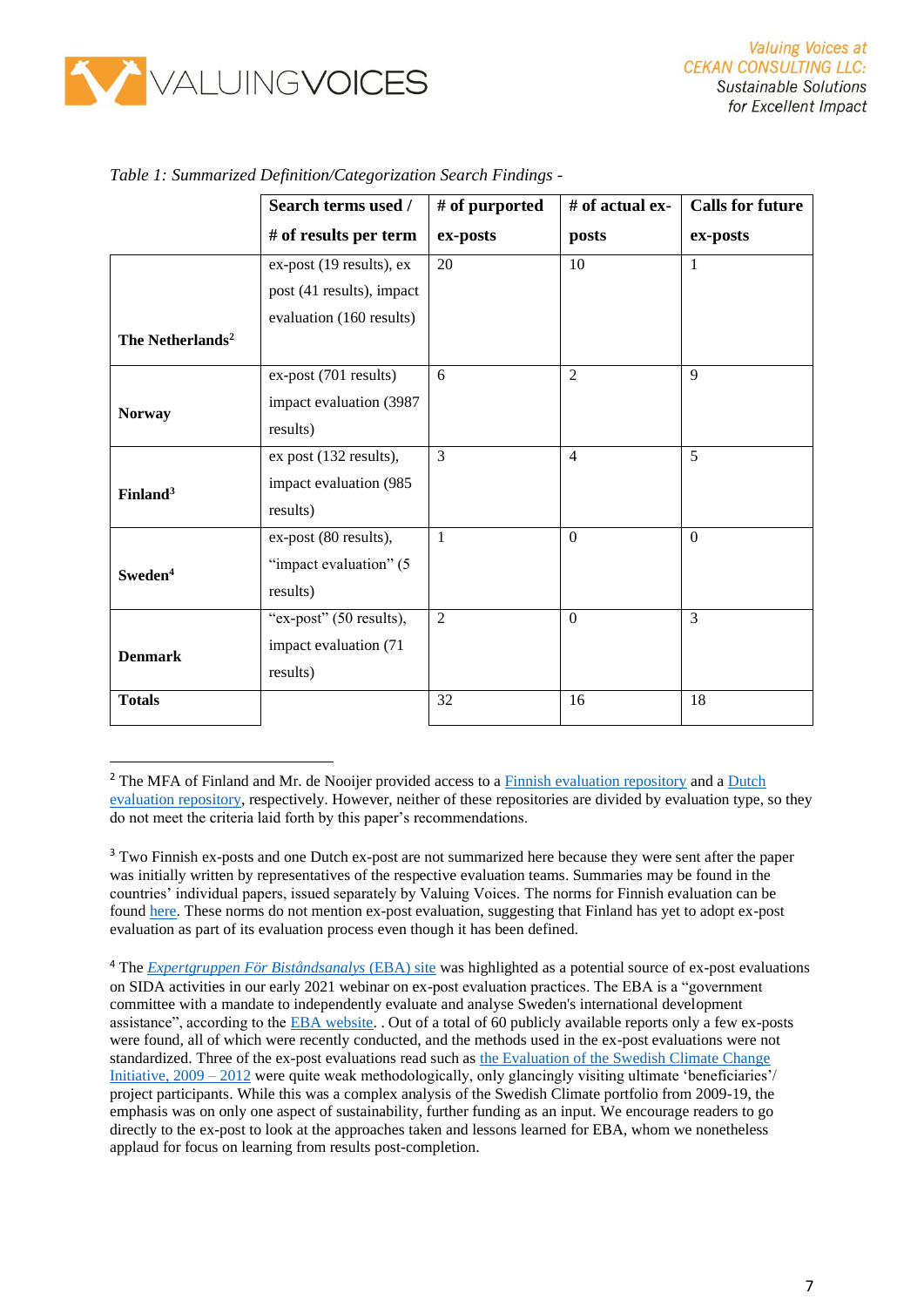

#### **The Search**

#### **1. The Netherlands**

#### *Searched how*

Ex-post evaluations were searched for using the search bar on the [Policy and Evaluations Department](https://english.iob-evaluatie.nl/)  [\(IOB\)](https://english.iob-evaluatie.nl/) webpage from the Ministry of Foreign Affairs of the Netherlands website. The search took six hours in total. The keywords used in the search and the number of results that were returned for each keyword are as follows: ex-post (19 results), ex post (41 results), impact evaluation (160 results).

#### *What was found*

Outside of a series of 10 infrastructure-related evaluations, some of which included ex-post evaluations or sub-evaluations, 10 purported ex-posts were found. Of those 10 purported ex-posts, three were actual ex-posts. Only one call for a future ex-post evaluation was found in the IOB's final evaluation documents.

The series of 10 evaluations focused on infrastructure evaluated 19 different projects in various countries that were active at some point in time between the years 2007-2012. Of the 19 projects that were evaluated, 11 were evaluated ex-post – the other eight projects were ongoing at the time of evaluation. Only seven of the 10 evaluations included ex-post evaluations of projects, yet they were all included in the [compendium](https://english.iob-evaluatie.nl/publications/sub-studies/2015/07/01/investing-in-public-infrastructure-country-case-studies) as if all were ex-post evaluations. In total, there were 20 purported exposts and 10 actual ex-posts from the Netherlands. One call for a future ex-post was found.

#### *Definitional findings*

Though impact evaluations are not necessarily ex-posts, in the case of the Netherlands, any document called an 'impact evaluation' was considered a purported ex-post due to the following quote from the IOB's ["Evaluation Policy and Guidelines"](https://english.iob-evaluatie.nl/publications/regulations/2009/10/01/evaluation-policy-and-guidelines) publication (2009): "The RPE 2006 distinguishes between policy reviews and ex-post impact studies. Both concepts… are the equivalent of the more common terms 'policy evaluation' and 'impact evaluation'".<sup>3</sup> The document states that the IOB treats the terms 'impact evaluation' and 'ex-post evaluation' as synonyms, so any impact evaluation is considered an ex-post by the IOB even though this is a misuse of the term 'ex-post'. While some of the impact evaluations are true ex-posts, seven of the impact evaluations are either midline or endline studies that *should not* be considered ex-posts by the IOB. Impact evaluations and ex-post evaluations are not the same. **All told, the IOB had difficulty defining evaluation-related terms.**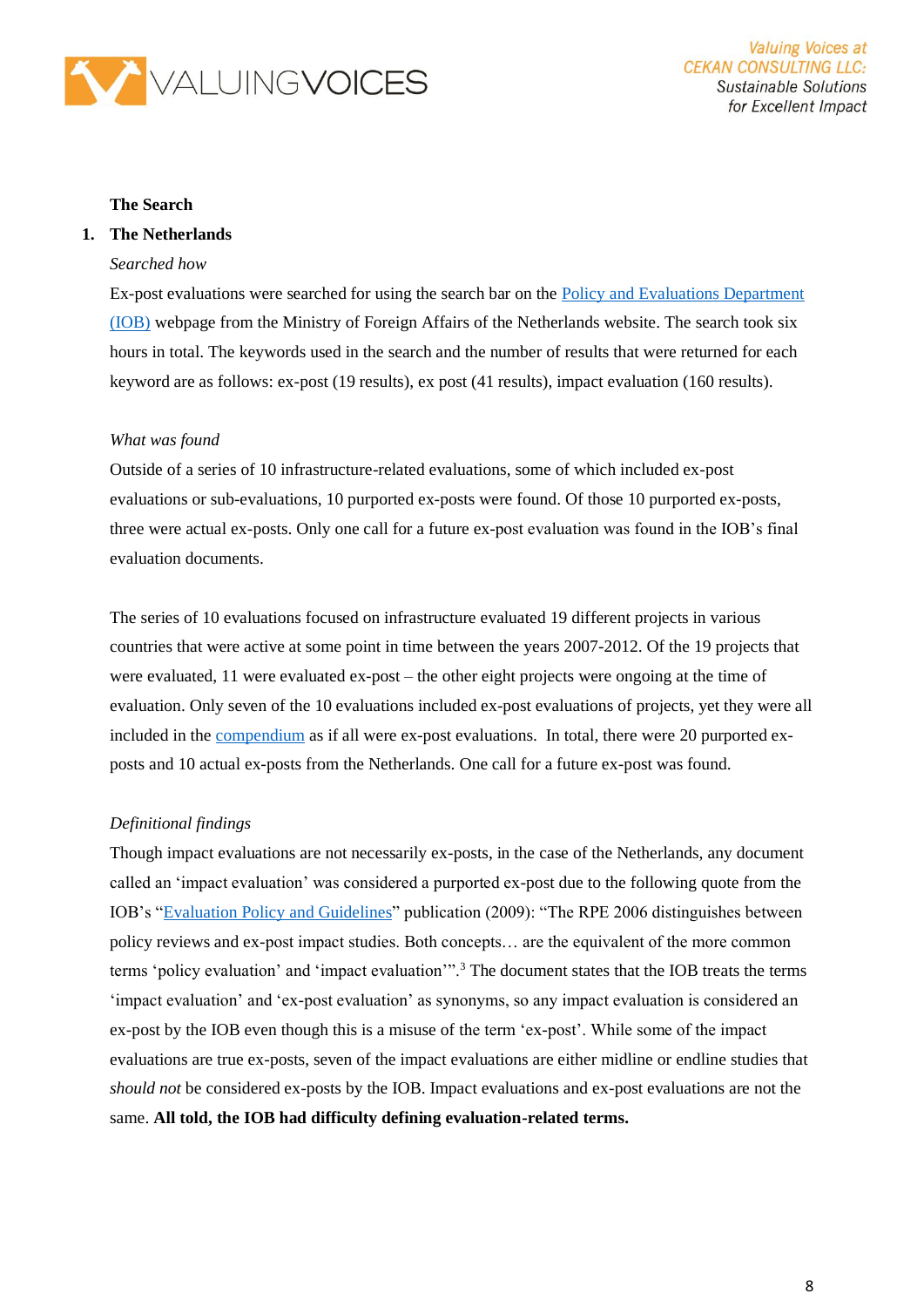

#### *Categorization findings*

Seven evaluations called 'impact evaluations' were found that were not ex-post evaluations even though the Dutch IOB referred to the two terms as synonymous. Only one 'impact evaluation' was found that was an actual ex-post evaluation, called ["Impact evaluation of the Ixchen Centre for](https://english.iob-evaluatie.nl/publications/evaluations/2012/10/01/371-%E2%80%93-impact-evaluation-of-the-ixchen-centre-for-women-cervical-cancer-programme-in-nicaragua-2005-2009-%E2%80%93-turning-a-right-into-practice-kopie)  [Women cervical cancer programme in Nicaragua –](https://english.iob-evaluatie.nl/publications/evaluations/2012/10/01/371-%E2%80%93-impact-evaluation-of-the-ixchen-centre-for-women-cervical-cancer-programme-in-nicaragua-2005-2009-%E2%80%93-turning-a-right-into-practice-kopie) Turning a right into practice",<sup>4</sup> published in the year 2012.

#### *Search findings*

Overall, the IOB database was difficult to navigate. Search results did not display how the term was used in the document. On other databases, a preview of each document showing the sentences the search term was found in allowed for faster, more efficient searches. Results were also not always relevant to the search terms, but fewer completely irrelevant results were returned on this database than on the other databases searched.

#### *What did the IOB do well?*

The IOB had the most ex-post evaluations of any of the five countries researched with a total of 10. On the database, documents were titled somewhat accurately, providing insight into what the documents contained.

#### *Findings of specific IOB ex-posts*\*

The Ixchen Centre for Women evaluation in Nicaragua (2012) found that cervical cancer screening rates increased during and after the 2005-2009 implementation of the intervention – the deployment of mobile cervical cancer screening services.<sup>4</sup> 58% of the women who were given Pap smears by the Ixchen intervention sought out other sexual/reproductive health services after their cervical cancer screenings, indicating some success in raising awareness about the importance of taking care of one's own SRH.<sup>4</sup> However, the evaluators also found that the national government was hardly involved during aspects of project implementation, including the Pap screening activities. This was a problem for two reasons: first, that the government was a partner in this implementation but seemed shut out from aspects of it; second, that the government was supposed to take over the screening activities after donor ended implementation but were not associated with this intervention, causing women to wait for the mobile units to return (even though the mobile units were not going to come back).<sup>4</sup> Greater national government involvement would have helped with the sustainability of the increased Pap smear coverage rates after the conclusion of the intervention.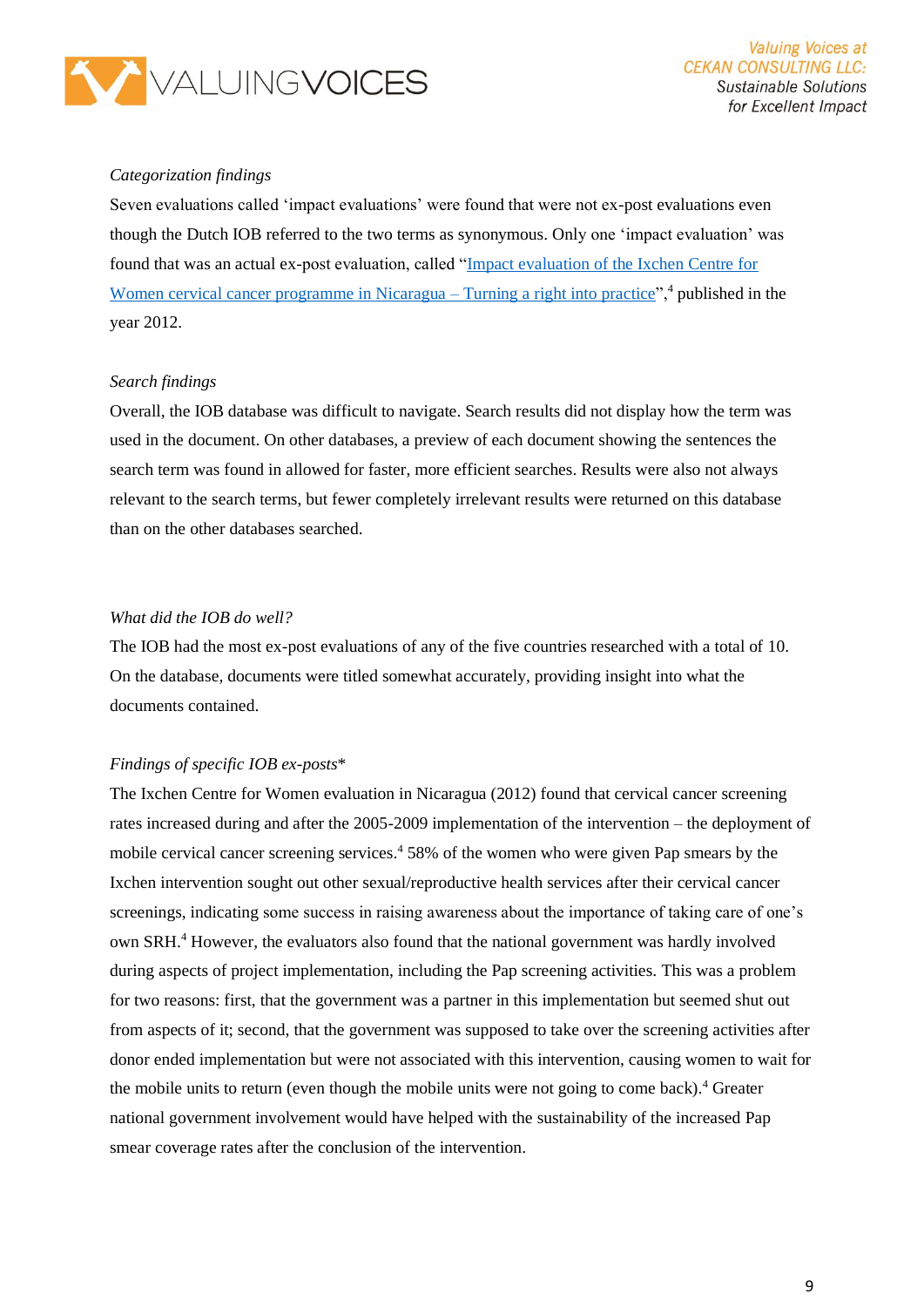

The other ex-post that was not a part of the 10 infrastructure evaluations was conducted on a pair of projects called the [Reconstruction Programme \(RP\) and Strategic Partnerships in Chronic Crises](https://english.iob-evaluatie.nl/publications/evaluations/2019/07/01/428-%E2%80%93-iob-%E2%80%93-an-evaluation-of-the-reconstruction-programme-2012-2015-the-strategic-partnerships-chronic-crises-programme-2014-2016-and-the-addressing-root-causes-tender-process)  [Programme \(SPCC\)](https://english.iob-evaluatie.nl/publications/evaluations/2019/07/01/428-%E2%80%93-iob-%E2%80%93-an-evaluation-of-the-reconstruction-programme-2012-2015-the-strategic-partnerships-chronic-crises-programme-2014-2016-and-the-addressing-root-causes-tender-process) that took place from 2012-2015 (RP) and 2014-2016 (SPCC).<sup>5</sup> The evaluation was published online in 2019. The programs operated in 24 different countries, but the evaluation focused on findings from only three of those countries (Burundi, Ethiopia, and South Sudan). The RP and SPCC provided funding for many projects in each of those countries across different sectors.<sup>5</sup> Though most of the findings were country-specific, one takeaway across all three was that violence created obstacles for project implementation.<sup>5</sup> The evaluations found that the projects seemed poorly planned – and the programs had broad objectives that failed to guide the projects in any meaningful direction, especially during the RP.<sup>5</sup> In a similar vein, they found that projects were poorly operationalized during the planning phase, superficially combining "various initiatives, such as local peacebuilding and socio-economic support and service provision", but not meaningfully developing plans for those initiatives.<sup>5</sup> Finally, the evaluators found that the fragmentation of human and financial resources hampered the sustainability of positive outcomes.<sup>5</sup>

[The series of 10 infrastructure evaluations](https://english.iob-evaluatie.nl/publications/sub-studies/2015/07/01/investing-in-public-infrastructure-country-case-studies) will be covered in greater detail in the Netherlands-specific post. However, there are two overall findings that should be highlighted. First, across the projects that were evaluated ex-post, it seemed like local governments were highly involved with the project implementations. Second, it seemed that sustainability concerns stemmed from concerns mostly about future funding for the interventions (such as governments pulling funding from continuing the interventions or taking the interventions in different directions than originally intended, although the latter can be a positive development).

#### *What can the IOB improve?*

The IOB should pin down the exact definition of what an ex-post is and separate the meanings of 'impact evaluation' and 'ex-post'; they are not synonymous terms, as impact evaluations are not necessarily ex-posts. The "Evaluation Policy and Guidelines" should be edited to reflect a clearer acknowledgement of distinct definitions.

The IOB should work on providing document previews for the results of keyword searches. Though there are a greater number of ex-posts written by the Netherlands than any other country researched, there should still be a stronger push to commission more ex-post evaluations.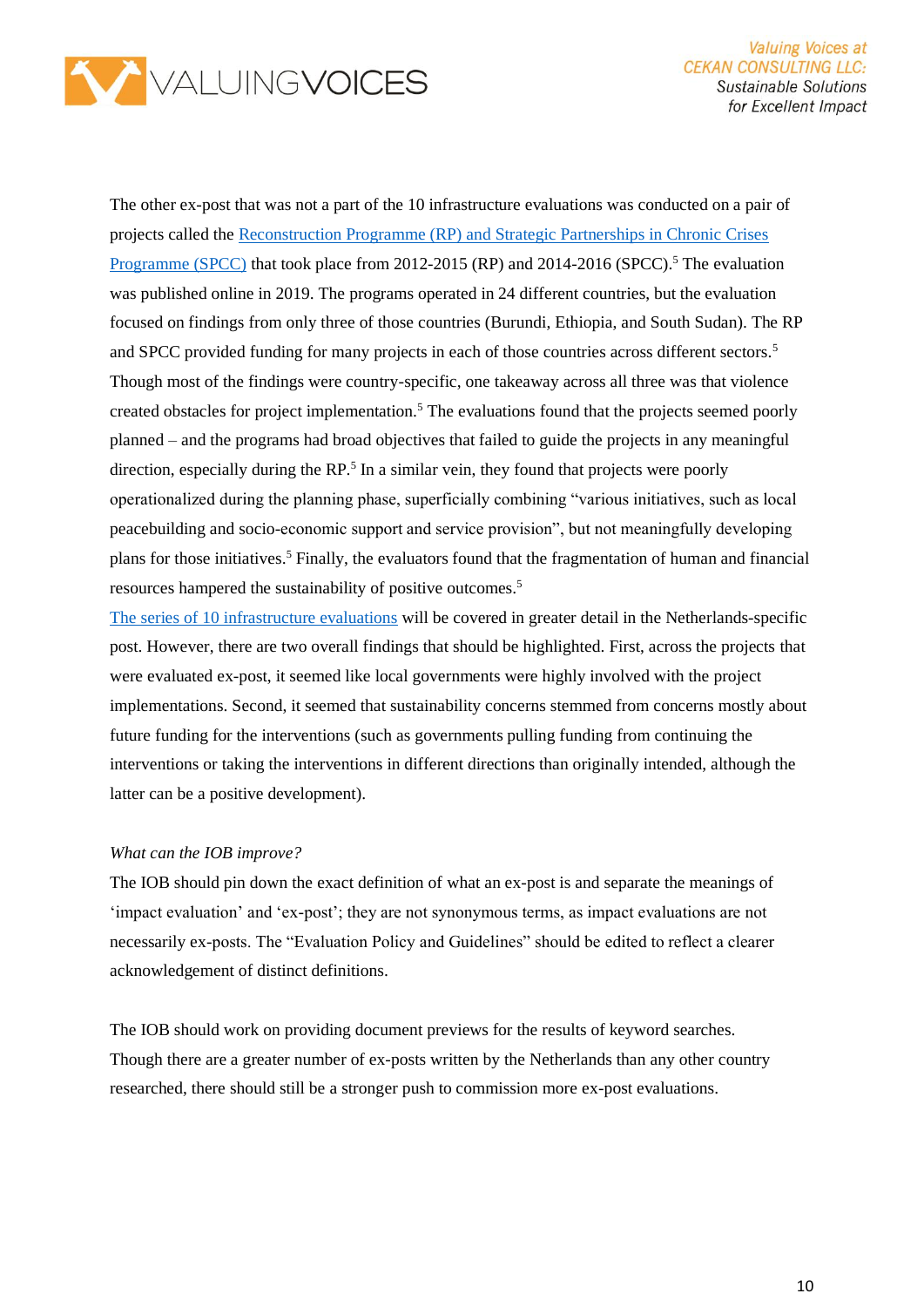

The findings of the ex-post evaluations reveal weaknesses in the Netherlands' project planning. Project plans should offer specific guidance on how to work with local governments and set particular, quantifiable goals for their projects instead of offering broad guidelines. Careful project planning can be used to ensure local government involvement, foresee and address potential operationalization issues, and propose solutions for acting on post-project funding concerns.

#### **2. Norway**

#### *Searched how*

Ex-post evaluations were searched for using the search bar on NORAD website, which is the development cooperation branch of the Norwegian Ministry of Foreign Affairs. The search took three hours 45 minutes in total. The keywords used in the search and the number of results that were returned for each keyword are as follows: ex-post (701 results), ex post (701 results), impact evaluation (3987 results).

#### *What was found*

Six purported ex-posts were found, two of which were actual ex-posts. Nine calls for future ex-posts were found, but seven of those nine calls are for ex-posts were from a single initiative called REDD+ (a UN-led initiative). [A document](https://norad.no/globalassets/import-2162015-80434-am/www.norad.no-ny/filarkiv/vedlegg-til-publikasjoner/case-report-moz1.pdf) was also found referencing the Media Development Project in Mozambique that notes how an ex-post evaluation was proposed after the end of the project – a plan that was eventually scrapped.<sup>6</sup>

#### *Definitional findings*

Norway published contradictory definitions of the term 'ex-post'. According to a document called ["Evaluation of Norwegian Development Co-operation in the Fisheries Sector"](https://norad.no/globalassets/import-2162015-80434-am/www.norad.no-ny/filarkiv/vedlegg-til-publikasjoner/evaluation-of-norwegian-development-co-operation-in-the-fisheries-sector1.pdf) (2009), "Ex-post evaluations are carried out at regular intervals after the programme or project has started".<sup>7</sup> Under this definition, any evaluation following the start of a project, including midline and endline evaluations, are incorrectly considered ex-posts. However, NORAD's documents do show some awareness of the accurate definition of 'ex-post'; according to an ["Organisational Review of the Norwegian Refugee](https://norad.no/globalassets/import-2162015-80434-am/www.norad.no-ny/filarkiv/vedlegg-til-publikasjoner/organisational-review-of-the-norwegian-refugee-council.pdf)  [Council \(NRC\)"](https://norad.no/globalassets/import-2162015-80434-am/www.norad.no-ny/filarkiv/vedlegg-til-publikasjoner/organisational-review-of-the-norwegian-refugee-council.pdf) (2009), "there are also 'ex-post evaluations' taking place some years after a project or programme has finished in order to assess impact and sustainability".<sup>8</sup> Though none of these NRCproduced documents are published on the NORAD website, the existence of this quote is an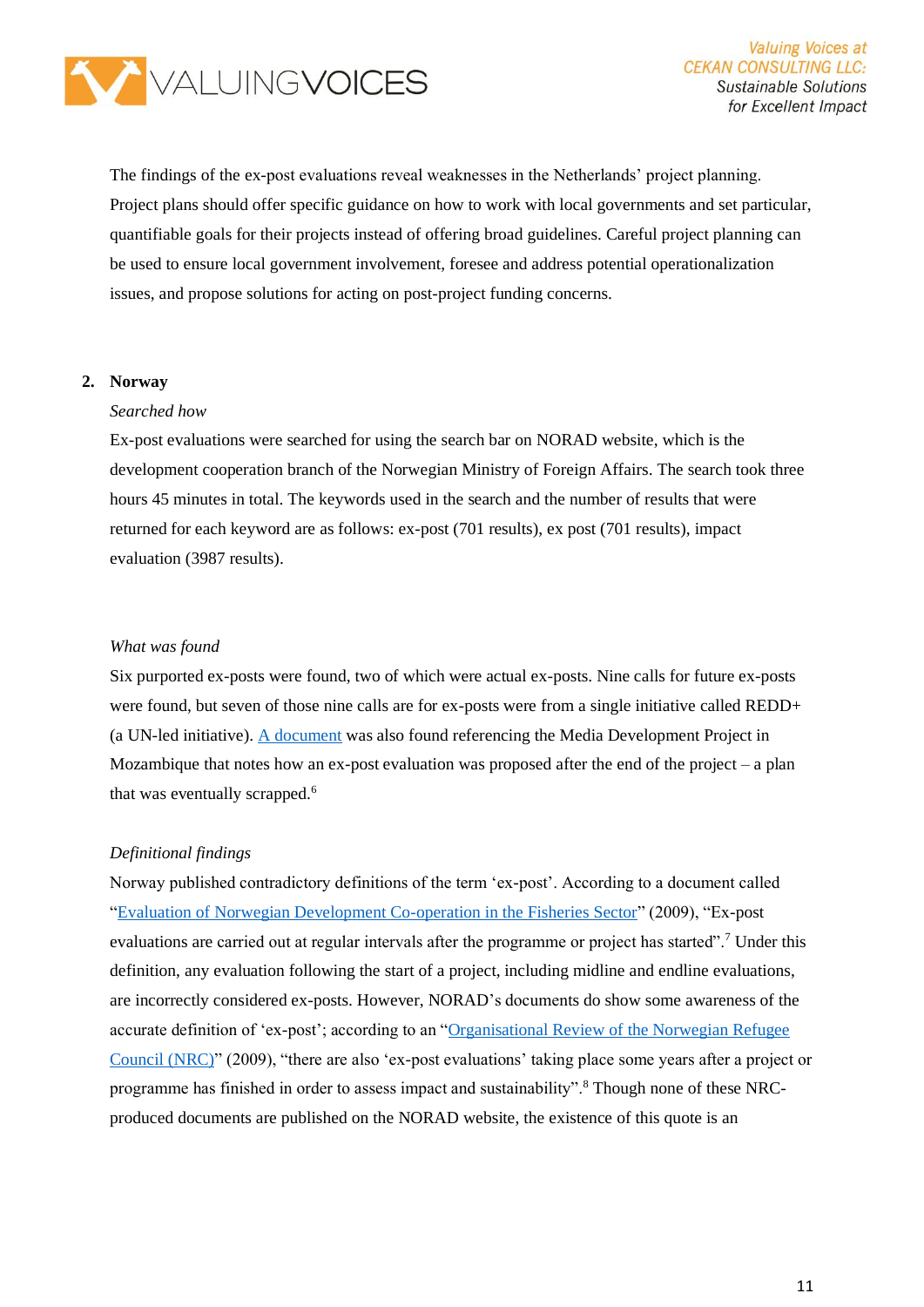

acknowledgement that ex-post evaluations are not merely evaluations that occur after a project has begun.

#### *Categorization findings*

The two ex-posts found were not called 'ex-posts' in their titles. One of the evaluations was called an 'impact evaluation', while the other was called an 'impact assessment'. Four documents were found calling themselves 'ex-posts' even though they were not – they were all either midline or endline evaluations.

#### *Search findings*

The NORAD database was the most difficult database to navigate out of the five databases used. Searching up the term 'impact evaluation' returned many irrelevant results after the first few search pages. The results a few pages into the search included any document with the word "impact" in it, even if it had nothing to do with evaluations.

#### *What did NORAD do well?*

The ex-post evaluations found were specifically commissioned so that the evaluations' findings could be used to plan future projects (some of which have already begun as of the writing of this paper) taking place in the same regions and sectors as the projects that were evaluated. [One of the ex-posts,](https://norad.no/globalassets/import-2162015-80434-am/www.norad.no-ny/filarkiv/ngo-evaluations/impact-evaluation-of-three-projects-in-pokot-kenya.pdf) incorrectly called an 'impact evaluation', evaluated various development projects in West Pokot County, Kenya  $(2009)$ ,<sup>9</sup> while the [other ex-post](https://norad.no/globalassets/publikasjoner/publikasjoner-2015-/norad-collected-reviews/impact-assessment-of-norwegian-support-to-the-energy-and-road-sectors-in-pemba.pdf) evaluated NORAD's support to the energy and road sectors in Zanzibar, Tanzania  $(2015)$ .<sup>10</sup> The intentionality behind these evaluations means that the findings have been or are going to be used for new projects in West Pokot and Zanzibar, showing that NORAD applies its ex-post evaluation findings to specific projects even though few ex-posts are available. These follow up projects were searched for on the NORAD database, but none were publicly available.

#### *Findings of specific NORAD ex-posts?*

The 2009 ex-post evaluation of development projects running from 1991-2007 in West Pokot, Kenya evaluated the sustainability of agricultural, sanitation, health projects carried out in interventions called the Pokot Development Project (PDP); its spiritual successor, the Pokot Integrated Project (PIP); and an HIV/AIDS training initiative geared toward training pastors and counsellors (prominent and visible community members) in teaching about HIV/AIDS prevention and treatment.<sup>9</sup> According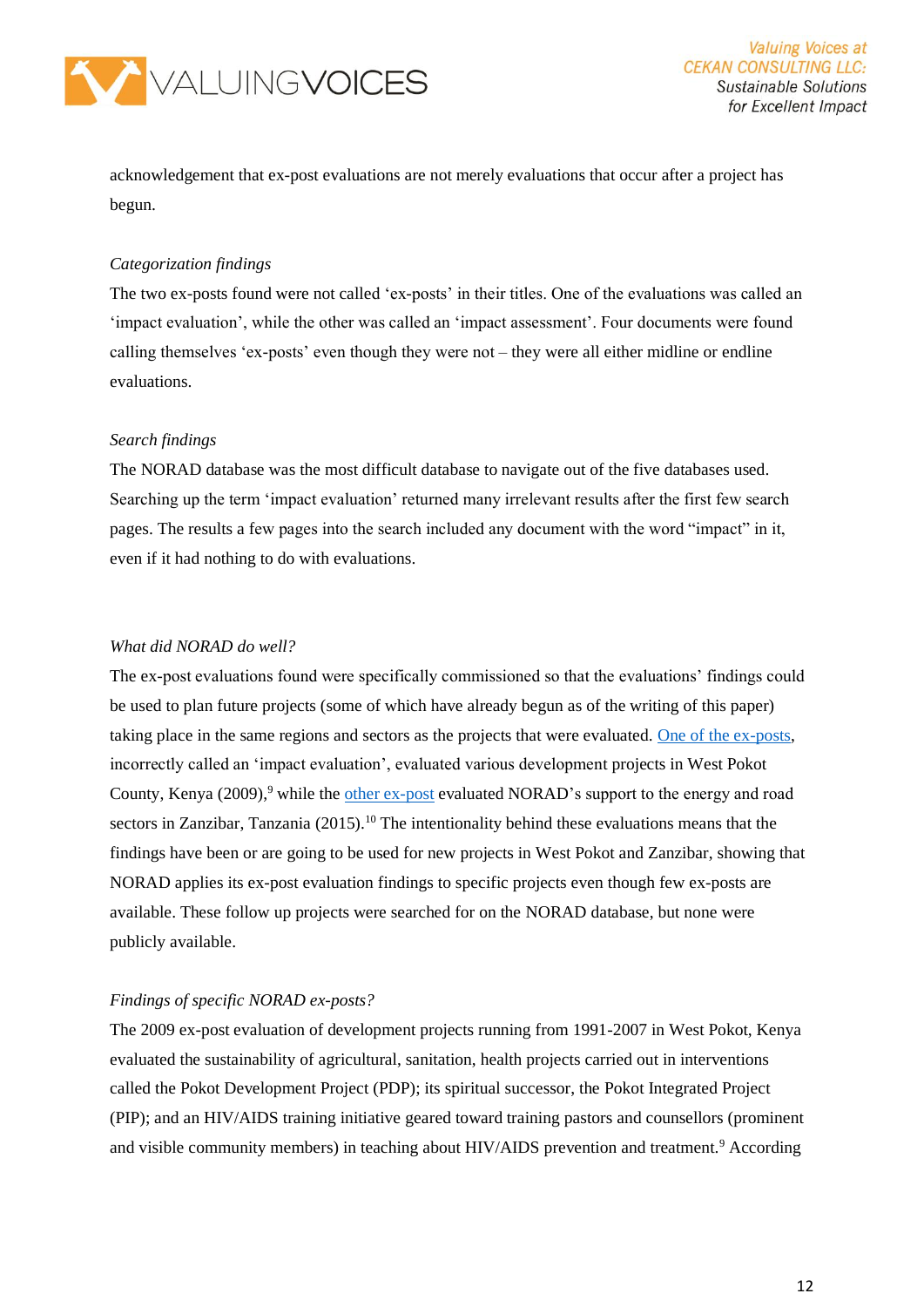

to the evaluation, the "most successful and sustainable part of the development activities" was the construction of classrooms that are now used by local school committees to hold classes.<sup>9</sup> Improved agricultural and sanitation practices were sustained, although not by the church that the intervention was turned over to.<sup>9</sup> Instead, individuals in the area took it upon themselves to continue the improved practices.<sup>9</sup> The main area where the intervention's implementation failed was in educating women to gain literacy skills and knowledge of their human rights, largely because adult classes did not reach many women.<sup>9</sup> Because of this implementation failure, the project was not able to sustain any gains in terms of women's education outside of agricultural and sanitation training, which did reach women.<sup>9</sup> Finally, the initiative to train pastors and counsellors (prominent and visible community members) in teaching about HIV/AIDS failed due to a lack of funding, so there were no positive outcomes to sustain.<sup>9</sup> Unfortunately, little empirical data was collected for this evaluation, so all findings were taken from qualitative data.

The 2015 ex-post evaluation on Norway's support to energy and road sectors in Zanzibar, Tanzania during 2004-2012 found that a high-capacity electric cable built by funding from Norway provided an "adequate and fairly reliable" electricity supply.<sup>10</sup> Furthermore, the "road rehabilitation project" increased mobility.<sup>10</sup> Combined with the improved electivity supply, these interventions led to greater access to health facilities and new business opportunities for economic diversification (such as the opening of stores selling fresh drinks and ice cream).<sup>10</sup> However, electricity remained expensive, and although economic diversification was occurring in the area, at the time of the evaluation, there had been little poverty reduction.<sup>10</sup> The evaluation also highlights that the project created some additional opportunities for women, but "many of the traditional constraints on the activity of women remain unaffected", limiting the change possible for women.<sup>10</sup>

#### *What can NORAD improve?*

NORAD's most notable issue – other than the dearth of ex-post evaluations publicly available – is the lack of clarity around the definition of the term 'ex-post'. The contradicting definitions explain why two NORAD-sponsored midline and two endline evaluations are considered ex-posts. A specific webpage defining and collecting ex-post evaluations should be added to NORAD's website.

NORAD should also double down on its efforts to promote and sustain gender empowerment. Though it is difficult to quickly change traditional values, as noted by the Zanzibar ex-post evaluation, the Pokot ex-post evaluation shows that even material, non-value-based efforts to advance the interests of women (such as through adult classes) have failed to produce satisfactory and sustained outcomes.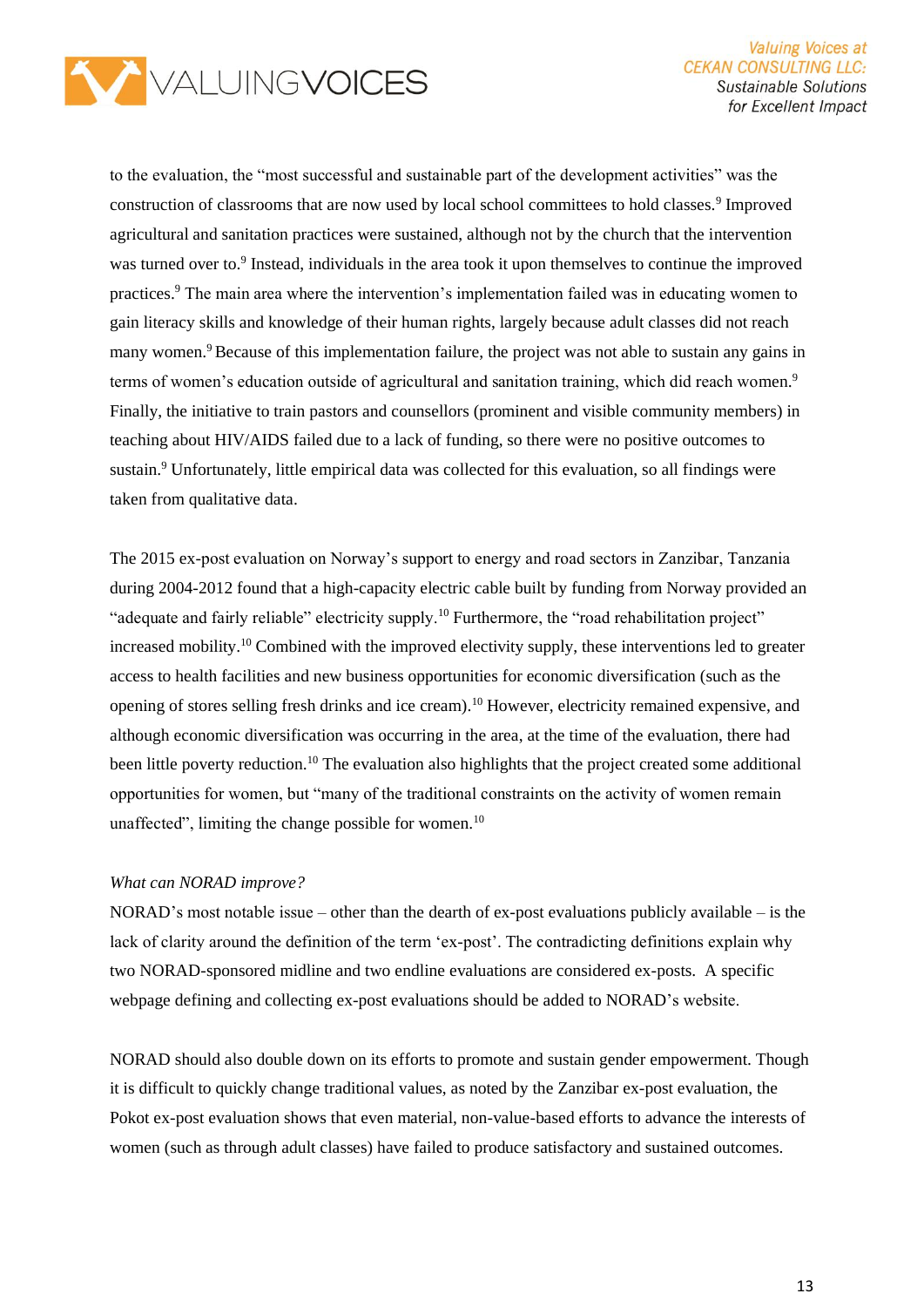

Steps should be taken in the project planning process to ensure that the intervention is implemented in a manner such that gender equality takes a prominent role during and after the intervention. NORAD cannot oversee local actors after an intervention has ended, but by setting up the groundwork for sustainable gender empowerment efforts during the intervention, NORAD can position local actors to continue the work started during the project.

Ex-post evaluations should also include quantitative data. The ease of producing quantitative data can be increased by **planning projects for ex-post evaluation during the** *project planning phase* so that project objectives can be set with quantitative data collection for future evaluations in mind.

#### **3. Finland**

#### *Searched how*

Ex-post evaluations were searched for using the search bar on the Ministry for Foreign Affairs of Finland website. The search took three hours 50 minutes in total. The keywords used in the search and the number of results that were returned for each keyword are as follows: ex-post (131 results), ex post (132 results), impact evaluation (985 results).

#### *What was found*

Five purported ex-posts were found, four of which were actual ex-posts. Five calls for future ex-posts were found in Finnish documents.

#### *Definitional findings*

The Ministry for Foreign Affairs of Finland published its [Evaluation Manual](https://eoppiva.zapter.io/evaluationmanual2018)<sup>11</sup> in 2018, which notes: Ex-post evaluation refers to an evaluation that is carried out some years after the programme has been completed. An ex-post evaluation provides evidence on the longer-term impact and sustainability of the programme. Ex-post evaluations are sometimes referred to as impact evaluations. Since impact is often included as an evaluation criterion also in other evaluations, the MFA does not use the term impact evaluation exclusively when referring to ex-post evaluation.<sup>11</sup>

Of all the countries' databases found, this document has the strongest grasp on the definition of the term 'ex-post': a sustainability-focused evaluation of past projects intended to inform future developmental aid projects. Unlike the Netherlands and Norway, an inaccurate definition of the term 'ex-post' was not published anywhere on the Ministry for Foreign Affairs of Finland website.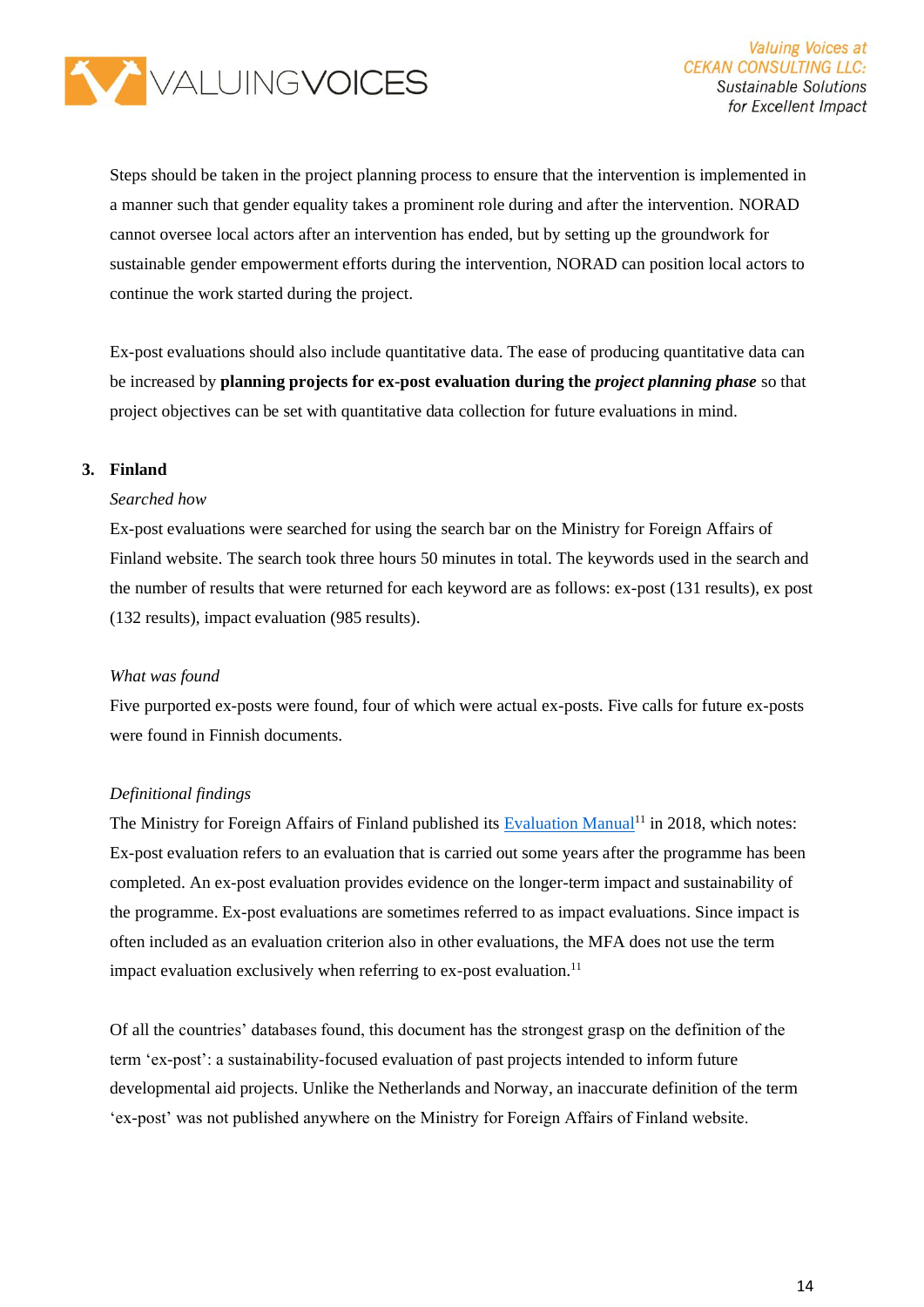

#### *Categorization findings*

Though there were no inaccurate definitions of the term 'ex-post' in Finnish publications, there was a misclassification of an endline study as an ex-post evaluation.

#### *Search findings*

The Finnish database generally returned results relevant to the search terms – many of the documents the search turned up mentioned the keywords somewhere in the document.

#### *What did the MFA of Finland do well?*

Finland was the only country of the five that had ex-post evaluations *and* did not publish an inaccurate definition of the term 'ex-post'.

#### *Findings of the MFA of specific Finland ex-posts\**

The first of the Finnish ex-posts was on a project called [Strengthening of Environmental](https://um.fi/documents/384998/0/Nepal_SEAM_Post_evaluation%2BTOR_2016.pdf/03bc624c-2241-7fd0-2c03-0d9b3c68feda#search=%22ex+post%22)  [Administration at the Local Level in Nepal \(SEAM; 2001-2014\)](https://um.fi/documents/384998/0/Nepal_SEAM_Post_evaluation%2BTOR_2016.pdf/03bc624c-2241-7fd0-2c03-0d9b3c68feda#search=%22ex+post%22) and was published in 2016.<sup>12</sup> Some outcomes of the project were positive, according to the evaluators: "Local level environmental administration is now established, strengthened and working with environmental plans and budgets included in the annual work plans", and the project "contributed to and speeded up an ongoing process of decentralisation with regard to environmental administration and management".<sup>12</sup> However, the evaluators noted that "there has been too little thinking and analyses of replication/policy/scaling up of models developed and introduced" to the national level; $^{12}$  the project did not outgrow its original goals. The evaluators noted that at the end of the project "there was no proper exit strategy and plan focusing on sustainability of results", quashing hopes for scaling up the project and explaining why the outcomes had remained rooted at the local level two years after the end of the project.<sup>12</sup>

#### The other Finnish ex-post was on a project called the [Livestock Development Programme](https://um.fi/documents/384998/385866/prodega_final_report/b4812a1d-5bc0-b467-3634-4fd13763cb8e?t=1528278516971)

[\(PRODEGA\),](https://um.fi/documents/384998/385866/prodega_final_report/b4812a1d-5bc0-b467-3634-4fd13763cb8e?t=1528278516971) which was based in Nicaragua and ran from 1990-2003.<sup>13</sup> The ex-post evaluation was published in 2013.<sup>13</sup> The project had a focus on promoting the dairy industry, and according to the evaluation, "10 years after the conclusion of the project, the survival of a part of the milk cooperatives created or supported by the project has been observed, along with the strong growth and strengthening of some of them. As a result, a large number of families have been able to improve their incomes and quality of life on a long-term basis".<sup>13</sup> The evaluation did find issues with the dairy industry that the project promoted, however. The evaluators note that the dairy industry is inefficient ("only 40% of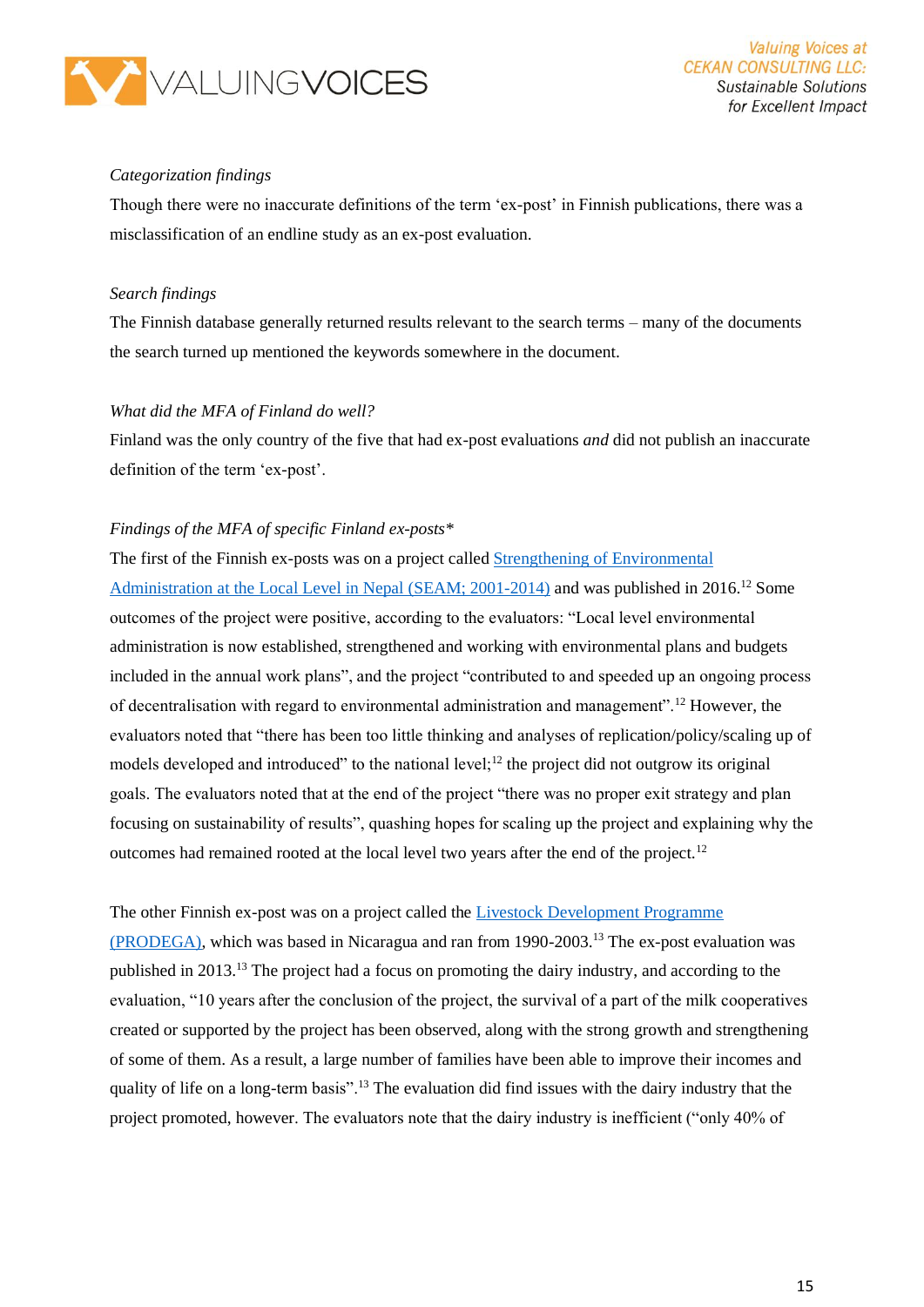

milk production is collected in the country") and the milk is of low quality – both of which are problems attributed to a need to maintain quality standards in the Nicaraguan dairy industry.<sup>13</sup>

#### *What can the MFA of Finland improve?*

Although the definition of the term 'ex-post' found in the Ministry's documents is strong, an endline study was called an ex-post evaluation by the evaluators. This misclassification serves as a reminder to circulate the definition to assure that evaluators are aware of the term's meaning.

From the findings of the ex-posts, it seems the Finnish projects could be improved by planning ways for the projects to expand as time goes along following Finland's exit. Both the institutions put into place by the SEAM and PRODEGA interventions have struggled to outgrow their original designs – post-SEAM, the local climate change administrative gains have not been scalable; post-PRODEGA, the dairy industry has had difficulty modernizing. Neither of these issues fall squarely into Finland's court – they have not been with either intervention for multiple years at this point – but exit strategies could have been developed that would have helped the actors who took over the projects to expand the scope of what the intervention accomplished.

#### **4. Sweden and 5. Denmark**

#### *Searched how*

Ex-post evaluations were searched for using the search bar on the SIDA (Sweden's development agency) and DANIDA (the term for Denmark's development efforts) websites. The search took two hours 30 minutes in total for the Sweden search and one hour 15 minutes total for the Denmark search. For Sweden, the keywords used and the number of results that were returned for each keyword are as follows: ex-post (80 results), ex post (80 results), "impact evaluation" (5 results). For Denmark, the keywords used in the search and the number of results that were returned for each keyword are as follows: "ex-post" (50 results), "ex post" (50 results), impact evaluation (71 results).

#### *What was found*

One purported ex-post evaluation from Sweden and two purported ex-posts from Denmark were found. However, none of these were actual ex-posts\*. No calls for future ex-posts from Sweden were found, but there were two from Denmark.

#### *Definitional findings*

Unfortunately, no definitions of the term 'ex-post' were published by either country.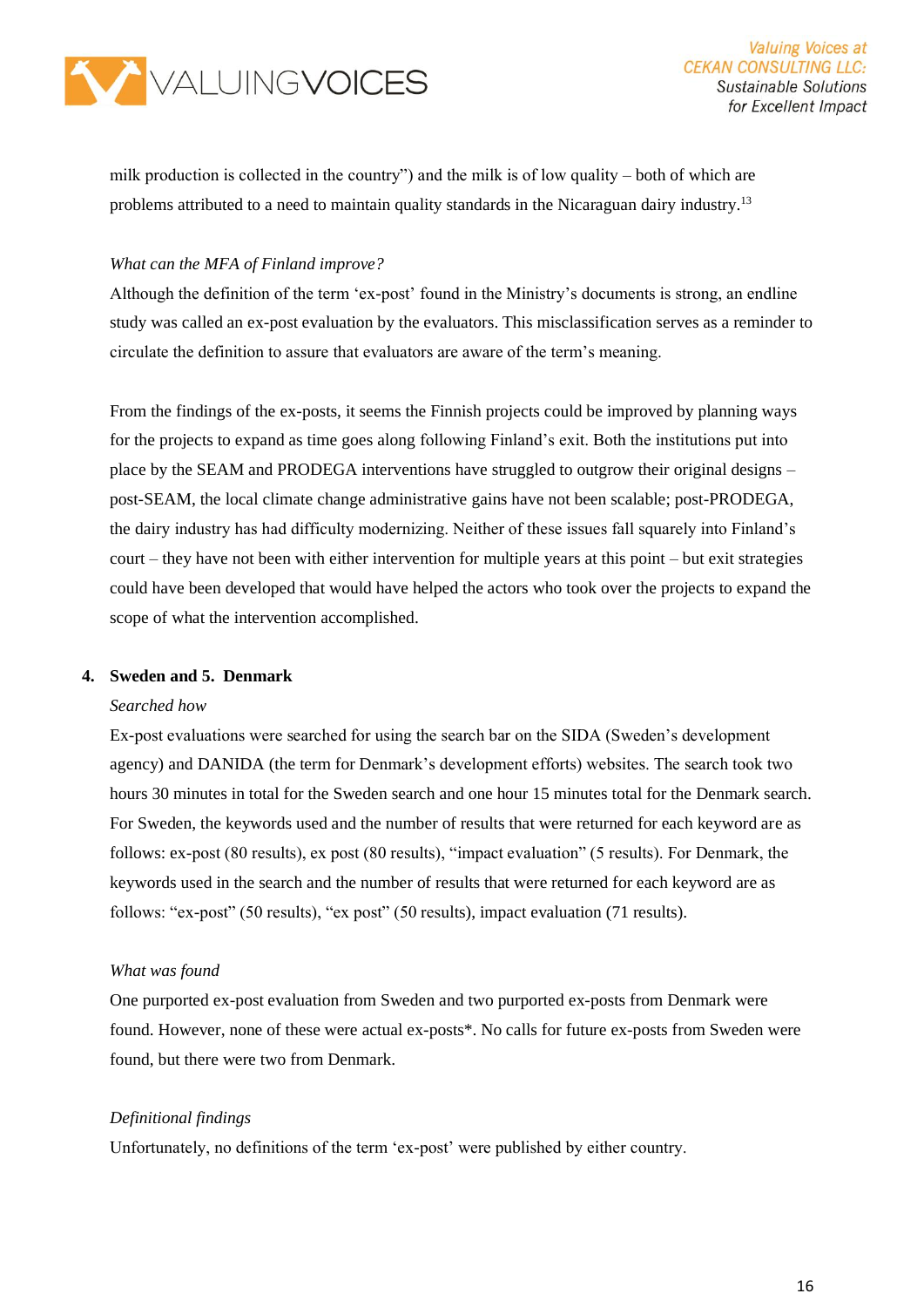

#### *Categorization findings*

The [purported ex-post from Sweden,](https://www.sida.se/contentassets/88db8b0f4910498a84845316ecdd4d5d/14282.pdf) evaluating health sector projects in Russia, stated that it was a combination of ex-post evaluation and ongoing project evaluation:

"This evaluation assesses the support SIDA provides to the social and health sector in North West Russia. The evaluation is a combination of an on-going and an ex-post evaluation. The evaluation has a simultaneous focus on the implementation process, as well as the results and impacts of twenty four health and social sector projects, spanning a wide cross section of support in North West Russia".<sup>14</sup> It was difficult to tell which parts of the report were ex-post and which parts were ongoing project evaluation, so it was not classified as an actual ex-post.

One of Denmark's purported ex-posts that evaluated Danish aid in Uganda from 1987-2005 was unclear about which projects were ongoing by 2005 and which projects had been completed.<sup>15</sup> Denmark's other purported ex-post evaluated ongoing projects: "This was an ex-post evaluation of the Fast Start Climate Change (FSCC) commitments made by Denmark until the end of 2013. For some projects implementation is still ongoing".<sup>16</sup>

#### *Search findings*

Neither country's databases were too difficult to navigate, but results were largely irrelevant (considering how few ex-posts were found).

#### *What did SIDA and DANIDA do well?*

In all likelihood, the two miscategorized purported ex-post evaluations (one from each country) did contain some ex-post evaluation elements. The inclusion of ex-post elements in these evaluations suggest that ex-post evaluations have been attempted by Sweden and Denmark. Nonetheless, but evaluations of what is sustained cannot be performed during or even immediately after implementation.

#### *What can SIDA and DANIDA improve?*

Both countries should commit to conducting ex-post evaluations and publishing findings in a document or online statement. In the same document or statement that calls for ex-post evaluations, both countries should clearly define their expectations for what an ex-post evaluation should be so that evaluation consultants have explicit guidelines to follow. A specific webpage on the SIDA and DANIDA sites should also be marked as a designated location for the posting of ex-post evaluations.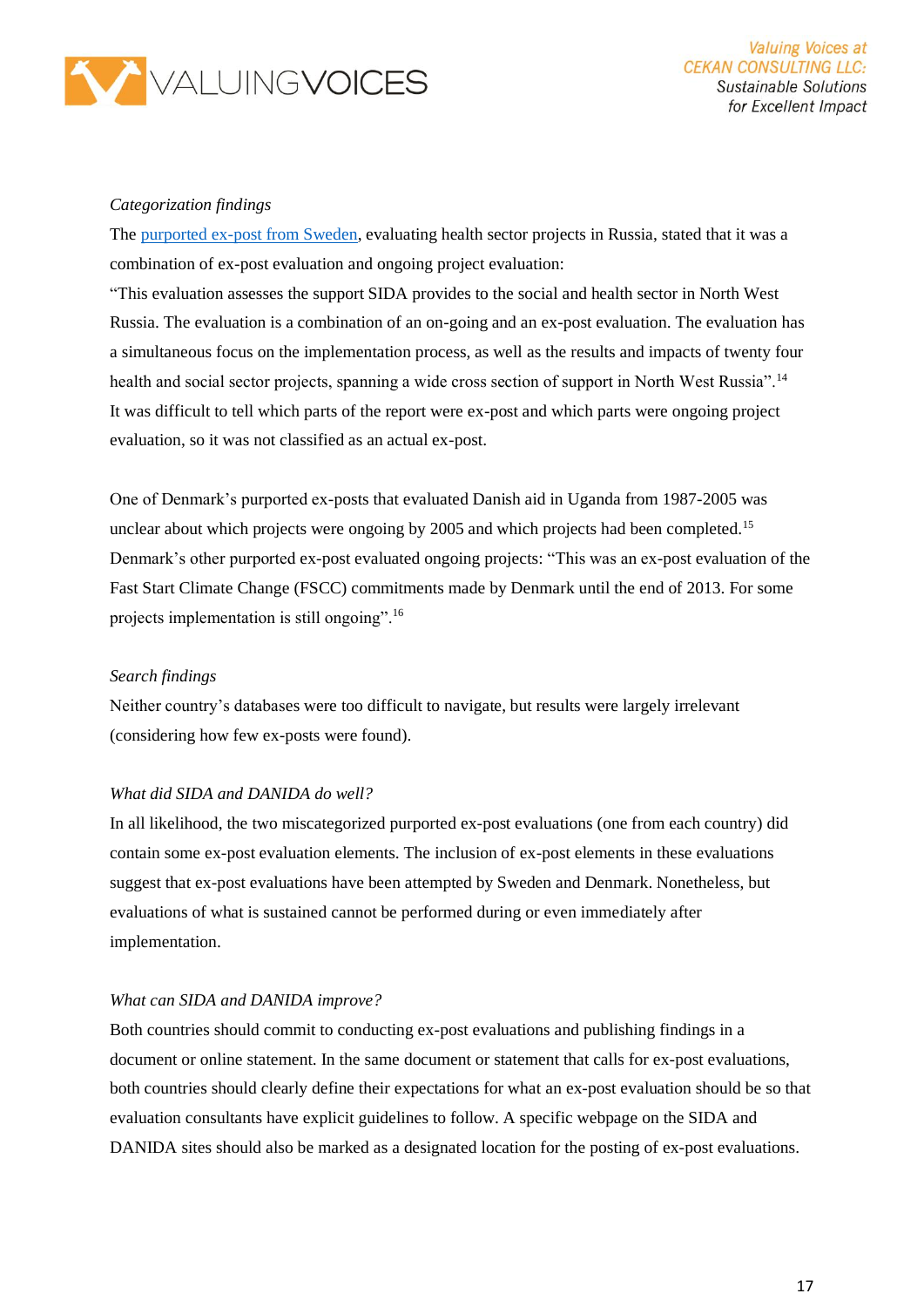

#### *General Recommendations*

Overall, the recommendations for the five countries researched for this paper are to:

**1) firmly define what an ex-post evaluation is and hold close to this definition and** 

**2) conduct a greater number of ex-post evaluations under the new definitions, committing to expost evaluation as a norm in institutional M&E practices.** The low total of ex-post evaluations found, as well as the dearth of calls for future ex-post evaluation, suggest that these countries do not yet regularly conduct ex-post evaluations.

**3) This paper also calls upon the developmental organizations to publicly release ex-post evaluations in clearly marked locations on their websites to increase accountability and accessibility.** JICA, for example, has [a webpage dedicated specifically to publishing its ex-post](https://www.jica.go.jp/english/our_work/evaluation/oda_loan/post/index.html)  [evaluations.](https://www.jica.go.jp/english/our_work/evaluation/oda_loan/post/index.html)<sup>17</sup> Such publicly available evaluations should become the norm in the Nordic countries and the Netherlands. Hopefully, the OECD will create a by-country repository offering access to ex-post evaluations at some point in the future. Furthermore,

**4) baseline statistics should be measured using quantitative indicators decided upon at the outset of interventions, and such indicators should be monitored throughout the intervention.** This way, ex-post evaluations can measure the same indicators on return trips to the project sites and claims of success or failure can be quantified.

#### Finally**,**

**5) though a logistical challenge that may be difficult to solve due to funding restraints, evaluation reports should ideally only contain a single evaluation type – or at least clearly mark off ex-post sections from endline sections, mid-line from endline, etc**. Even considering funding constraints, evaluation reports should be organized to prevent confusion.

This research has led to **three additional individual case-study** documents: the Netherlands, Finland and Norway. Valuing Voices plans to publish a white paper on this research in 2021. Valuing Voices hopes the recommendations will be adopted so that ex-post evaluations become the norm in evaluations processes. Ultimately, these recommendations are intended to increase the capacity for transparent learning from previous projects as well as catalyze interest in learning from what was and was not sustained, why, and how we can change our project cycle to foster sustained results. We strongly encourage Ministries in the Netherlands and the Nordic countries featured to take these results and invest in evaluations of sustainability and databases.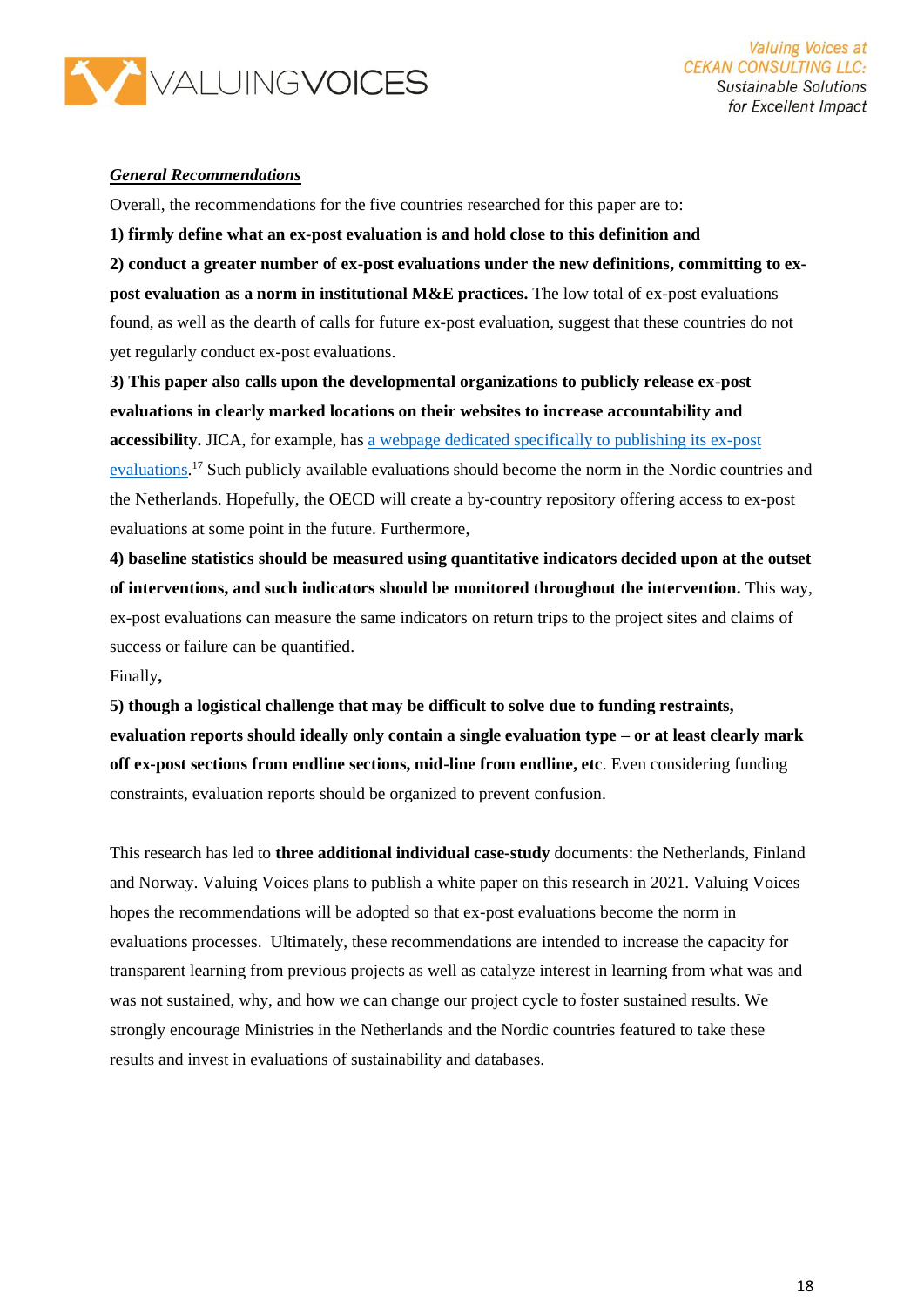

#### *Research note on the search process***:**

The keywords chosen (ex post, ex-post, impact evaluation), variations of which were used across all five of the countries researched, were chosen because they relate to ex-posts; "impact evaluation" was chosen because of the common practice of labelling ex-posts as 'impact evaluations'. The terms 'sustained' and 'post completion' were searched following the initial search with the three aforementioned terms, but these keywords did not bring up any other ex-posts. The number of purported ex-posts found were counted, along with how many of those ex-posts actually fit the definition of 'ex-post evaluation' for each country. As numerous documents found in the search emerged because they asked for future ex-posts to be carried out on the existing final evaluation, how many documents each country published calling for ex-post evaluations to be carried out in the future was also counted.

#### *Definitional note on the term 'impact evaluation':*

This paper uses the term 'impact evaluation' as it is defined by the OECD in [this document,](http://www.oecd.org/dac/evaluation/dcdndep/37671602.pdf) which states that an "impact evaluation is an assessment of how the intervention being evaluated affects outcomes, whether these effects are intended or unintended".<sup>18</sup>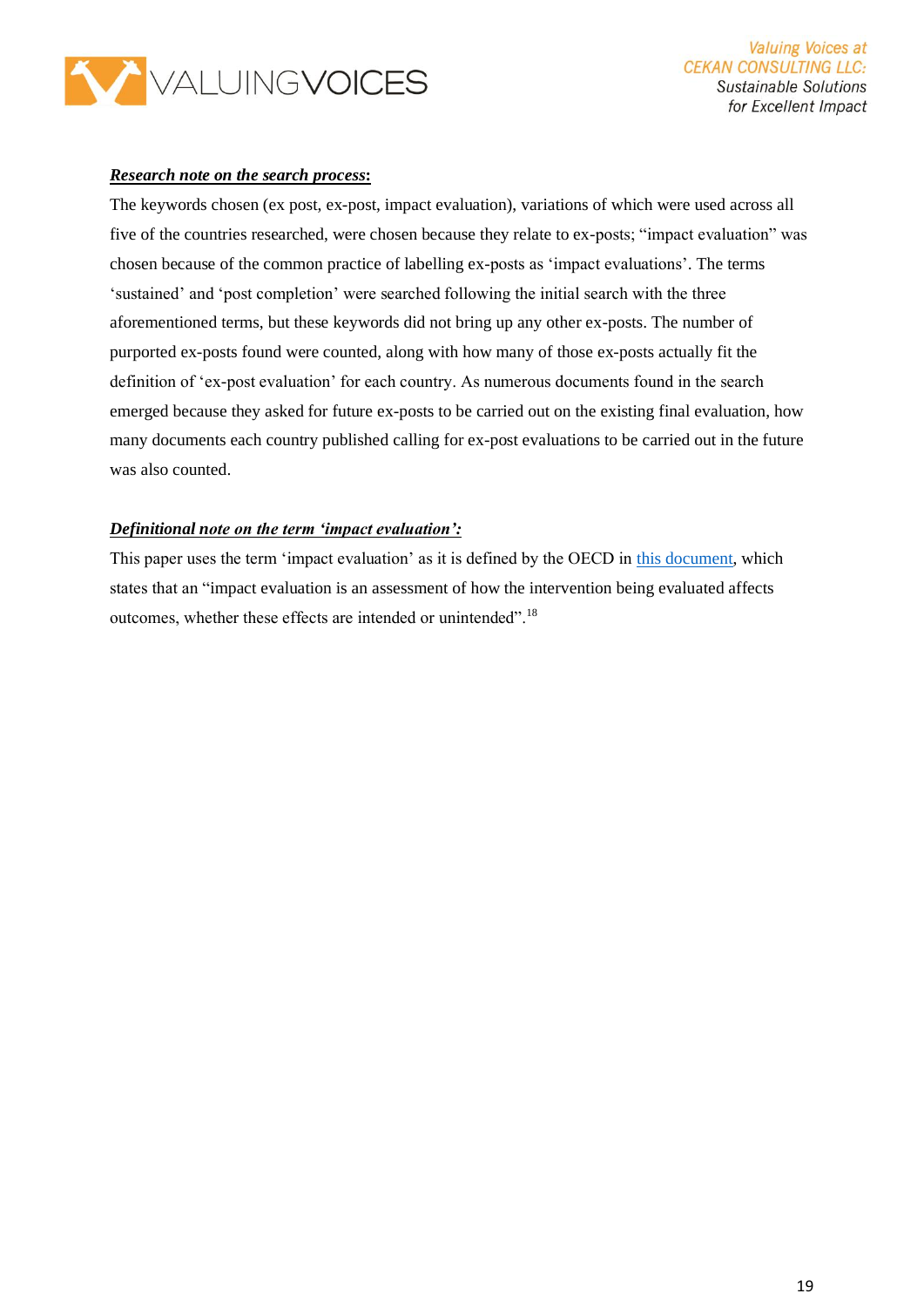

#### **Search Paper Citations**

- 1. JICA. (n.d.). Ex-post Evaluation (Technical Cooperation). Retrieved October 1, 2020, from [https://www.jica.go.jp/english/our\\_work/evaluation/tech\\_and\\_grant/project/ex\\_post/index.html](https://www.jica.go.jp/english/our_work/evaluation/tech_and_grant/project/ex_post/index.html)
- 2. OECD/DAC Network on Development Evaluation. (n.d.). Better Criteria for Better Evaluation. Retrieved January 4, 2021, from [https://www.oecd.org/dac/evaluation/revised-evaluation-criteria-dec-](https://www.oecd.org/dac/evaluation/revised-evaluation-criteria-dec-2019.pdf)[2019.pdf](https://www.oecd.org/dac/evaluation/revised-evaluation-criteria-dec-2019.pdf)
- 3. IOB. (2009, October). Evaluation policy and guidelines. Retrieved June 13, 2020, from <https://english.iob-evaluatie.nl/publications/regulations/2009/10/01/evaluation-policy-and-guidelines>
- 4. IOB. (2012, October). Impact evaluation of the Ixchen Centre for Women cervical cancer programme in Nicaragua – Turning a right into practice . Retrieved June 13, 2020, from [https://english.iob](https://english.iob-evaluatie.nl/publications/evaluations/2012/10/01/371-–-impact-evaluation-of-the-ixchen-centre-for-women-cervical-cancer-programme-in-nicaragua-2005-2009-–-turning-a-right-into-practice-kopie)[evaluatie.nl/publications/evaluations/2012/10/01/371-–-impact-evaluation-of-the-ixchen-centre-for](https://english.iob-evaluatie.nl/publications/evaluations/2012/10/01/371-–-impact-evaluation-of-the-ixchen-centre-for-women-cervical-cancer-programme-in-nicaragua-2005-2009-–-turning-a-right-into-practice-kopie)[women-cervical-cancer-programme-in-nicaragua-2005-2009-–-turning-a-right-into-practice-kopie](https://english.iob-evaluatie.nl/publications/evaluations/2012/10/01/371-–-impact-evaluation-of-the-ixchen-centre-for-women-cervical-cancer-programme-in-nicaragua-2005-2009-–-turning-a-right-into-practice-kopie)
- 5. IOB. (2019, July 1). Less Pretension, More Realism: An evaluation of the Reconstruction Programme (2012 - 2015), the Strategic Partnerships in Chronic Crises Programme (2014 - 2016) and the Addressing Root Causes Tender Process. Retrieved June 8, 2020, from [https://english.iob](https://english.iob-evaluatie.nl/publications/evaluations/2019/07/01/428-–-iob-–-an-evaluation-of-the-reconstruction-programme-2012-2015-the-strategic-partnerships-chronic-crises-programme-2014-2016-and-the-addressing-root-causes-tender-process)[evaluatie.nl/publications/evaluations/2019/07/01/428-–-iob-–-an-evaluation-of-the-reconstruction](https://english.iob-evaluatie.nl/publications/evaluations/2019/07/01/428-–-iob-–-an-evaluation-of-the-reconstruction-programme-2012-2015-the-strategic-partnerships-chronic-crises-programme-2014-2016-and-the-addressing-root-causes-tender-process)[programme-2012-2015-the-strategic-partnerships-chronic-crises-programme-2014-2016-and-the](https://english.iob-evaluatie.nl/publications/evaluations/2019/07/01/428-–-iob-–-an-evaluation-of-the-reconstruction-programme-2012-2015-the-strategic-partnerships-chronic-crises-programme-2014-2016-and-the-addressing-root-causes-tender-process)[addressing-root-causes-tender-process](https://english.iob-evaluatie.nl/publications/evaluations/2019/07/01/428-–-iob-–-an-evaluation-of-the-reconstruction-programme-2012-2015-the-strategic-partnerships-chronic-crises-programme-2014-2016-and-the-addressing-root-causes-tender-process)
- 6. Disch, A., & Taela, K. (2010). Democracy Support through the United Nations. Retrieved July 13, 2020, from [https://NORAD.no/globalassets/import-2162015-80434-am/www.NORAD.no](https://norad.no/globalassets/import-2162015-80434-am/www.norad.no-ny/filarkiv/vedlegg-til-publikasjoner/case-report-moz1.pdf)[ny/filarkiv/vedlegg-til-publikasjoner/case-report-moz1.pdf](https://norad.no/globalassets/import-2162015-80434-am/www.norad.no-ny/filarkiv/vedlegg-til-publikasjoner/case-report-moz1.pdf)
- 7. MRAG. (2009, January). Evaluation of Norwegian Development Co-operation in the Fisheries Sector. Retrieved June 8, 2020, from [https://NORAD.no/globalassets/import-2162015-80434](https://norad.no/globalassets/import-2162015-80434-am/www.norad.no-ny/filarkiv/vedlegg-til-publikasjoner/evaluation-of-norwegian-development-co-operation-in-the-fisheries-sector1.pdf) [am/www.NORAD.no-ny/filarkiv/vedlegg-til-publikasjoner/evaluation-of-norwegian-development-co](https://norad.no/globalassets/import-2162015-80434-am/www.norad.no-ny/filarkiv/vedlegg-til-publikasjoner/evaluation-of-norwegian-development-co-operation-in-the-fisheries-sector1.pdf)[operation-in-the-fisheries-sector1.pdf](https://norad.no/globalassets/import-2162015-80434-am/www.norad.no-ny/filarkiv/vedlegg-til-publikasjoner/evaluation-of-norwegian-development-co-operation-in-the-fisheries-sector1.pdf)
- 8. Bain, J., & Sørum, V. (2009, September). Organisational Review of the Norwegian Refugee Council. Retrieved June 8, 2020, from [https://NORAD.no/globalassets/import-2162015-80434](https://norad.no/globalassets/import-2162015-80434-am/www.norad.no-ny/filarkiv/vedlegg-til-publikasjoner/organisational-review-of-the-norwegian-refugee-council.pdf) [am/www.NORAD.no-ny/filarkiv/vedlegg-til-publikasjoner/organisational-review-of-the-norwegian](https://norad.no/globalassets/import-2162015-80434-am/www.norad.no-ny/filarkiv/vedlegg-til-publikasjoner/organisational-review-of-the-norwegian-refugee-council.pdf)[refugee-council.pdf](https://norad.no/globalassets/import-2162015-80434-am/www.norad.no-ny/filarkiv/vedlegg-til-publikasjoner/organisational-review-of-the-norwegian-refugee-council.pdf)
- 9. Kristensen, K., & Nairesiae, E. (2009, October). IMPACT EVALUATION OF THREE PROJECTS IN POKOT, KENYA. Retrieved June 8, 2020, from [https://NORAD.no/globalassets/import-2162015-](https://norad.no/globalassets/import-2162015-80434-am/www.norad.no-ny/filarkiv/ngo-evaluations/impact-evaluation-of-three-projects-in-pokot-kenya.pdf) [80434-am/www.NORAD.no-ny/filarkiv/ngo-evaluations/impact-evaluation-of-three-projects-in](https://norad.no/globalassets/import-2162015-80434-am/www.norad.no-ny/filarkiv/ngo-evaluations/impact-evaluation-of-three-projects-in-pokot-kenya.pdf)[pokot-kenya.pdf](https://norad.no/globalassets/import-2162015-80434-am/www.norad.no-ny/filarkiv/ngo-evaluations/impact-evaluation-of-three-projects-in-pokot-kenya.pdf)
- 10. The International Law and Policy Institute. (2015, March). Impact assessment of Norwegian support to the energy and road sectors in Zanzibar. Retrieved June 13, 2020, from [https://NORAD.no/globalassets/publikasjoner/publikasjoner-2015-/NORAD-collected](https://norad.no/globalassets/publikasjoner/publikasjoner-2015-/norad-collected-reviews/impact-assessment-of-norwegian-support-to-the-energy-and-road-sectors-in-pemba.pdf)[reviews/impact-assessment-of-norwegian-support-to-the-energy-and-road-sectors-in-pemba.pdf](https://norad.no/globalassets/publikasjoner/publikasjoner-2015-/norad-collected-reviews/impact-assessment-of-norwegian-support-to-the-energy-and-road-sectors-in-pemba.pdf)
- 11. MFA of Finland. (2020, June 16). Evaluation Manual. Retrieved January 4, 2021, from <https://eoppiva.zapter.io/evaluationmanual2018>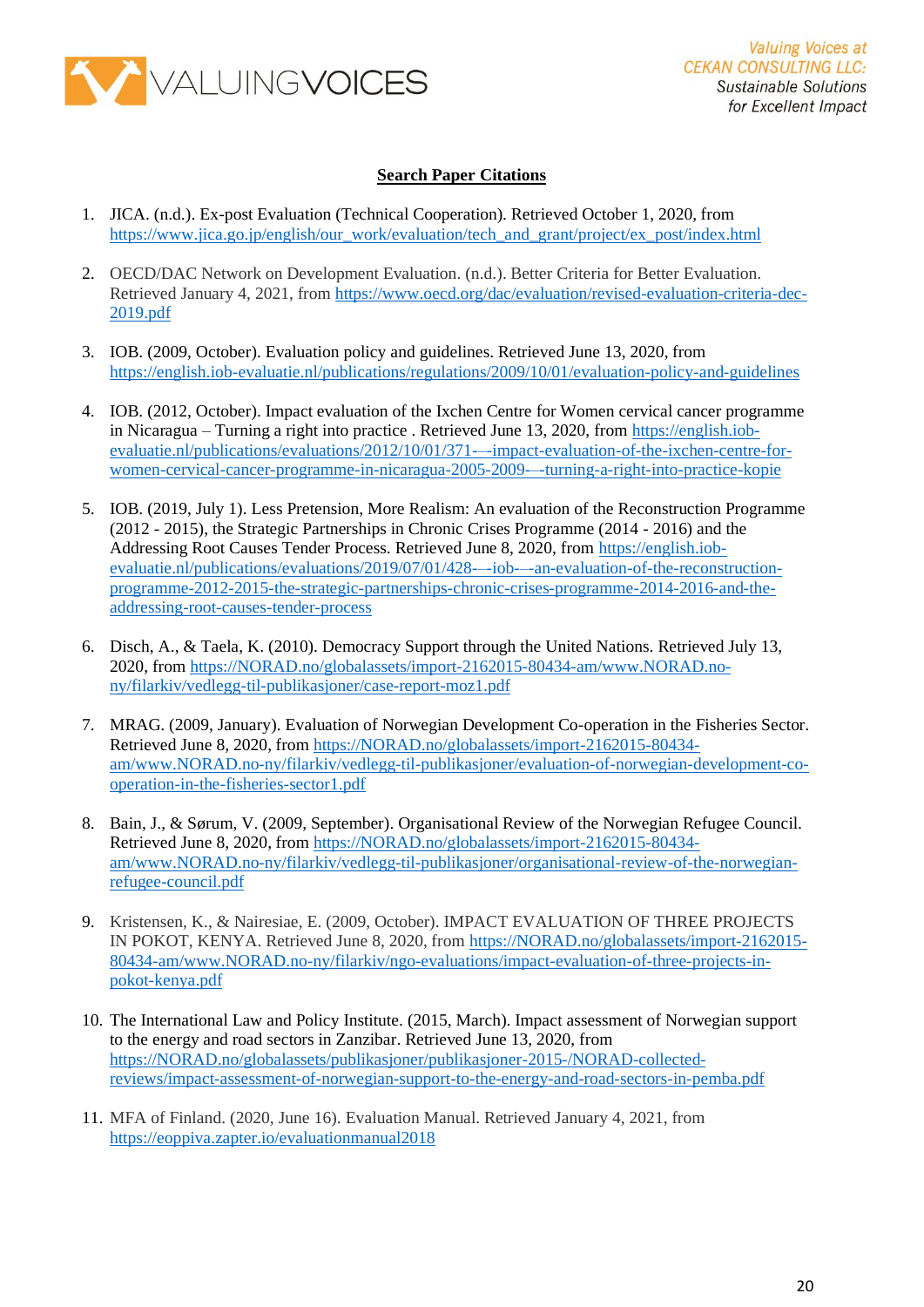

- 12. Axberg, G. N. et al (2016, June 30). Post-Evaluation of Strengthening of Environmental Administration at the Local Level in Nepal (SEAM), Years 2001 – 2014. Retrieved June 9, 2020, from [https://um.fi/documents/384998/0/Nepal\\_SEAM\\_Post\\_evaluation%2BTOR\\_2016.pdf/03bc624c-](https://um.fi/documents/384998/0/Nepal_SEAM_Post_evaluation%2BTOR_2016.pdf/03bc624c-2241-7fd0-2c03-0d9b3c68feda#search=%22ex+post%22)[2241-7fd0-2c03-0d9b3c68feda#search=%22ex+post%22](https://um.fi/documents/384998/0/Nepal_SEAM_Post_evaluation%2BTOR_2016.pdf/03bc624c-2241-7fd0-2c03-0d9b3c68feda#search=%22ex+post%22)
- 13. Seppänen, M., Eriksson, L., Aguilar, B., Boman, K., & Pijnenburg, T. (2013, May). Evaluation of Rural Sector Cooperation between Nicaragua and Finland. Retrieved June 9, 2020, from [https://um.fi/documents/384998/385866/prodega\\_final\\_report/b4812a1d-5bc0-b467-3634-](https://um.fi/documents/384998/385866/prodega_final_report/b4812a1d-5bc0-b467-3634-4fd13763cb8e?t=1528278516971) [4fd13763cb8e?t=1528278516971](https://um.fi/documents/384998/385866/prodega_final_report/b4812a1d-5bc0-b467-3634-4fd13763cb8e?t=1528278516971)
- 14. Bjørnkilde, T., & Wynn, A. (2004, April). Social and Health Sector Projects in Russia. Retrieved June 8, 2020, from [https://www.SIDA.se/contentassets/88db8b0f4910498a84845316ecdd4d5d/14282.pdf](https://www.sida.se/contentassets/88db8b0f4910498a84845316ecdd4d5d/14282.pdf)
- 15. DANIDA. (2006, November). Evaluation of Danish Aid to Uganda 1987–2005. Retrieved June 8, 2020, from [https://um.dk/en/DANIDA](https://um.dk/en/danida-en/results/eval/eval_reports/evaluations/publicationdisplaypage/~/media/um/english-site/documents/danida/eval/87-7667-626-9/200606ugandavol4thematicpapers.pdf)[en/results/eval/eval\\_reports/evaluations/publicationdisplaypage//~/media/um/english](https://um.dk/en/danida-en/results/eval/eval_reports/evaluations/publicationdisplaypage/~/media/um/english-site/documents/danida/eval/87-7667-626-9/200606ugandavol4thematicpapers.pdf)[site/documents/DANIDA/eval/87-7667-626-9/200606ugandavol4thematicpapers.pdf](https://um.dk/en/danida-en/results/eval/eval_reports/evaluations/publicationdisplaypage/~/media/um/english-site/documents/danida/eval/87-7667-626-9/200606ugandavol4thematicpapers.pdf)
- 16. DANIDA. (n.d.). Country (Kenya) Sub-Evaluation Executive Summary. Retrieved July 6, 2020, from [https://um.dk/en/DANIDA](https://um.dk/en/danida-en/results/eval/eval_reports/evaluations/publicationdisplaypage/~/media/um/danish-site/documents/danida/resultater/eval/201504annex6.pdf)[en/results/eval/eval\\_reports/evaluations/publicationdisplaypage//~/media/um/danish](https://um.dk/en/danida-en/results/eval/eval_reports/evaluations/publicationdisplaypage/~/media/um/danish-site/documents/danida/resultater/eval/201504annex6.pdf)[site/documents/DANIDA/resultater/eval/201504annex6.pdf](https://um.dk/en/danida-en/results/eval/eval_reports/evaluations/publicationdisplaypage/~/media/um/danish-site/documents/danida/resultater/eval/201504annex6.pdf)
- 17. JICA. (n.d.). Ex-post Evaluation (ODA Loan). Retrieved July 28, 2020, from [https://www.jica.go.jp/english/our\\_work/evaluation/oda\\_loan/post/index.html](https://www.jica.go.jp/english/our_work/evaluation/oda_loan/post/index.html)
- 18. OECD/DAC Network on Development Evaluation. (2019, November/December). OUTLINE OF PRINCIPLES OF IMPACT EVALUATION. Retrieved July 13, 2020, from <http://www.oecd.org/dac/evaluation/dcdndep/37671602.pdf>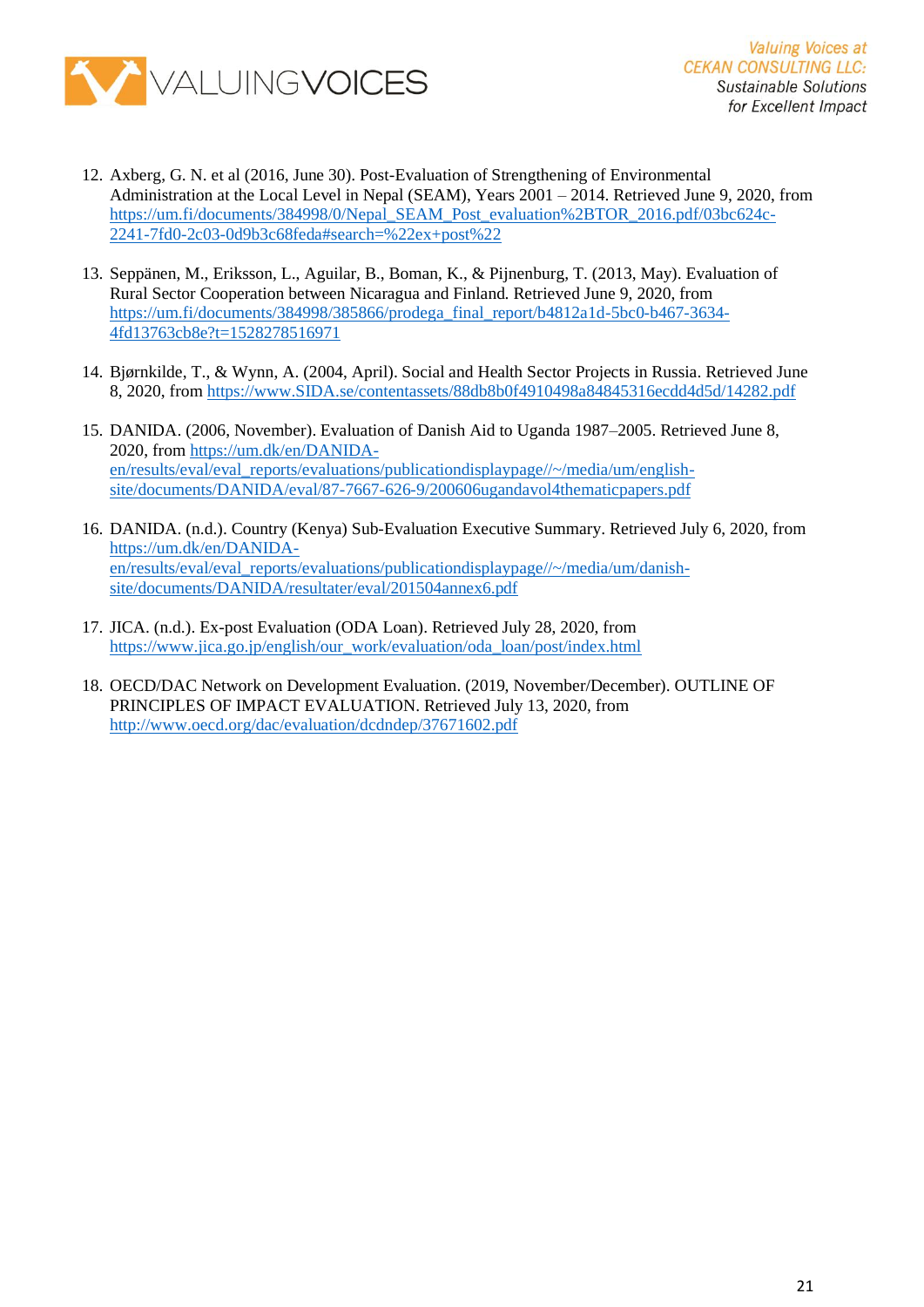

# **VALUING VOICES BETTER EX-POST EVALUATION WHITE PAPER SERIES**

# **PART 2: Toward Building Better Evaluation Practices: A Series on the Ex-Post Evaluation Practices of Nordic Countries –The Netherlands**

*By Preston Stewart, FDR Foundation/Harvard Research Intern at Valuing Voices*

This paper will cover government sponsored ex-post evaluations from the Netherlands. As noted in the first paper of the series, the key findings for the Netherlands were as follows:

- The Policy and Operations Evaluation Department (IOB) of the Ministry of Foreign Affairs of the Netherlands (MFA) had the greatest number of ex-post evaluations of any Nordic country with a total of 10 found in its full collection. However, the vast majority of those evaluations came from a single commissioning of 10 evaluations of infrastructure projects in seven different countries (Bangladesh, Ghana, Sudan, Guatemala, Indonesia, Sri Lanka, and Tanzania) evaluated on project activities between 2007-2012. The series was published online in 2015, and of the 19 projects featured, 11 projects were evaluated ex-post (across seven evaluations) and eight were final or midterm. The remaining three ex-post evaluations were of projects in three African countries (Burundi, Ethiopia, and South Sudan) Nicaragua, and Afghanistan, respectively.
- Yet overall, there was difficulty pinning down a definition of the term 'ex-post'. The IOB published an ["Evaluation Policy and Guidelines"](https://english.iob-evaluatie.nl/publications/regulations/2009/10/01/evaluation-policy-and-guidelines) document calling the terms 'ex-post' and  $'$ impact evaluation' synonymous.<sup>1</sup> However, impact evaluations and ex-post evaluations are not the same according to the [OECD definition](http://www.oecd.org/dac/evaluation/dcdndep/37671602.pdf) of the term 'impact evaluation', which states that an "impact evaluation is an assessment of how the intervention being evaluated affects outcomes, whether these effects are intended or unintended".<sup>2</sup>The search turned up seven documents called 'impact evaluations' that were not ex-post evaluations.
- Only one document was found calling for an ex-post evaluation to be conducted in the future.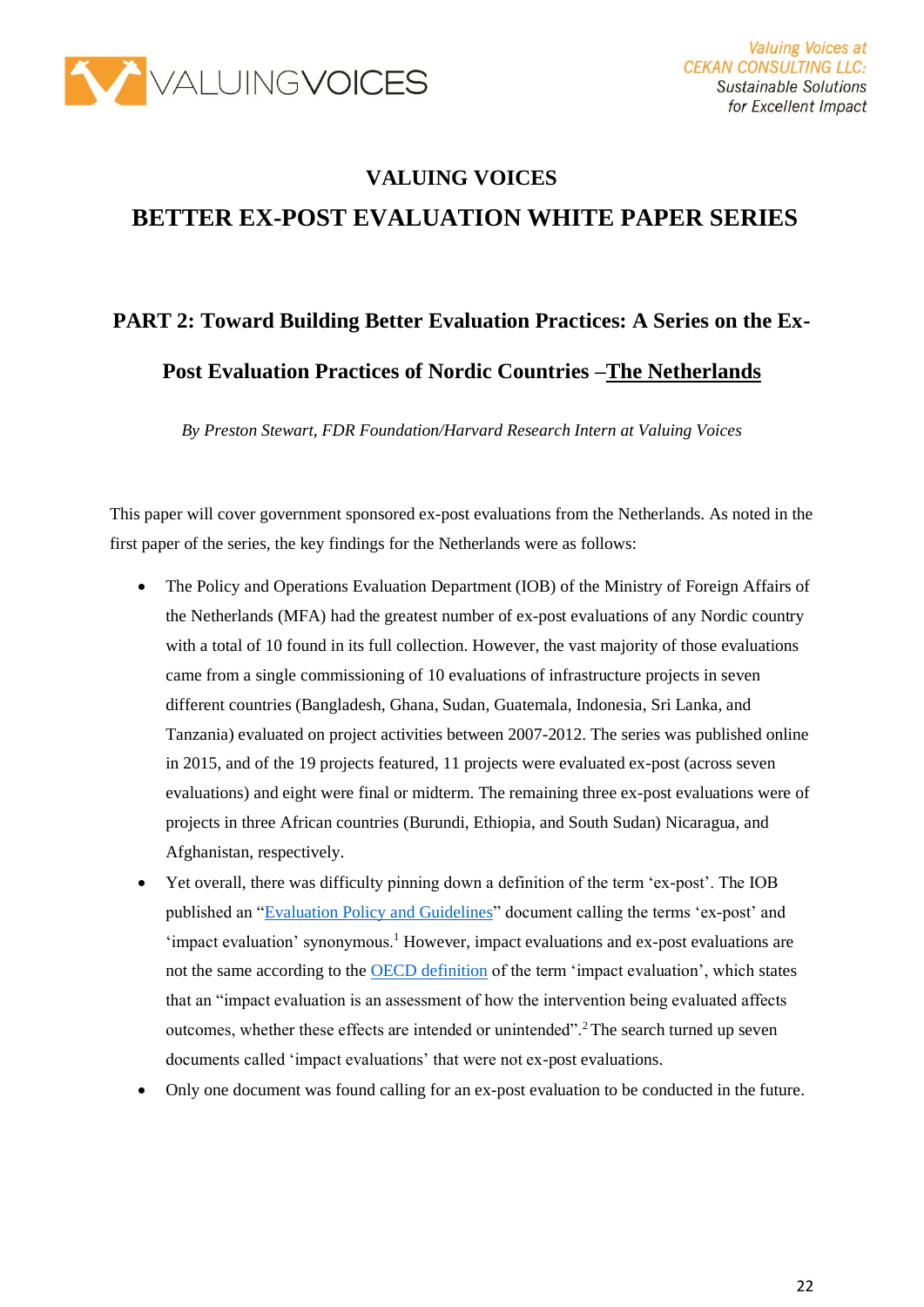

**What are ex-post evaluations[? According to the Japan International Cooperation Agency](https://www.jica.go.jp/english/our_work/evaluation/tech_and_grant/project/ex_post/index.html)  [\(JICA\),](https://www.jica.go.jp/english/our_work/evaluation/tech_and_grant/project/ex_post/index.html) the global leader in conducting ex-post evaluations, ex-post evaluations are generally conducted years after project completion and aim at "deriving lessons learned and recommendations to improve the project as well as to help plan and implement more effective and efficient projects".<sup>3</sup> This series of analyses of ex-post evaluations aims in part to spark a conversation about definitional accuracy within the Nordic development community.**

#### *Definitional Findings*

While the ex-posts offer a plethora of lessons about what was sustained (or not sustained) and why, one overarching finding was a base-misunderstanding of how the term 'ex-post' is defined and how ex-post evaluations are conducted. The IOB considers the terms 'impact evaluation' and 'ex-post evaluation' synonymous (even though they are not), as evinced by the IOB's "Evaluation Policy and Guidelines" publication: "The RPE 2006 distinguishes between policy reviews and ex-post impact studies. Both concepts… are the equivalent of the more common terms 'policy evaluation' and 'impact evaluation'".<sup>1</sup> However, impact evaluations are often conducted during project implementation\*. On the other hand, ex-post evaluations can *only* occur after the end of a project and evaluate *sustainability*. The "Evaluation Policy and Guidelines" display a lack of clarity in defining the term 'ex-post'.

#### *Categorization findings*

Improvements could also be made to the classification of the actual Dutch ex-posts. The IOB has called ex-post evaluations, as well as endline and midline evaluations, 'impact evaluations'. **All but one of the actual ex-posts found were not referred to as ex-post evaluations in their titles:**

- One of the ex-posts is called "Evaluation of the Reconstruction Programme, the Strategic [Partnerships Chronic Crises Programme and the Addressing Root Causes Tender Process –](https://english.iob-evaluatie.nl/publications/evaluations/2019/07/01/428-–-iob-–-an-evaluation-of-the-reconstruction-programme-2012-2015-the-strategic-partnerships-chronic-crises-programme-2014-2016-and-the-addressing-root-causes-tender-process) [Less Pretension, More Realism"](https://english.iob-evaluatie.nl/publications/evaluations/2019/07/01/428-–-iob-–-an-evaluation-of-the-reconstruction-programme-2012-2015-the-strategic-partnerships-chronic-crises-programme-2014-2016-and-the-addressing-root-causes-tender-process) (ended in 2016, evaluated in 2019).<sup>4</sup>
- Another is called "*Impact evaluation* [of the Ixchen Centre for Women cervical cancer](https://english.iob-evaluatie.nl/publications/evaluations/2012/10/01/371-–-impact-evaluation-of-the-ixchen-centre-for-women-cervical-cancer-programme-in-nicaragua-2005-2009-–-turning-a-right-into-practice-kopie)  programme in Nicaragua – [Turning a right into practice"](https://english.iob-evaluatie.nl/publications/evaluations/2012/10/01/371-–-impact-evaluation-of-the-ixchen-centre-for-women-cervical-cancer-programme-in-nicaragua-2005-2009-–-turning-a-right-into-practice-kopie) (ended in 2009, evaluated in  $2012$ ).<sup>5</sup>
- The set of infrastructure project evaluations is called ["Country case studies –](https://english.iob-evaluatie.nl/publications/sub-studies/2015/07/01/investing-in-public-infrastructure-country-case-studies) Investing in [Public Infrastructure"](https://english.iob-evaluatie.nl/publications/sub-studies/2015/07/01/investing-in-public-infrastructure-country-case-studies) (ended in various years, up to 2012 for projects evaluated ex-post, evaluated in 2014-2015).<sup>6</sup>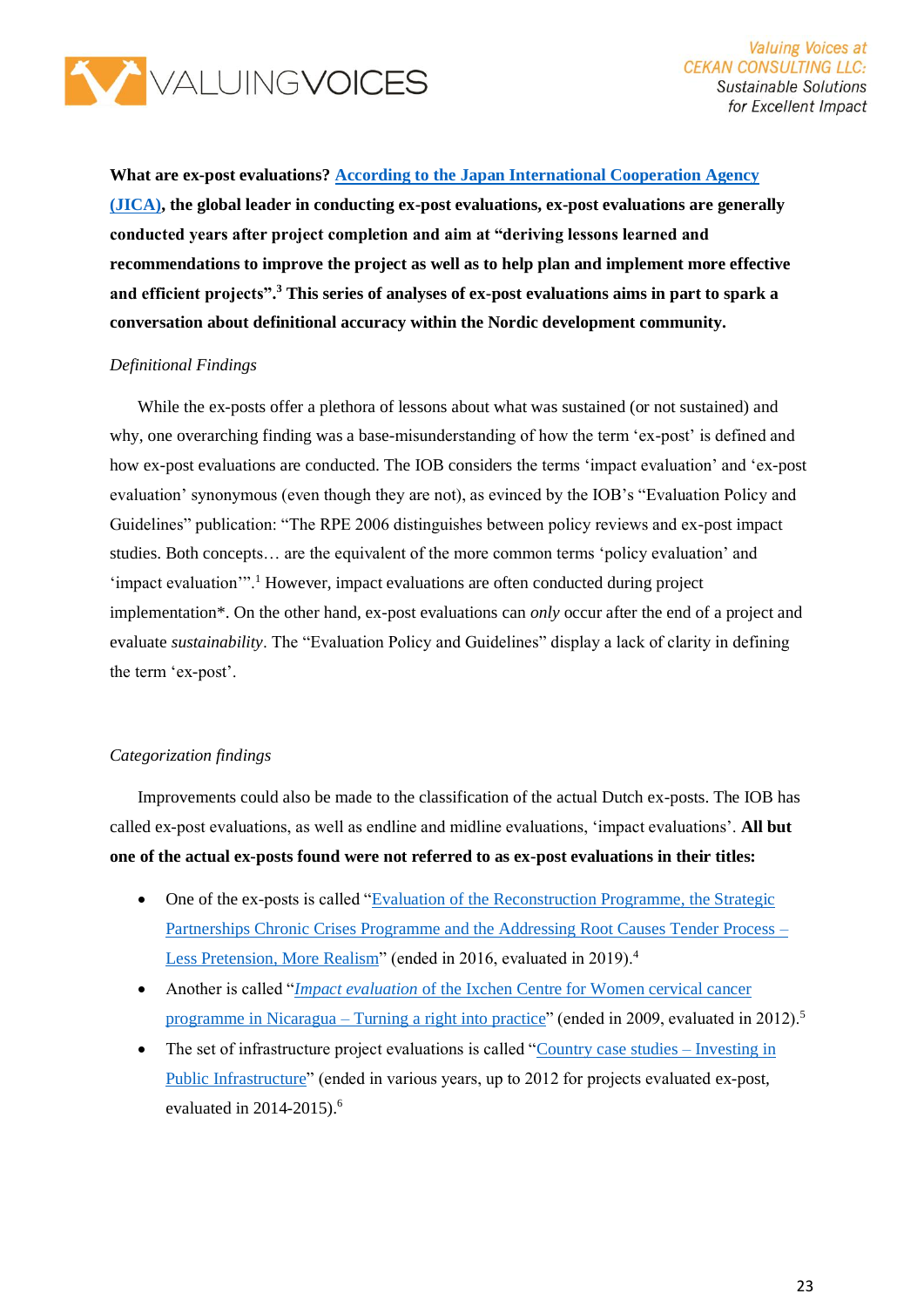

Furthermore, out of eight documents called "impact evaluations", only one of them was an actual expost evaluation ("Impact Evaluation of the Ixchen Centre…").

It is important for the titles of evaluations to reflect evaluation type. If these evaluations had 'ex-post' in each of their titles and the IOB provided a clear, accurate definition of the term 'ex-post', readers would immediately understand that these reports contain post-project evaluations discussing the sustainability of outcomes. It is understood that various types of evaluations are grouped, which may make classification somewhat difficult, but accurate titling should nonetheless be attempted on evaluations that clearly fall into categories. Ideally, though a logistical challenge that may be difficult to solve due to funding restraints, evaluation reports should only contain a single evaluation type – or at least clearly mark off ex-post sections from endline sections, mid-line from endline, etc.

#### *Search findings*

The IOB database was difficult to navigate. The other Nordic databases contained previews of where the search terms were mentioned in each document. The search of the IOB database only yielded document titles that hinted at what was within the document – as there was no context cited, the search was made more difficult. On a positive note, document titles were somewhat informative (given the definitional issues above), unlike other databases that returned documents titled with numbers. In general, results were fairly relevant to the search terms inputted. Though improvements to the database could be made, a more useful tool than a database could be created: an online repository of ex-post evaluations that is easily accessible via a link on the IOB website, akin to [this one](https://www.jica.go.jp/english/our_work/evaluation/oda_loan/post/index.html) by  $JICA.^{7*}$ 

#### *Ex-Post Evaluations Found*

The IOB published three ex-post evaluations on their website that were not from the series of 10 infrastructure project evaluations. This section includes a list of the ex-post evaluations found. Summaries of the findings from the ex-post evaluation reports related to the *sustainability* of results can be found in Annex 1.

- 1. [Evaluation of the Reconstruction Programme, the Strategic Partnerships Chronic Crises](https://english.iob-evaluatie.nl/publications/evaluations/2019/07/01/428-–-iob-–-an-evaluation-of-the-reconstruction-programme-2012-2015-the-strategic-partnerships-chronic-crises-programme-2014-2016-and-the-addressing-root-causes-tender-process)  [Programme and the Addressing Root Causes Tender Process –](https://english.iob-evaluatie.nl/publications/evaluations/2019/07/01/428-–-iob-–-an-evaluation-of-the-reconstruction-programme-2012-2015-the-strategic-partnerships-chronic-crises-programme-2014-2016-and-the-addressing-root-causes-tender-process) Less Pretension, More [Realism](https://english.iob-evaluatie.nl/publications/evaluations/2019/07/01/428-–-iob-–-an-evaluation-of-the-reconstruction-programme-2012-2015-the-strategic-partnerships-chronic-crises-programme-2014-2016-and-the-addressing-root-causes-tender-process)<sup>4</sup>
- 2. [Impact evaluation of the Ixchen Centre for Women cervical cancer programme in Nicaragua –](https://english.iob-evaluatie.nl/publications/evaluations/2012/10/01/371-–-impact-evaluation-of-the-ixchen-centre-for-women-cervical-cancer-programme-in-nicaragua-2005-2009-–-turning-a-right-into-practice-kopie) [Turning a right into practice](https://english.iob-evaluatie.nl/publications/evaluations/2012/10/01/371-–-impact-evaluation-of-the-ixchen-centre-for-women-cervical-cancer-programme-in-nicaragua-2005-2009-–-turning-a-right-into-practice-kopie)<sup>5</sup>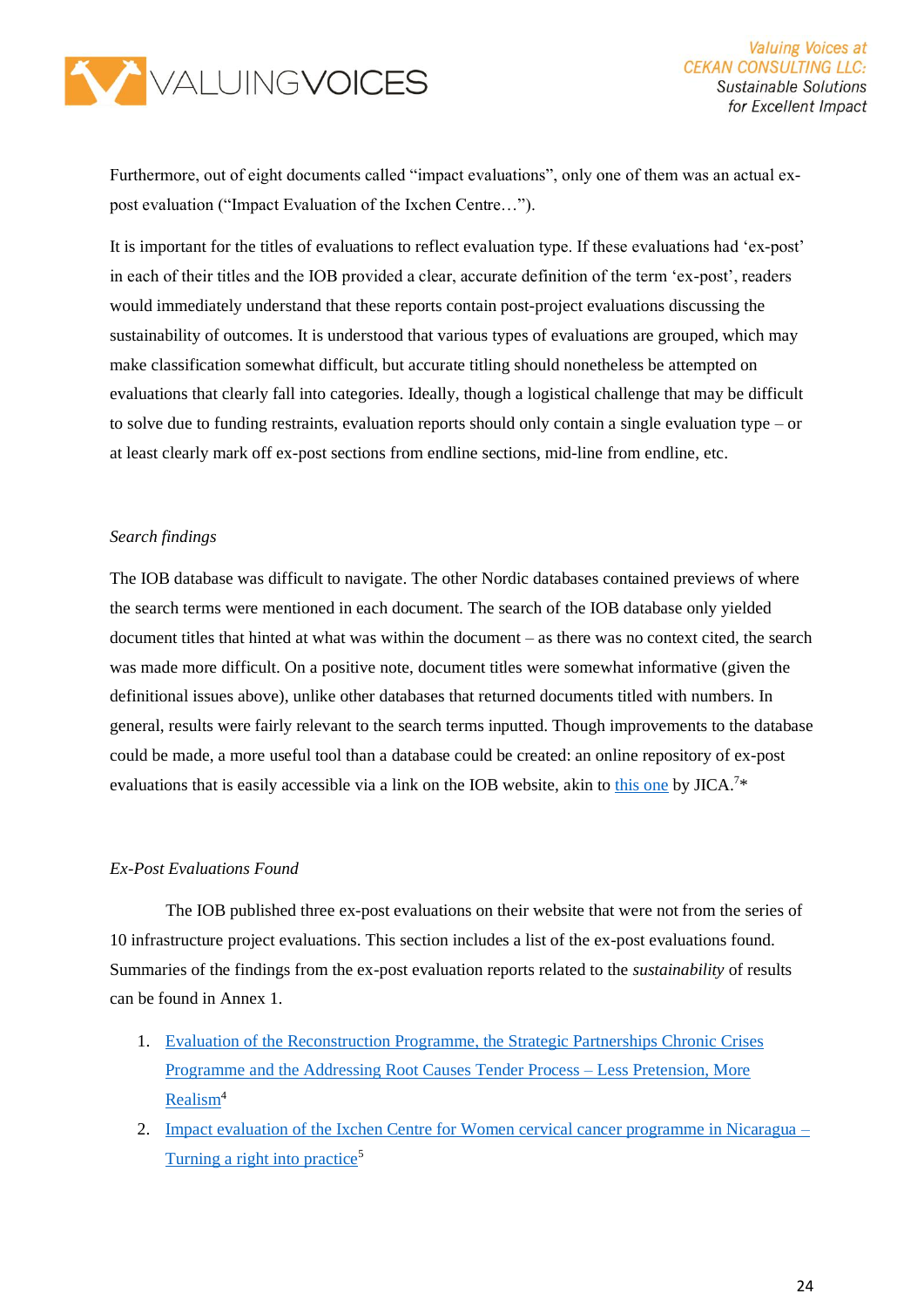

3. [Post-mission evaluation of the integrated police training mission in Kunduz](https://english.iob-evaluatie.nl/publications/reports/2019/11/19/432-kunduz)<sup>8\*</sup>

From the ORET evaluation series:

- 4. [Railway Signaling and Interlocking in Bangladesh](https://english.iob-evaluatie.nl/binaries/iob-evaluatie-eng/documents/sub-studies/2015/07/01/investing-in-public-infrastructure-country-case-studies/EUR_Railway_signalling_and_interlocking_in_Bangladesh_201502.pdf) (ended 2005)<sup>9</sup>
- 5. [Dutch Buses for Ghana](https://english.iob-evaluatie.nl/binaries/iob-evaluatie-eng/documents/sub-studies/2015/07/01/investing-in-public-infrastructure-country-case-studies/EUR_Dutch_buses_for_Ghana_201411.pdf) (ended in  $2010^{10}$ )
- 6. [Drinking Water Infrastructure Projects in Ghana and Sudan](https://english.iob-evaluatie.nl/binaries/iob-evaluatie-eng/documents/sub-studies/2015/07/01/investing-in-public-infrastructure-country-case-studies/University_Bayreuth_Drinking_water_infrastructure_projects_Ghana_Sudan_201502.pdf) (ended in 2013)<sup>11</sup>
- 7. [One Buoy Tender and Three Aid Vessels to Indonesia](https://english.iob-evaluatie.nl/binaries/iob-evaluatie-eng/documents/sub-studies/2015/07/01/investing-in-public-infrastructure-country-case-studies/EUR_Vessels_Indonesia_201503.pdf) (ended in 2009)<sup>12</sup>
- 8. [Upgrading the Disaster Response Network in the Western Province and Selected Urban Areas](https://english.iob-evaluatie.nl/binaries/iob-evaluatie-eng/documents/sub-studies/2015/07/01/investing-in-public-infrastructure-country-case-studies/EUR_Upgrading_disaster_response_network_Sri_Lanka_201502.pdf)  [in Sri Lanka](https://english.iob-evaluatie.nl/binaries/iob-evaluatie-eng/documents/sub-studies/2015/07/01/investing-in-public-infrastructure-country-case-studies/EUR_Upgrading_disaster_response_network_Sri_Lanka_201502.pdf) (ended in  $2012$ )<sup>13</sup>
- 9. [Airport Rehabilitation in Tanzania](https://english.iob-evaluatie.nl/binaries/iob-evaluatie-eng/documents/sub-studies/2015/07/01/investing-in-public-infrastructure-country-case-studies/EUR_Airport_rehabilitation_Tanzania_201503.pdf) (ended in  $2012$ )<sup>14</sup>
- 10. [Rehabilitating Diagnostic Services in Tanzania](https://english.iob-evaluatie.nl/binaries/iob-evaluatie-eng/documents/sub-studies/2015/07/01/investing-in-public-infrastructure-country-case-studies/EUR_Rehabilitation_diagnostic_services_Tanzania_201504.pdf) (ended in 2006)<sup>15</sup>

#### *Recommendations*

**The Dutch MFA should properly classify their reports according to the accurate definition of evaluation types.** If an evaluation is actually an ex-post, it should be called an ex-post evaluation in its title. If an evaluation is an impact evaluation, evaluating the effectiveness of an array of intervention activities during implementation, its title should refer to it as an impact evaluation. **The MFA would benefit from clear guidance highlighting a commitment to careful definitions and should create a centralized online location to access ex-post reports focused on sustainability, differentiated from other kinds of evaluations.** This way, it would be easier to learn from differential evaluations so that the findings can yield clear lessons to be used for future projects.

Additionally, the findings from the specific ex-post evaluations (summarized in Annex 1) have led to the following recommendations:

• Though the ORET evaluation series evaluated projects that closely involved relevant local and national governments, the Ixchen intervention failed to plan inclusion of the Nicaraguan government adequately. **Valuing Voices' recommendation is for the project planning phase to specifically include strategies for partnerships between relevant government and implementation actors.** In the Ixchen intervention, for example, the project plan should have included a specific plan for integrating the Nicaraguan Ministry of Health into Pap smear education campaigns. Nicaragua has conservative policies on women's health that could have posed challenges for close coordination, but the intervention highlighted the government as a key entity for the intervention.<sup>5</sup> The intervention should either have planned for another group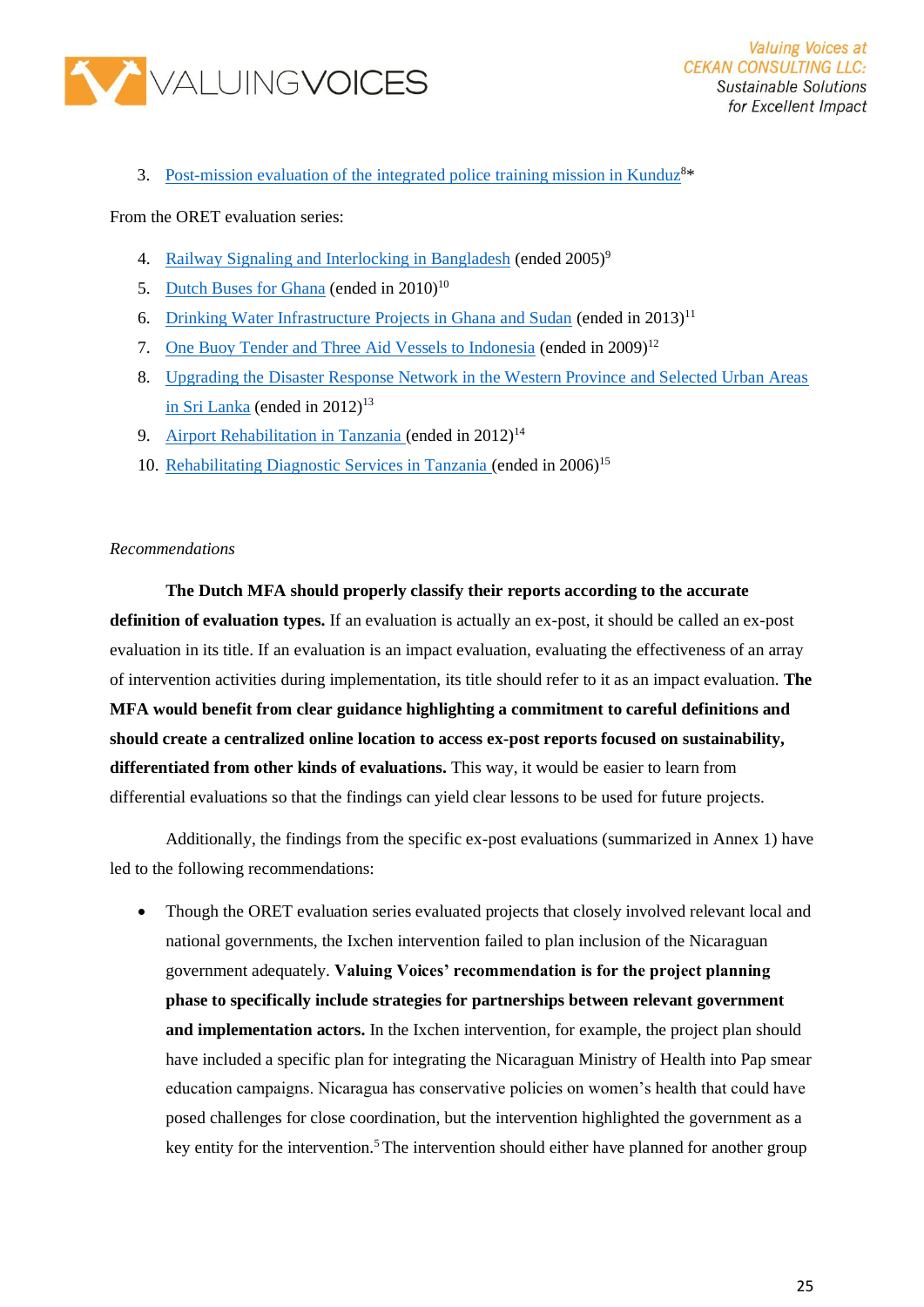

to take over or attempted to loop in government workers as much as possible (since, as described in Annex 1 and the evaluation report, part of the problem was the physical absence of MINSA workers during intervention activities).<sup>5</sup> Similarly, the Tanzanian government's capacity to sustain the health equipment was overestimated. The new medical equipment sent to Tanzanian hospitals fell into disrepair due to "irregularities in the… flow of funds from government to the facilities".<sup>15</sup> **The sustainability post-handover costs must be considered and planned for jointly, and more broadly, general exit strategies should be formed to increase the likelihood of sustainability.**

- The ORET evaluations and RP/SPCC evaluation highlight **the importance of considering country context before pushing an intervention forward. Sustainability should be a priority for interventions from the outset of the interventions' planning phases.** In the case of some RP/SPCC projects, violence hampered the implementation of projects to the point where sustainability became impossible. A number of the ORET interventions were implemented successfully, but then were not sustained because of other government priorities. The Tanzanian airport rehabilitation and diagnostic rehabilitation cases, as well as the Sri Lankan fire brigade case, show how **government priorities can affect the sustainability of interventions**. Changes made to the airport were well-sustained because the Tanzanian government was enthusiastic about maintaining the intervention's improvements. Though the MFA of the Netherlands cannot be blamed for contextual circumstances or the failure of local governments to sustain interventions, **Valuing Voices recommends that the MFA considers the prospects that local priorities and contexts lend themselves to regarding project sustainability when deciding where to allocate resources.** This does not mean refraining from interventions in areas with violence and general instability; however, this recommendation suggests that **sustainability should be factored into decisions about where to conduct interventions** to avoid projects that ultimately lead to few positive outcomes. A greater emphasis on conducting and learning from ex-post evaluation would help the MFA identify factors contributing to outcome sustainability and better inform decision-makers on what projects may succeed. Of course, this does not mean every project will lead to sustained positive outcomes; local contexts change, sometimes rapidly, and instability will always be a concern in development work.
- The RP/SPCC evaluators found that projects' goals were often too ambitious or only superficially attempted to address to various problems (such as gender inequality), leading to poor implementation and sustainability of positive outcomes. These problems are signs that the programs' broad goals did not offer enough guidance to organizations planning projects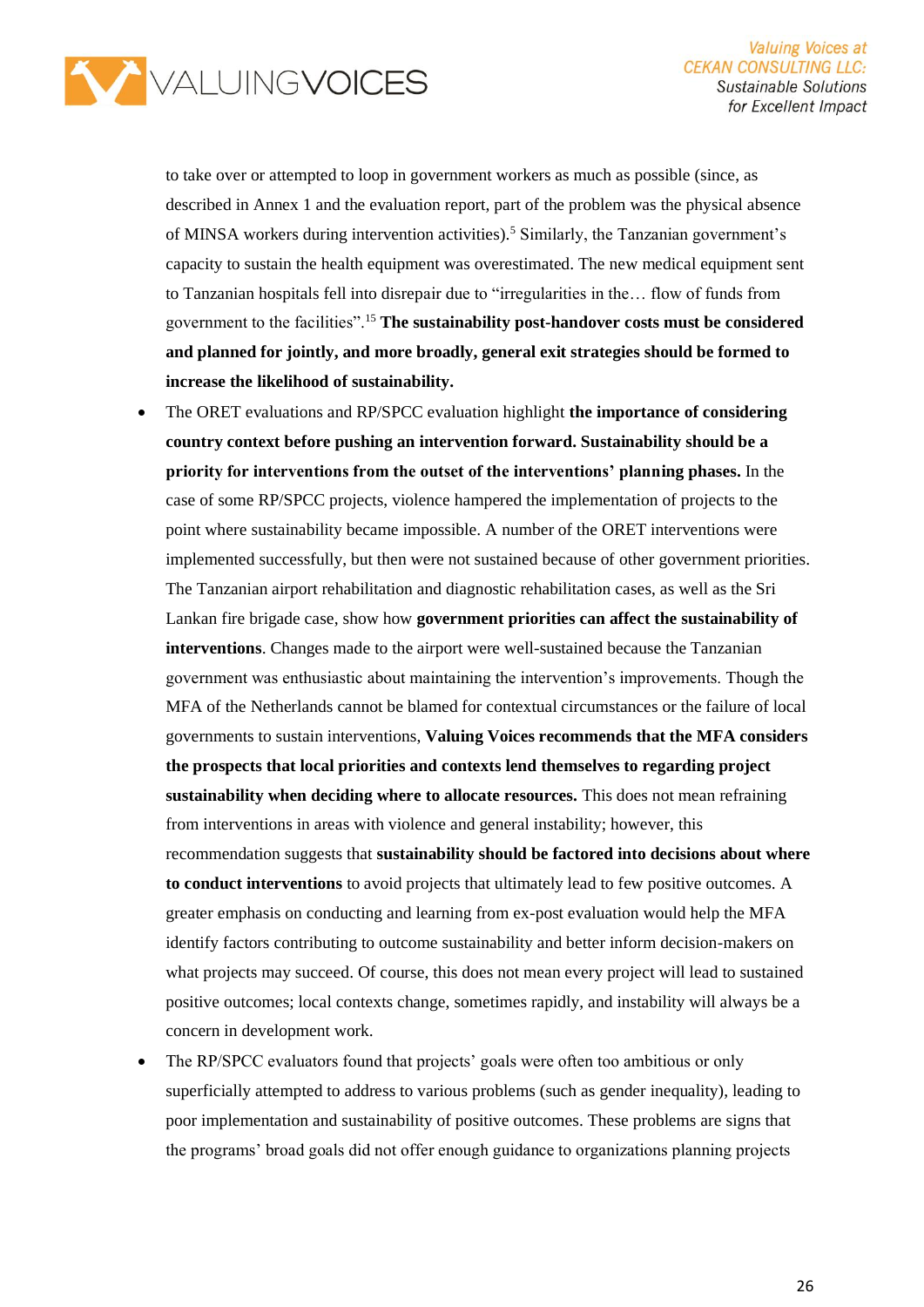

under these programs. **Valuing Voices recommends that programs and projects lay out clear, measurable outcome and impact goals during the planning phase for implementation organizations to follow and which can be evaluated ex-post.** Calls to action such as the RP's goal of "improving human security" offer little guidance in the way of how to plan or measure specific, targeted interventions.

• Finally, it was found that some of the evaluations, particularly the ORET evaluations, were lacking in quantitative data. **Valuing Voices believes baseline statistics should be measured using quantitative indicators decided upon at the outset of interventions, and such indicators should be monitored throughout the intervention.** This way, ex-post evaluations can measure the same indicators on return trips to the project sites and claims of success or failure can be quantified for transparent learning.

#### **Endnotes for the Netherlands**

- Special thanks to Mr. Paul de Noojer, a coordination policy researcher from the IOB, for lending his input on this paper. Mr. de Noojer provided the author with the "Post-mission evaluation of the integrated police training mission in Kunduz" ex-post evaluation (the full report of which may be [found here](https://www.iob-evaluatie.nl/publicaties/rapporten/2019/11/19/432-kunduz) in Dutch) and the repository of IOB evaluations, as well as clarification on various points included in the paper. The paper has been edited to reflect his suggestions.
- Impact, [according to the](https://www.oecd.org/dac/evaluation/daccriteriaforevaluatingdevelopmentassistance.htm#:~:text=The%20extent%20to%20which%20the%20intervention%20has%20generated%20or%20is,transformative%20effects%20of%20the%20intervention.) OECD, assesses the effects of the intervention, as opposed to sustainability, which assesses whether benefits effects will last. Though some impacts are not apparent during project evaluation, impact evaluations can be (and often are) conducted during interventions to assess immediately visible impacts to guide the rest of the intervention.
- Mr. de Noojer provided access to an [IOB evaluation repository](http://archief.iob-evaluatie.nl/en/publicaties.html) that lists all evaluations conducted by the IOB. However, this repository is not grouped by evaluation type, unlike the JICA repository that is mentioned as a model.
- The Netherlands' commitment to sustainable development: [From the MFA of the Netherlands](https://www.government.nl/topics/development-cooperation/the-development-policy-of-the-netherlands) – "Through its development cooperation policy Dutch central government seeks to achieve the following goals in developing countries: … Promote sustainable growth and climate action worldwide"

#### **Annex 1: Cited Project Details**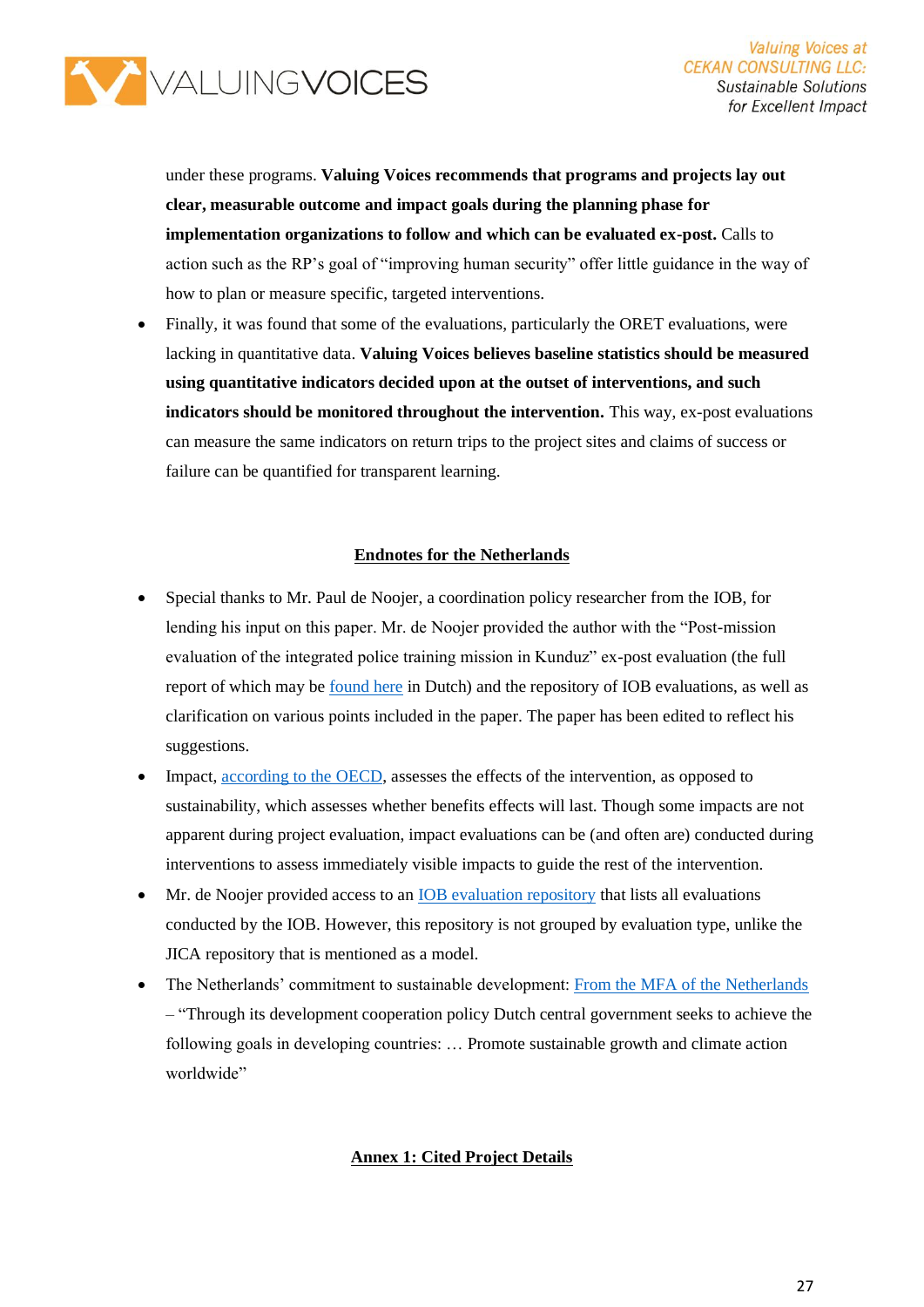

- 1. The ex-post called "Evaluation of the Reconstruction Programme, the Strategic Partnerships Chronic Crises Programme and the Addressing Root Causes Tender Process – Less Pretension, More Realism" focuses on the Reconstruction Programme (RP) (2012-2015), which overlapped with the Strategic Partnerships Chronic Crises Programme's (SPCC) (2014- 2016) activities in three countries: Burundi, Ethiopia, and South Sudan.<sup>4</sup> This ex-post evaluation was published online in July 2019. Both programs were intended to promote projects that addressed the "root causes of poverty, conflict, terrorism, climate change, population growth and irregular migration" to foster "stability and self-reliance in fragile contexts".<sup>4</sup>
- The project objectives for the Reconstruction Programme broadly called for Reconstruction Programme projects to improve "human security" (including "economic security, food security, health security, environmental security, political security, personal security and community security") and increase the "peace dividend" (defined by the evaluation as "the benefits gained from reduced military spending and income gains after the conflict ends").<sup>4</sup>
- The SPCC objectives were more specific, focusing on "security and the rule of law", food security, and addressing population flows and migrant and/or refugee needs.<sup>4</sup> The evaluation found that projects from both programs struggled to create lasting impact after the end of implementation.<sup>4</sup> Furthermore, the projects' implementations were largely hampered by the contexts in which they were conducted; oftentimes, it was difficult to implement projects in areas affected by violence.<sup>4</sup> The evaluation recommended that the MFA of the Netherlands should focus developmental programming on addressing conflict.<sup>4</sup> The MFA has already taken some action on this front; in 2014, [the MFA of the Netherlands established a fund](https://www.government.nl/latest/news/2014/09/16/new-fund-for-victims-of-conflict-related-violence-and-natural-disasters) of 570 million Euros "to meet the most immediate needs of those affected by conflict-related violence and natural disasters".<sup>16</sup> It remains to be seen whether the MFA will make additional contributions to violence reduction in light of the findings of this ex-post evaluation.
- Projects were sometimes too ambitious and often superficially combined "various initiatives, such as local peacebuilding and socio-economic support and service provision".<sup>4</sup> Furthermore, according to the ex-post, "the achievement and sustainability of results have been limited by high levels of fragmentation, as resources were spread too thinly between numerous small and geographically dispersed activities".<sup>4</sup> The resources that were spread too thin included financial and human resources – there were shortages of adequately trained staff on many projects.<sup>4</sup> Overambition during the planning process and fragmentation during implementation resulted in the poor sustainability of positive outcomes.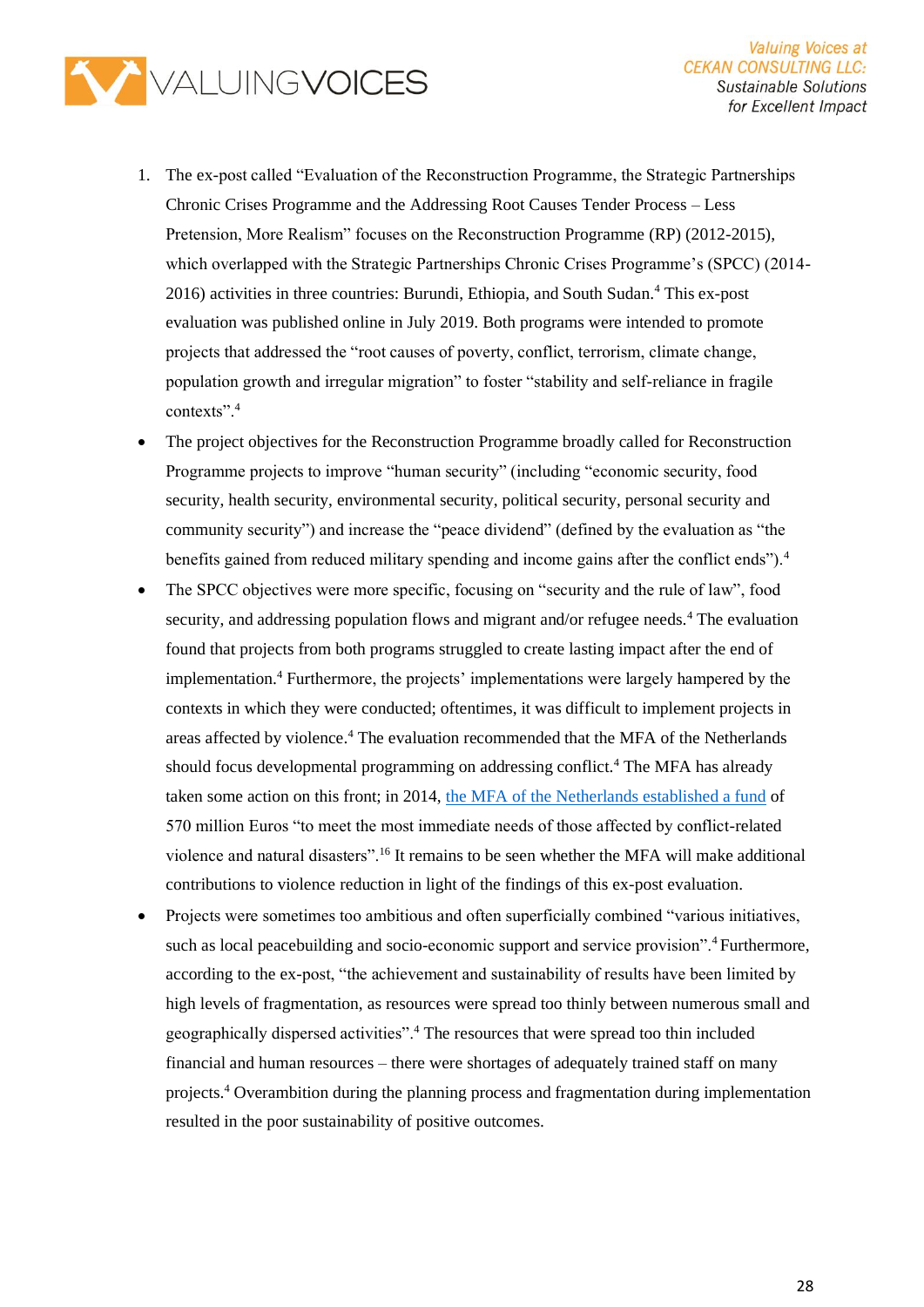

2. The other ex-post that did not originate from the series of 10 infrastructure project evaluations was called "Impact evaluation of the Ixchen Centre for Women cervical cancer programme in Nicaragua – Turning a right into practice".<sup>5</sup> The objective of the project was to improve knowledge of, as well as provide screenings for, cervical cancer through a partnership between the Nicaraguan Ministry of Health and the local NGO 'Ixchen'.<sup>5</sup>The mobile screening units project ran from 2005-2009, and the evaluation was conducted in October 2012.<sup>5</sup>

#### Positive findings:

- The evaluation found that the project had strong results during implementation and relatively so after closure. The local sustainability of demand for health services was strong – the mobile units of the local NGO that the intervention partnered with were able to raise the rates of cervical cancer screenings during and following the end of the intervention.
	- o Pap smear coverage rates rose from 7-11% of women aged 14-45 in 2003-2005 (before the Ixchen intervention) to 33.76% of women during the project, then fell to  $21-26\%$  of women in 2009-2011 after the Ixchen intervention.<sup>5</sup> These statistics indicate that a positive trend in coverage rates was sustained after the intervention, although coverage rates were not as high as during the intervention.
	- $\circ$  "Following the care by Ixchen, one of the results sought was to create long-term awareness among clients regarding the services, which would be reflected in the use of other SRH [sexual and reproductive health] services, the channeling of demand towards other health facilities and the reorientation of the women in the search of these types of services, which are normally not seen as a necessity. Of all the women surveyed, 58% sought other SRH services [three years] after the Ixchen intervention".<sup>5</sup>

#### Negative findings:

• The most notable failure of the intervention was the lack of public-private partnership between the government and the local non-governmental organization and health ministry in charge of the Ixchen intervention. The evaluation states: "the failure to involve MINSA [the Nicaraguan Ministry of Health] personnel actively in adopting the rights-based approach [of the Ixchen implementation] and taking part in educational and Pap screening activities was a missed opportunity for transferring skills [between the Ixchen workers and MINSA workers]. Programme coordination at national level was virtually non-existent".<sup>5</sup> MINSA staff were largely relegated to complimentary roles during the educational and Pap screening activities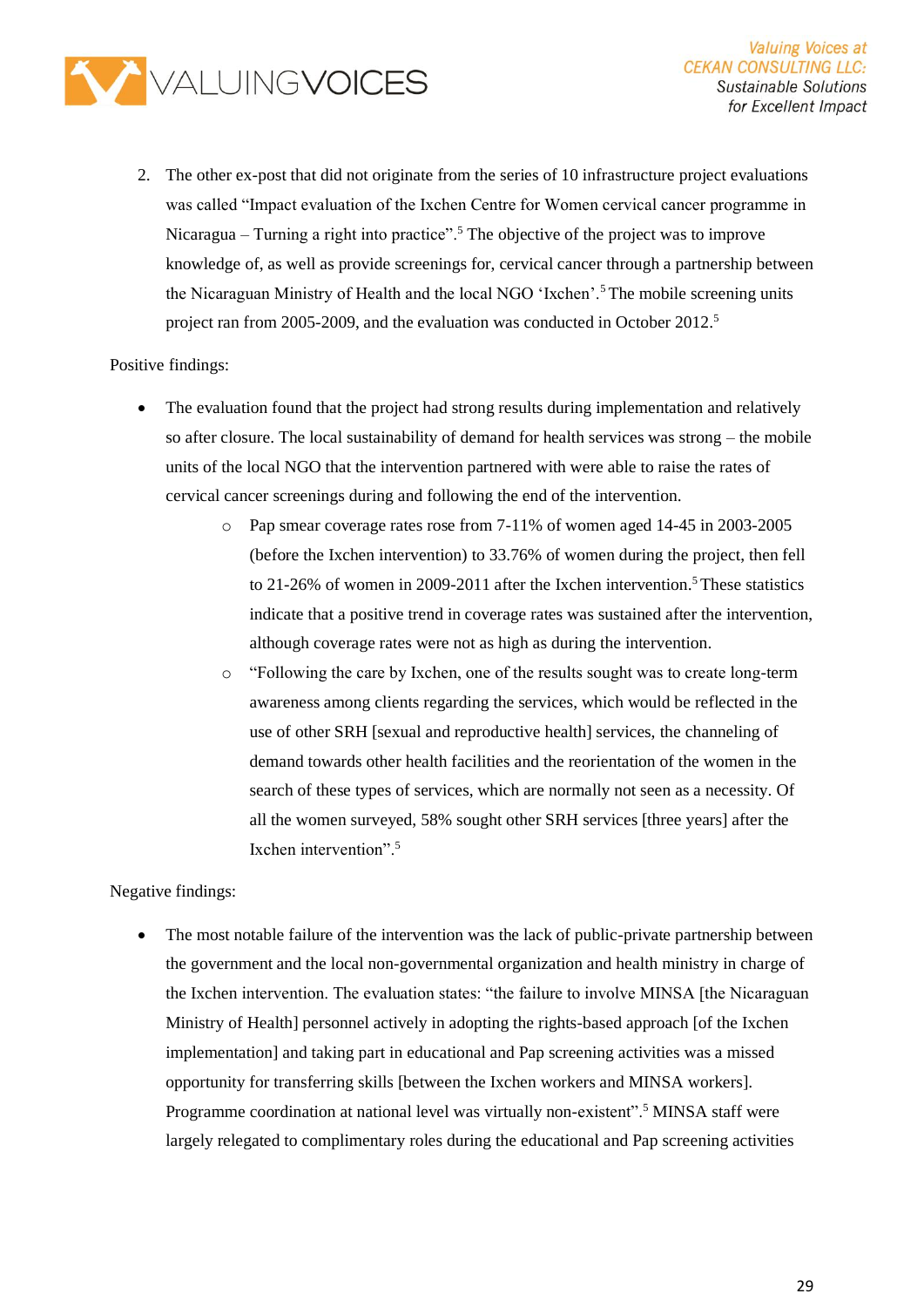

instead of being given the primary roles they should have had.<sup>5</sup> As a result, some women (no exact number was specified) did not associate the government with the provision of cervical cancer screenings and did not seek out Pap smears from MINSA clinics following the end of the intervention even though screenings were available.<sup>5</sup>

- Though the aforementioned failures occurred during project implementation, they have farreaching impacts that affect the sustainability of the project – hopes for future cervical cancer screening initiatives were placed on the Nicaraguan Ministry of Health, but as they were not adequately implemented for sustainability, replication of the intervention may also be difficult. The Ministry of Foreign Affairs of the Netherlands can learn from the Ixchen intervention's failure to involve the Nicaraguan government and make a concerted effort *during the planning phase* of projects to involve relevant governments for sustainability in all intervention implementations going forward. The [Ministry of Foreign Affairs of the Netherlands website](https://www.government.nl/topics/development-cooperation/documents/policy-notes/2018/05/18/investing-in-global-prospects)  [states](https://www.government.nl/topics/development-cooperation/documents/policy-notes/2018/05/18/investing-in-global-prospects) that "the Netherlands' guiding principle is to work with local institutions, so that activities can be continued after funding has ended".<sup>17</sup> The hope now is for the Netherlands to follow through on this promise.
- 3. The third ex-post evaluation is called ["Post-mission evaluation of the integrated police](https://english.iob-evaluatie.nl/publications/reports/2019/11/19/432-kunduz)  [training mission in Kunduz.](https://english.iob-evaluatie.nl/publications/reports/2019/11/19/432-kunduz)" The mission in the Kunduz province of Afghanistan took place between 2011-2013; the evaluation was conducted in 2018-2019. The intervention aimed to train junior police officers, mentor middle-/higher- ranking officers, and fund projects that hoped to improve the justice system in Kunduz.<sup>8</sup> Regarding sustainability, a summary of the full report noted the following:

Positive findings:

- "… there has been improvement in the professional skills, professional behaviour and knowledge of police and justice officers in the province, but these improvements cannot be attributed one-to-one to the Dutch mission between 2011 and 2013. They are related to various factors, including the overall higher level of education in Afghanistan, pressure from local NGOs and civil society activists, efforts by the Afghan government, and many international missions and programmes, including the Dutch one".<sup>8</sup>
- "The Regional Police Training Centre (RTC) near Kunduz city is still functioning. Its curriculum is broadly the same as in 2011-2013, supplemented with extra weapons training. There is also a mobile training team that has been inspired by the Dutch POMLTs (Police Mentoring and Liaison Teams)".<sup>8</sup>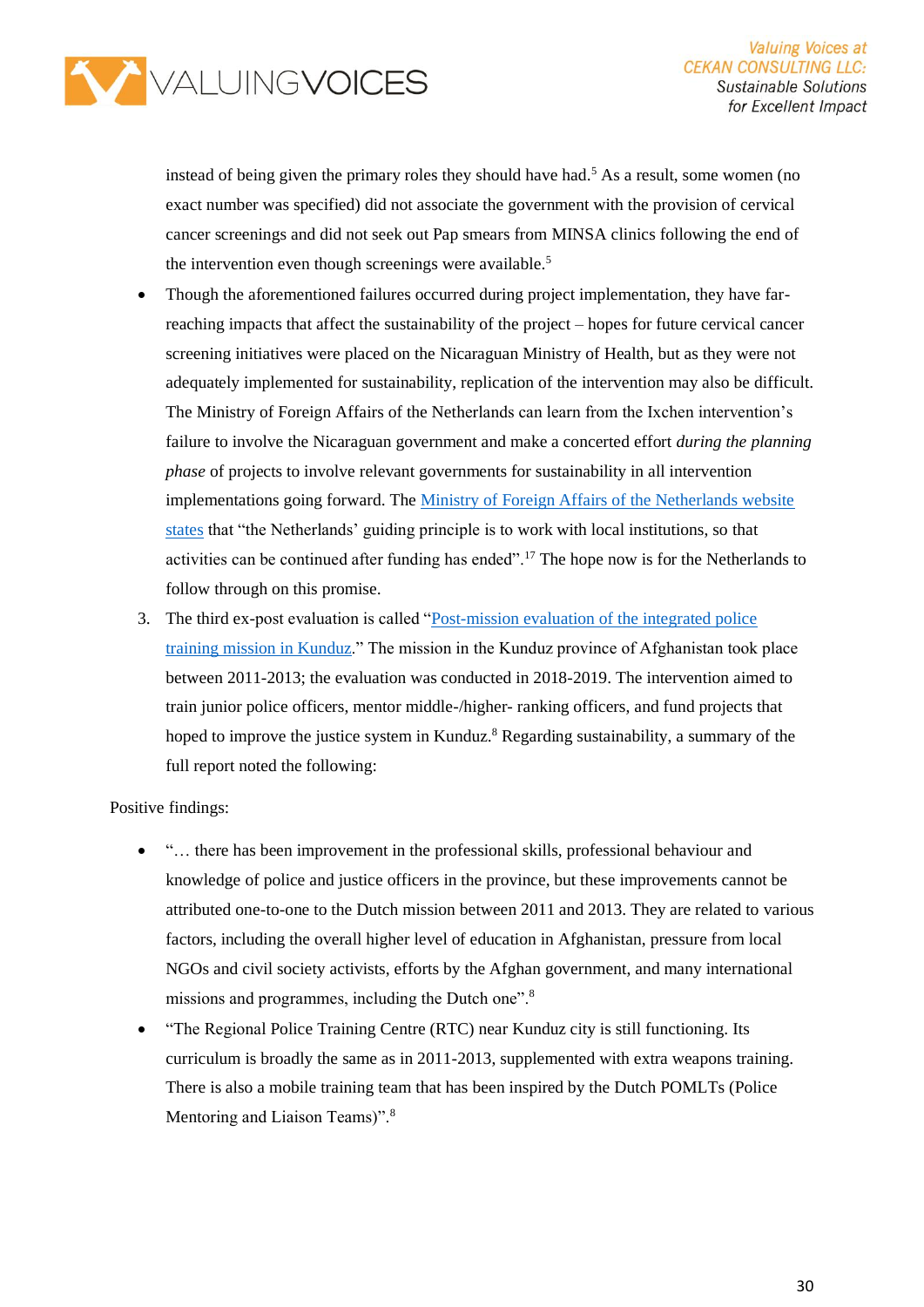

• "AIBA (the Afghan Independent Bar Association supported by the Netherlands) is still functioning in Kunduz city. The number of registered lawyers in Kunduz rose from 21 in 2011 to 101 in 2018, including 14 women".<sup>8</sup>

Negative findings:

- "... since the withdrawal of the international community in 2013, the functioning of the police and the justice system has deteriorated again, partly due to the worsening security situation".<sup>8</sup>
- "Partly because of the resurgence of the Taliban and other armed groups, Dutch focus areas such as community policing and human rights – including women's rights – have been relegated to the background".<sup>8</sup>
- "Other factors contributing to the limited progress in Kunduz are widespread corruption, nepotism and interference by politicians and other influential players in the police, the Public Prosecution Service and the judiciary. Furthermore, there are cultural barriers that make access to justice and equal treatment in the justice system more difficult, particularly for women".<sup>8</sup>\*
- 4. In the series of 10 evaluation publications of infrastructure projects, 19 projects were evaluated, 11 of which were evaluated ex-post.<sup>6</sup> Seven of the 10 evaluation publications contained at least one project that was evaluable ex-post. For instance, in the "Drinking Water Infrastructure Projects in Ghana and Sudan" evaluation, two projects were actual ex-post evaluations while a third Ghanaian project and the two Sudanese projects were still being implemented at the time of evaluation. All the projects were funded under a program called the Development-Related Export Transactions Programme (Ontwikkelings-Relevante Export Transacties; ORET, more details of which are available [here](https://www.government.nl/binaries/government/documents/reports/2015/07/01/iob-work-in-progress-evaluation-of-the-oret-programme-investing-in-public-infrastructure-in-developing-countries/work-in-progress-%E2%80%93-evaluation-of-the-oret-programme-%E2%80%93-investing-in-public-infrastructure-in-developing-countries.pdf)<sup>18</sup>), and the evaluations were commissioned to evaluate ORET operations from 2007-2012; the evaluations were published in 2015. If a project was completed in that 2007-2012 time period (there are a few exceptions to this, including a railway project in Bangladesh that ended in 2005), it was evaluated expost; if not, the project was evaluated midline or endline. Some of the important findings from projects evaluated ex-post are highlighted below.
- A) [Railway Signaling and Interlocking in Bangladesh](https://english.iob-evaluatie.nl/binaries/iob-evaluatie-eng/documents/sub-studies/2015/07/01/investing-in-public-infrastructure-country-case-studies/EUR_Railway_signalling_and_interlocking_in_Bangladesh_201502.pdf) (project ended 2005) The project designed, supplied, installed, tested, and commissioned a signaling and interlocking system of seven train stations in the Ishurdi–Jamtoil section of the Bangladesh West Zone railway.<sup>9</sup> The evaluation notes financial concerns for the future as Bangladesh Railway, the partner on this project, attempts to sustain the signaling and interlocking system: "It is expected that the gap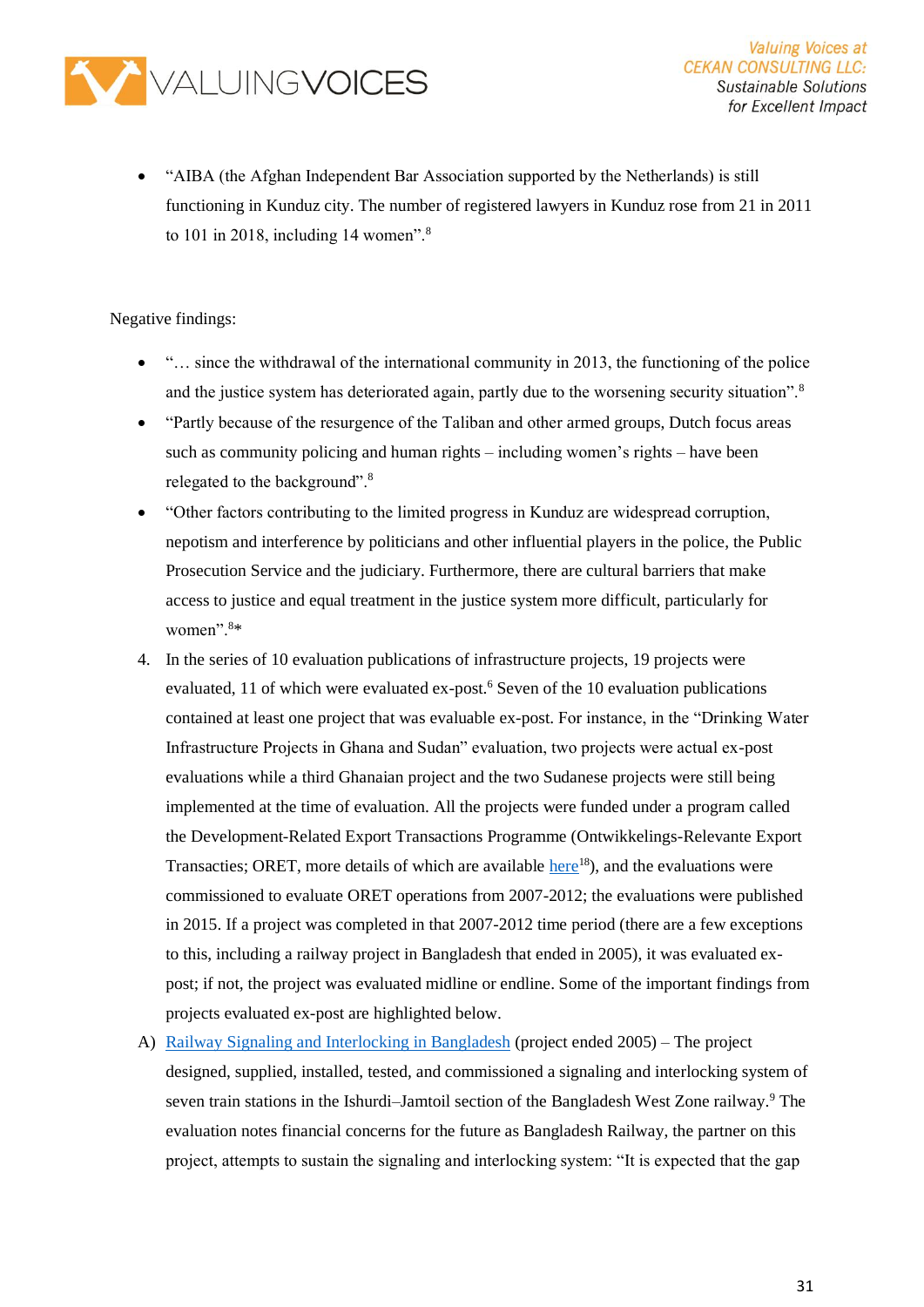

between earnings and the resources needed for investments and maintenance of existing infrastructure will not disappear in the near future. This might have a negative effect on the future maintenance of the project equipment".<sup>9</sup> That said, the new railway system uses equipment that does not require much maintenance compared to the equipment older systems used.<sup>9</sup> Furthermore, the ex-post found that the employees of Bangladesh Railway "are handling the equipment properly and efficiently, which enhances the sustainability of this equipment".<sup>9</sup> The evaluation found that maintenance sustainability was strong (even though finances are a concern) and the railway system was functioning smoothly at the time interviews were carried out in 2014.9

- B) [Dutch Buses for Ghana](https://english.iob-evaluatie.nl/binaries/iob-evaluatie-eng/documents/sub-studies/2015/07/01/investing-in-public-infrastructure-country-case-studies/EUR_Dutch_buses_for_Ghana_201411.pdf) (ended in 2010) Between 2005 and 2010, 500 buses were manufactured by the Dutch and sent to Ghana.<sup>10</sup> 475 of those buses were sent to public bus company Metro Mass Transit (MMT) while the 25 remaining buses were sent to another public bus company, STC.<sup>10</sup> The evaluators found that 72% of buses that MMT retained ownership of were still in operation as of March 2013.<sup>10</sup> On the other hand, "the 25 buses sent to STC wore out in just four years due to a lack of proper maintenance but ran over a million kilometers each since they were used intensively almost non-stop".<sup>10</sup> According to the evaluators, "the transactions have helped MMT to become a viable company", and 43.8% of 2013 revenues still came from the Dutch-built buses.<sup>10</sup> MMT has been able to buy its own buses without grants due to the success of the company.<sup>10</sup> Nonetheless, the greatest ex-post concern for sustainability is that "MMT currently has few qualified staff members in technical and engineering functions", which may be problematic for bus maintenance.<sup>10</sup>
- C) [Drinking Water Infrastructure Projects in Ghana and Sudan](https://english.iob-evaluatie.nl/binaries/iob-evaluatie-eng/documents/sub-studies/2015/07/01/investing-in-public-infrastructure-country-case-studies/University_Bayreuth_Drinking_water_infrastructure_projects_Ghana_Sudan_201502.pdf) Two of the Ghanaian projects, called the Kwanyaku Project (fully handed over in 2013) and the Tamale Project (fully handed over in 2008), were evaluated ex-post.
	- The Kwanyaku Project was split into parts I (2003-2010), II (2006-2011) and III  $(2008-2013)$ .<sup>11</sup> Kwanyaku I built a water purification system and pumping stations and expanded the existing distribution network in the catchment area.<sup>11</sup> Kwanyaku II extended the network to Senya Bereku.<sup>11</sup> The phase III concurrent Kasoa Interconnection Project installed a transmission and distribution network and constructed a 500m<sup>3</sup> water reservoir, small-scale public sanitation facilities and standpipes, to improve the water supply in catchment communities.<sup>11</sup> In total, "122" public standpipes were constructed to supply the population with piped water".<sup>11</sup> The evaluators were concerned with the maintenance of the standpipes used to deliver water by the state-owned company in charge of the pipes, Ghana Water Company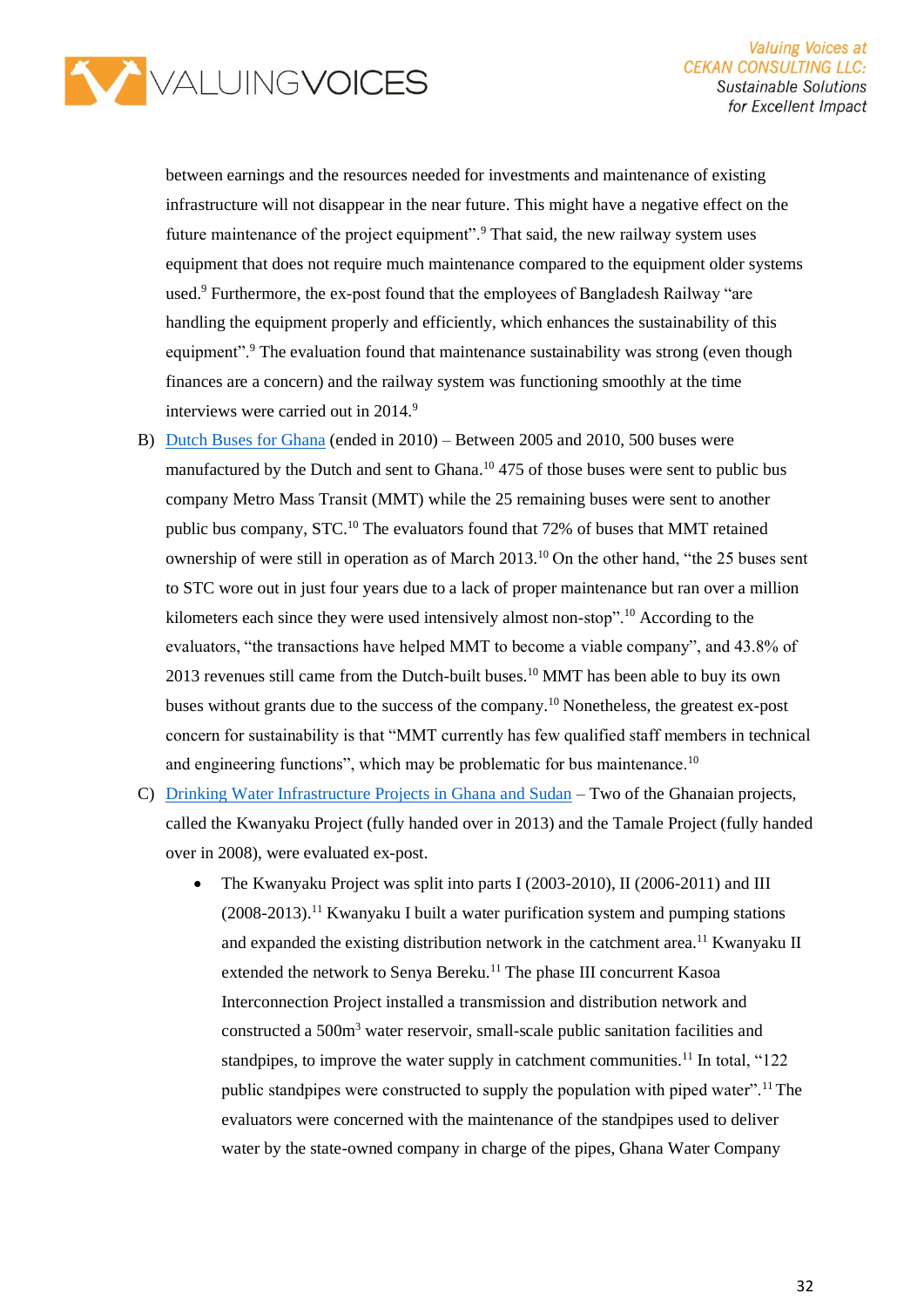

Limited (GWCL).<sup>11</sup> The ex-post found that 42.6% of GWCL customers felt GWCL responses to "request[s] for technical assistance after [breakdowns]" were either "slow" or "very slow".<sup>11</sup> In a similar vein, poor spare part management was also a concern for sustainability.<sup>11</sup> More encouragingly, "regarding the poverty aspect of the programme, the ORET standpipes [gave] poor people cheaper access to water".<sup>11</sup>

The evaluation describes the Tamale Project, which was handed over to the GWCL in 2008, as follows:

> "The Tamale project rehabilitated the existing water plant  $(20,000\text{m}^3/\text{day})$ near Tamale and constructed a new plant with a daily production capacity of 25,000m<sup>3</sup> located next to the existing plant.... In addition, a new reservoir, a new transmission station and distribution pipelines were constructed.… The existing transmission pipeline supplying the corridor villages was also rehabilitated and water meters were installed".<sup>11</sup>

- Maintenance was the greatest concern to the evaluators, as the ex-post evaluators found training and maintenance assistance only lasted for six months, which did not build an adequate 'culture of maintenance'.<sup>11</sup> Furthermore, local managers of the plant did not want to attend courses that would have taught them maintenance strategies (no year was given for when these courses were offered).<sup>11</sup> Hygiene conditions in the plant thus were lackluster (likely stemming from the lack of maintenance).<sup>11</sup>
- D) [One Buoy Tender and Three Aid Vessels to Indonesia](https://english.iob-evaluatie.nl/binaries/iob-evaluatie-eng/documents/sub-studies/2015/07/01/investing-in-public-infrastructure-country-case-studies/EUR_Vessels_Indonesia_201503.pdf) (completed in 2009) The evaluation found strong results. It notes that the project supplied three vessels to Indonesia, in addition to training and technical management support, and the transfer of knowledge to a local shipvard.<sup>12</sup> The evaluators found good financial sustainability systems for the three vessels; the Ministry of Transportation "includes their maintenance cost in its annual budget proposal to the Ministry of Finance".<sup>12</sup> In fact, the evaluators found no notable sustainability concerns in financial, maintenance, institutional, and environmental sustainability.<sup>12</sup>
- E) [Upgrading the Disaster Response Network in the Western Province and Selected Urban Areas](https://english.iob-evaluatie.nl/binaries/iob-evaluatie-eng/documents/sub-studies/2015/07/01/investing-in-public-infrastructure-country-case-studies/EUR_Upgrading_disaster_response_network_Sri_Lanka_201502.pdf)  [in Sri Lanka](https://english.iob-evaluatie.nl/binaries/iob-evaluatie-eng/documents/sub-studies/2015/07/01/investing-in-public-infrastructure-country-case-studies/EUR_Upgrading_disaster_response_network_Sri_Lanka_201502.pdf) (implemented from 2006-2011) –

The project was aimed at strengthening 18 fire brigades in 15 Sri Lankan cities.<sup>15</sup> The project trained local fire brigades to handle complex emergencies and provided them with the necessary equipment and vehicles.<sup>13</sup> The project also helped Colombo's Municipal Council Fire Brigade set up a Special Response Unit (SRU) and a national Emergency Response Training Centre (ERTC).<sup>13</sup> Numerous urgent deficiencies in the disaster response network were identified, e.g. local fire brigades were short of fire, rescue, medical equipment, and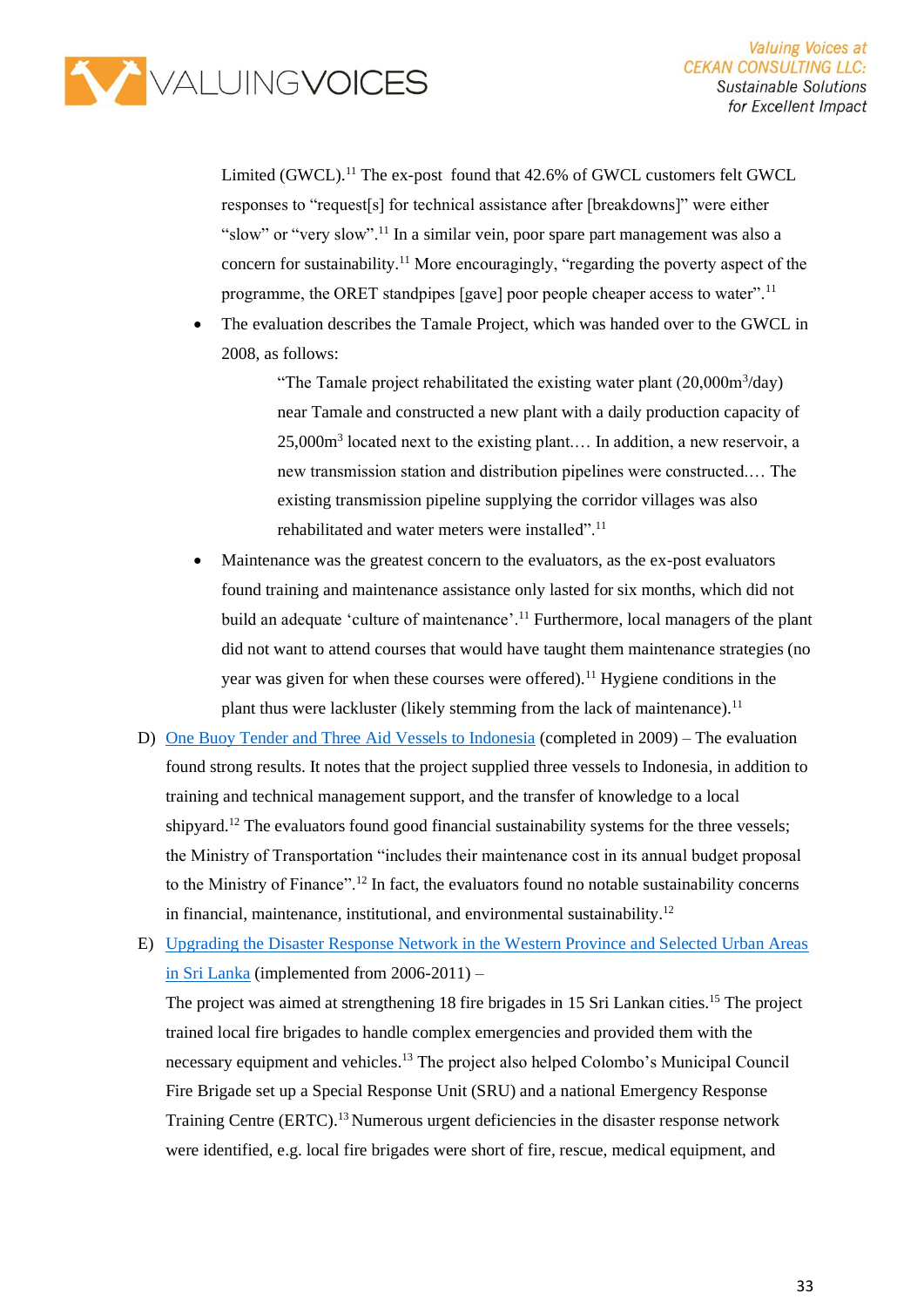

vehicles.<sup>13</sup> Coordination among local fire brigades was insufficient because of a shortage of a well-functioning organizational and physical communication infrastructure and communication equipment.<sup>13</sup> Furthermore, the training necessary to receive emergency calls from civilians was insufficient.<sup>13</sup>

Regarding sustainability, 17 of 18 local governments were unable to fully cover the necessary costs of funding adequate fire brigades following the departure of Dutch aid when the evaluation was conducted three to four years after project end.<sup>13</sup> "The shortage of finance for operation and recurrent costs… resulted in a shortage of required staff, maintenance and repairs",<sup>13</sup> and there was a lack of spare parts and servicing issues for vehicles, such as worn brake pumps.<sup>13</sup>

Further,

• "Most firefighters and service crews, while appreciating the contribution of the project, pointed out that fire brigades do not receive sufficient attention from local authorities.… the staff of all fire brigades visited were of the opinion that the fire brigades would be better off if they were under the aegis of a department of the Ministry of Provincial Councils and Local Governments. Such institutional embedding would also enable the staff to have a career path, the lack of which is currently a source for disappointment and demotivation".<sup>13</sup>

The sustainability blame seems to rest on the shoulders of the local governments' lack of interest to support its fire brigades, which should have been dealt with at the funding/design phase.

F) [Airport Rehabilitation in Tanzania](https://english.iob-evaluatie.nl/binaries/iob-evaluatie-eng/documents/sub-studies/2015/07/01/investing-in-public-infrastructure-country-case-studies/EUR_Airport_rehabilitation_Tanzania_201503.pdf) – According to the evaluation, "the project intended to fully rehabilitate the [Julius Nyerere International Airport (JNIA)] airport, aiming to meet the minimum safety requirements of the International Civil Aviation Organization (ICAO) and facilitate growth in passenger and cargo transport".<sup>14</sup> The intervention involved six separate ORET grant projects, five of which had ended by the time the evaluation was completed – therefore, a project that was still being completed was evaluated 'ex-post'.<sup>14</sup> Details for the five completed transactions are as follows: for fire and rescue systems (1999-2003), for power supply (2003-2009), for a runway upgrade (2004-2009), for airport rehabilitation supervision  $(2006-2010)$ , and for a second runway upgrade  $(2008-2012)$ .<sup>14</sup> The evaluation did not go into much detail about the sustainability of these five investments (there was a particular scarcity of quantitative data related to sustainability), but the evaluators found that "the technical sustainability of the project is assured by the transfer of knowledge on how to maintain systems and the possibility of ordering spare parts".<sup>14</sup> The evaluators were also optimistic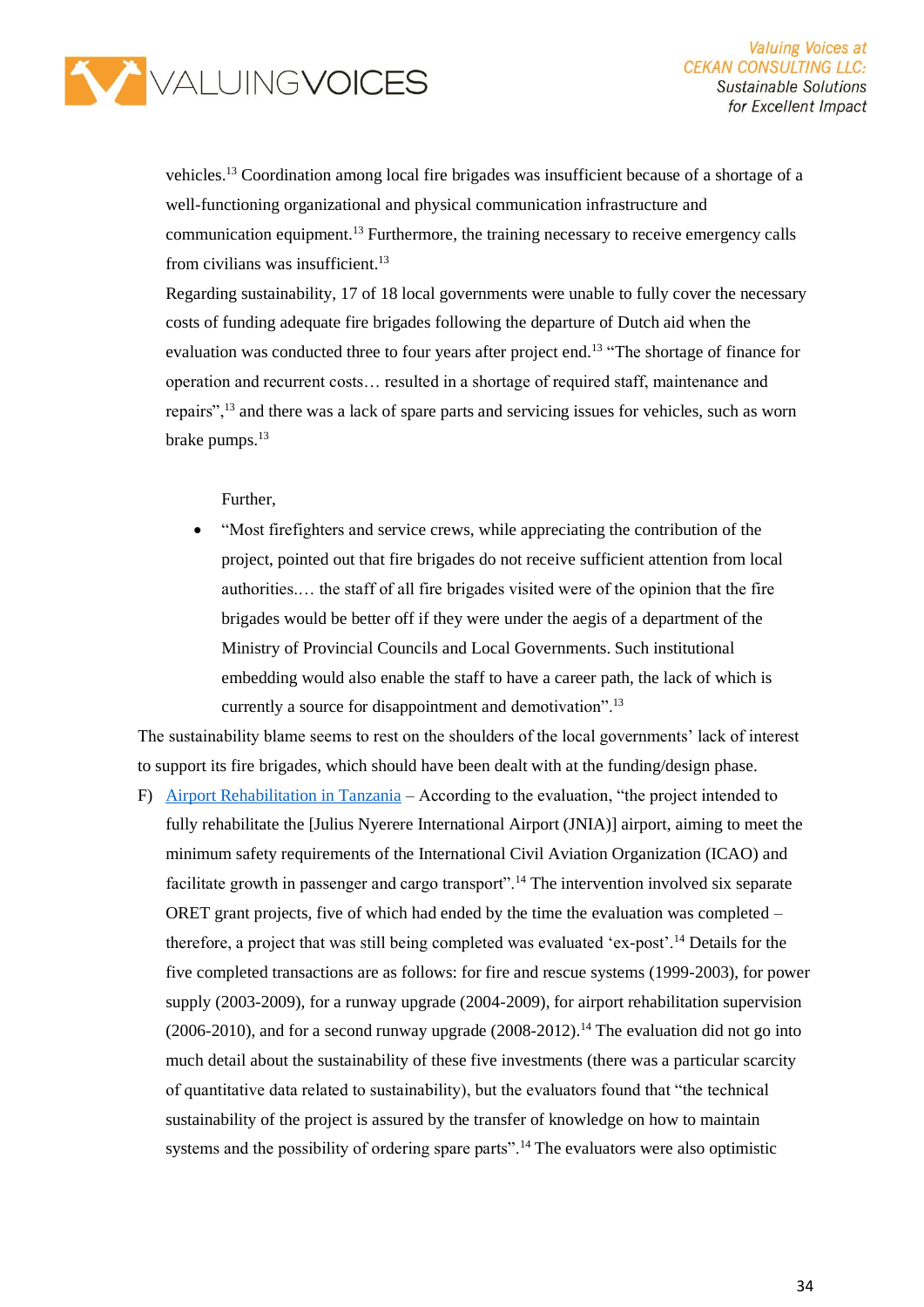

about the financial sustainability of the project, stating that the rehabilitation project had "improved the airport's capacity and has facilitated a growth of passengers and cargo transport, which raises the budget to be spent on investments and maintenance".<sup>14</sup> Furthermore, the evaluation states that the government has placed an emphasis on the maintenance and development of the airport, guaranteeing funding for the foreseeable future.<sup>14</sup> These point to a thorough handover to local partners, which is an excellent finding.

- G)
- H) [Rehabilitating Diagnostic Services](https://english.iob-evaluatie.nl/binaries/iob-evaluatie-eng/documents/sub-studies/2015/07/01/investing-in-public-infrastructure-country-case-studies/EUR_Rehabilitation_diagnostic_services_Tanzania_201504.pdf) in Tanzania (implemented from 1998-2006) The evaluation described the project as follows:
	- "The project aimed at contributing to the improvement of the quality of health care services by halting the deterioration of diagnostic services in Tanzania. This was realised by rehabilitation and replacement of existing, often hazardous, equipment, an extension of the coverage of the services through the introduction of new equipment, and an improvement in the quality and quantity of the necessary medical and nonmedical staff through training and education on the use of the equipment".<sup>15</sup>

According to the ex-post evaluators, though the implementation of new equipment was successful, the success was only partly sustained:

- "Financial and economic sustainability of the diagnostic services in governmental hospitals was not guaranteed. In most hospitals, the ORET ultrasound equipment was replaced by other equipment provided by other donors or hospitals own sources. Consumables like X-ray films and chemicals were provided by MoHSW [the Tanzanian Ministry of Health and Social Welfare] through the Central Medical Stores and in case supplies were insufficient, consumables were bought locally using the hospital budget. This arrangement is not sustainable due to irregularities in the supply system and flow of funds from government to the facilities".<sup>15</sup>
- As for technical sustainability, though there was a post-implementation maintenance contract between MoHSW and Philips Medical Systems BV (the Dutch company that helped with implementation), MoSHW accumulated such a large debt – over 6 million  $USD$  – that Philips Medical Systems BV stopped providing services in 2014.<sup>15</sup> As such, equipment has been falling into a state of disrepair.
- Similar to the fire brigade intervention in Sri Lanka, the Netherlands cannot shoulder much blame for the difficulties encountered in sustaining the outcomes of the project. That said, the assumptions made in both cases about national government capacities to sustain the equipment/interventions can be faulted.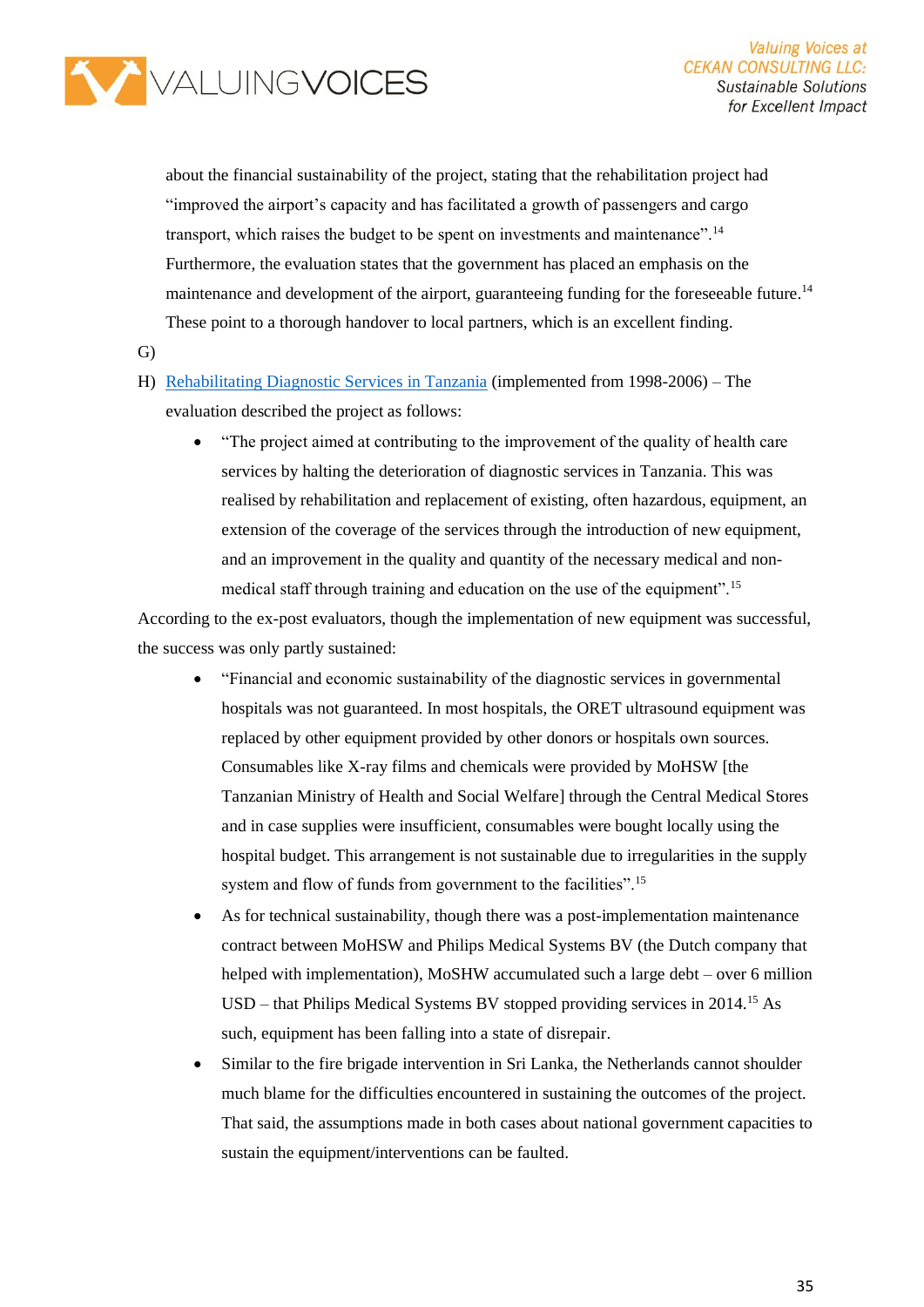

#### **The Netherlands Paper Citations**

- 1. IOB. (2009, October). Evaluation policy and guidelines. Retrieved June 13, 2020, from [https://english.iob-evaluatie.nl/publications/regulations/2009/10/01/evaluation-policy-and](https://english.iob-evaluatie.nl/publications/regulations/2009/10/01/evaluation-policy-and-guidelines)[guidelines](https://english.iob-evaluatie.nl/publications/regulations/2009/10/01/evaluation-policy-and-guidelines)
- 2. OECD/DAC Network on Development Evaluation. (2019, November/December). OUTLINE OF PRINCIPLES OF IMPACT EVALUATION. Retrieved July 13, 2020, from <http://www.oecd.org/dac/evaluation/dcdndep/37671602.pdf>
- 3. JICA. (n.d.). Ex-post Evaluation (Technical Cooperation). Retrieved October 1, 2020, from [https://www.jica.go.jp/english/our\\_work/evaluation/tech\\_and\\_grant/project/ex\\_post/index.html](https://www.jica.go.jp/english/our_work/evaluation/tech_and_grant/project/ex_post/index.html)
- 4. IOB. (2019, July 1). Less Pretension, More Realism: An evaluation of the Reconstruction Programme (2012 - 2015), the Strategic Partnerships in Chronic Crises Programme (2014 - 2016) and the Addressing Root Causes Tender Process. Retrieved June 8, 2020, from [https://english.iob](https://english.iob-evaluatie.nl/publications/evaluations/2019/07/01/428-–-iob-–-an-evaluation-of-the-reconstruction-programme-2012-2015-the-strategic-partnerships-chronic-crises-programme-2014-2016-and-the-addressing-root-causes-tender-process)[evaluatie.nl/publications/evaluations/2019/07/01/428-–-iob-–-an-evaluation-of-the-reconstruction](https://english.iob-evaluatie.nl/publications/evaluations/2019/07/01/428-–-iob-–-an-evaluation-of-the-reconstruction-programme-2012-2015-the-strategic-partnerships-chronic-crises-programme-2014-2016-and-the-addressing-root-causes-tender-process)[programme-2012-2015-the-strategic-partnerships-chronic-crises-programme-2014-2016-and-the](https://english.iob-evaluatie.nl/publications/evaluations/2019/07/01/428-–-iob-–-an-evaluation-of-the-reconstruction-programme-2012-2015-the-strategic-partnerships-chronic-crises-programme-2014-2016-and-the-addressing-root-causes-tender-process)[addressing-root-causes-tender-process](https://english.iob-evaluatie.nl/publications/evaluations/2019/07/01/428-–-iob-–-an-evaluation-of-the-reconstruction-programme-2012-2015-the-strategic-partnerships-chronic-crises-programme-2014-2016-and-the-addressing-root-causes-tender-process)
- 5. IOB. (2012, October). Impact evaluation of the Ixchen Centre for Women cervical cancer programme in Nicaragua – Turning a right into practice . Retrieved June 13, 2020, from [https://english.iob-evaluatie.nl/publications/evaluations/2012/10/01/371-–-impact-evaluation-of](https://english.iob-evaluatie.nl/publications/evaluations/2012/10/01/371-–-impact-evaluation-of-the-ixchen-centre-for-women-cervical-cancer-programme-in-nicaragua-2005-2009-–-turning-a-right-into-practice-kopie)[the-ixchen-centre-for-women-cervical-cancer-programme-in-nicaragua-2005-2009-–-turning-a](https://english.iob-evaluatie.nl/publications/evaluations/2012/10/01/371-–-impact-evaluation-of-the-ixchen-centre-for-women-cervical-cancer-programme-in-nicaragua-2005-2009-–-turning-a-right-into-practice-kopie)[right-into-practice-kopie](https://english.iob-evaluatie.nl/publications/evaluations/2012/10/01/371-–-impact-evaluation-of-the-ixchen-centre-for-women-cervical-cancer-programme-in-nicaragua-2005-2009-–-turning-a-right-into-practice-kopie)
- 6. IOB. (2015, July). Country case studies Investing in Public Infrastructure. Retrieved July 27, 2020, from [https://english.iob-evaluatie.nl/publications/sub-studies/2015/07/01/investing-in](https://english.iob-evaluatie.nl/publications/sub-studies/2015/07/01/investing-in-public-infrastructure-country-case-studies)[public-infrastructure-country-case-studies](https://english.iob-evaluatie.nl/publications/sub-studies/2015/07/01/investing-in-public-infrastructure-country-case-studies)
- 7. JICA. (n.d.). Ex-post Evaluation (ODA Loan). Retrieved July 28, 2020, from [https://www.jica.go.jp/english/our\\_work/evaluation/oda\\_loan/post/index.html](https://www.jica.go.jp/english/our_work/evaluation/oda_loan/post/index.html)
- 8. IOB. (2020, May 08). Post-mission evaluation of the integrated police training mission in Kunduz. Retrieved January 3, 2021, from [https://english.iob](https://english.iob-evaluatie.nl/publications/reports/2019/11/19/432-kunduz)[evaluatie.nl/publications/reports/2019/11/19/432-kunduz](https://english.iob-evaluatie.nl/publications/reports/2019/11/19/432-kunduz)
- 9. Ahmed, B. N., Van der Windt, N., & Van Rijsbergen, B. (2015, February). Railway Signalling and Interlocking in Bangladesh. Retrieved July 27, 2020, from [https://english.iob](https://english.iob-evaluatie.nl/binaries/iob-evaluatie-eng/documents/sub-studies/2015/07/01/investing-in-public-infrastructure-country-case-studies/EUR_Railway_signalling_and_interlocking_in_Bangladesh_201502.pdf)[evaluatie.nl/binaries/iob-evaluatie-eng/documents/sub-studies/2015/07/01/investing-in-public](https://english.iob-evaluatie.nl/binaries/iob-evaluatie-eng/documents/sub-studies/2015/07/01/investing-in-public-infrastructure-country-case-studies/EUR_Railway_signalling_and_interlocking_in_Bangladesh_201502.pdf)[infrastructure-country-case](https://english.iob-evaluatie.nl/binaries/iob-evaluatie-eng/documents/sub-studies/2015/07/01/investing-in-public-infrastructure-country-case-studies/EUR_Railway_signalling_and_interlocking_in_Bangladesh_201502.pdf)[studies/EUR\\_Railway\\_signalling\\_and\\_interlocking\\_in\\_Bangladesh\\_201502.pdf](https://english.iob-evaluatie.nl/binaries/iob-evaluatie-eng/documents/sub-studies/2015/07/01/investing-in-public-infrastructure-country-case-studies/EUR_Railway_signalling_and_interlocking_in_Bangladesh_201502.pdf)
- 10. Otgaar, A., Agradi, M., Witte, J., & Genee, O. (2014, November). Dutch Buses for Ghana. Retrieved July 27, 2020, fro[m https://english.iob-evaluatie.nl/binaries/iob-evaluatie](https://english.iob-evaluatie.nl/binaries/iob-evaluatie-eng/documents/sub-studies/2015/07/01/investing-in-public-infrastructure-country-case-studies/EUR_Dutch_buses_for_Ghana_201411.pdf)[eng/documents/sub-studies/2015/07/01/investing-in-public-infrastructure-country-case](https://english.iob-evaluatie.nl/binaries/iob-evaluatie-eng/documents/sub-studies/2015/07/01/investing-in-public-infrastructure-country-case-studies/EUR_Dutch_buses_for_Ghana_201411.pdf)[studies/EUR\\_Dutch\\_buses\\_for\\_Ghana\\_201411.pdf](https://english.iob-evaluatie.nl/binaries/iob-evaluatie-eng/documents/sub-studies/2015/07/01/investing-in-public-infrastructure-country-case-studies/EUR_Dutch_buses_for_Ghana_201411.pdf)
- 11. Gross, E., Senadza, B., Hodey, L. S., & Abdalla, S. (2015, February). Drinking Water Infrastructure Projects in Ghana and Sudan. Retrieved July 27, 2020, from [https://english.iob-](https://english.iob-evaluatie.nl/binaries/iob-evaluatie-eng/documents/sub-studies/2015/07/01/investing-in-public-infrastructure-country-case-studies/University_Bayreuth_Drinking_water_infrastructure_projects_Ghana_Sudan_201502.pdf)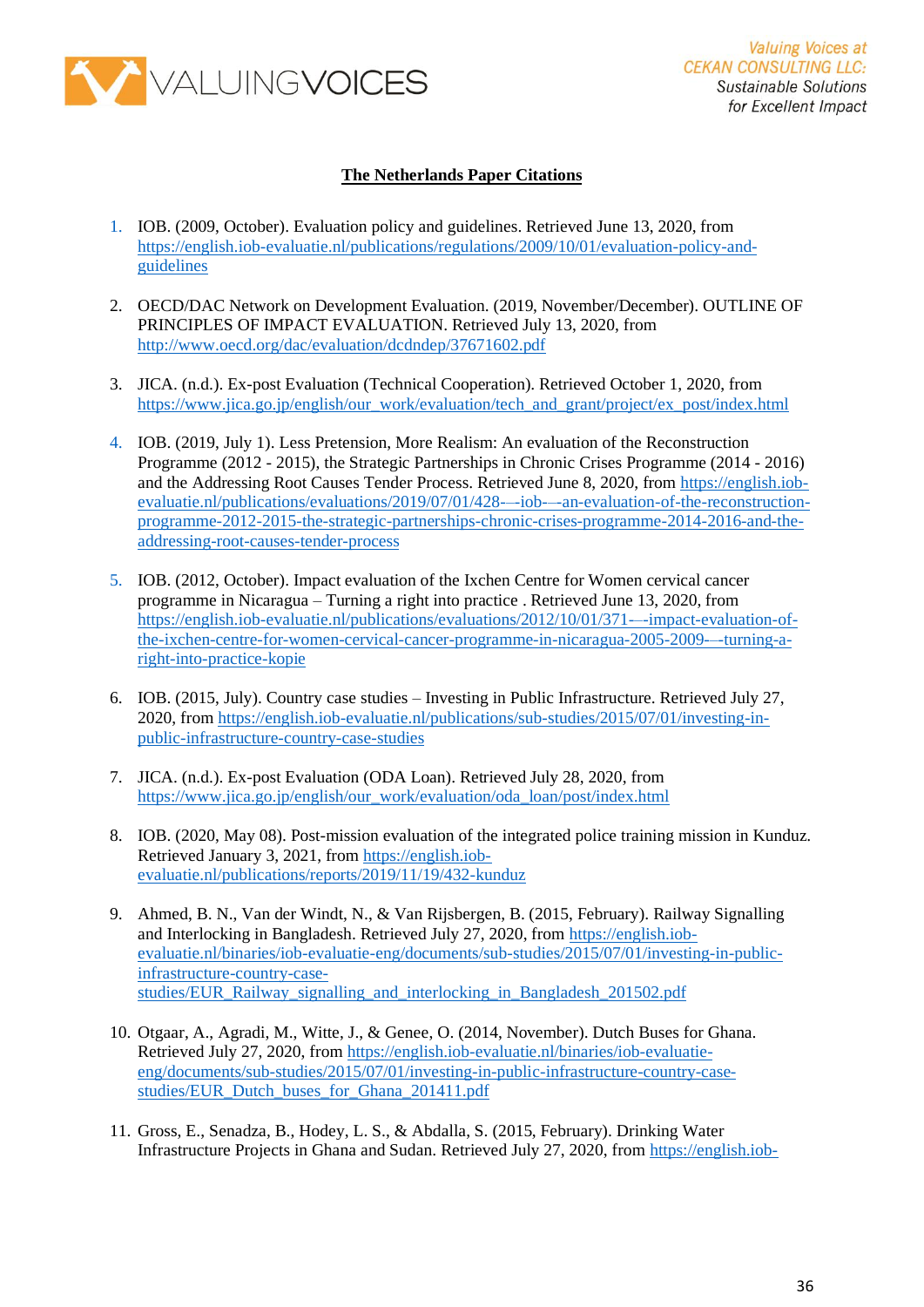

[evaluatie.nl/binaries/iob-evaluatie-eng/documents/sub-studies/2015/07/01/investing-in-public](https://english.iob-evaluatie.nl/binaries/iob-evaluatie-eng/documents/sub-studies/2015/07/01/investing-in-public-infrastructure-country-case-studies/University_Bayreuth_Drinking_water_infrastructure_projects_Ghana_Sudan_201502.pdf)[infrastructure-country-case](https://english.iob-evaluatie.nl/binaries/iob-evaluatie-eng/documents/sub-studies/2015/07/01/investing-in-public-infrastructure-country-case-studies/University_Bayreuth_Drinking_water_infrastructure_projects_Ghana_Sudan_201502.pdf)[studies/University\\_Bayreuth\\_Drinking\\_water\\_infrastructure\\_projects\\_Ghana\\_Sudan\\_201502.pdf](https://english.iob-evaluatie.nl/binaries/iob-evaluatie-eng/documents/sub-studies/2015/07/01/investing-in-public-infrastructure-country-case-studies/University_Bayreuth_Drinking_water_infrastructure_projects_Ghana_Sudan_201502.pdf)

- 12. Jasmina, H., Soetjipto, W., & Van der Windt, N. (2015, March). One Buoy Tender and three Aid Vessels to Indonesia. Retrieved July 27, 2020, from [https://english.iob-evaluatie.nl/binaries/iob](https://english.iob-evaluatie.nl/binaries/iob-evaluatie-eng/documents/sub-studies/2015/07/01/investing-in-public-infrastructure-country-case-studies/EUR_Vessels_Indonesia_201503.pdf)[evaluatie-eng/documents/sub-studies/2015/07/01/investing-in-public-infrastructure-country-case](https://english.iob-evaluatie.nl/binaries/iob-evaluatie-eng/documents/sub-studies/2015/07/01/investing-in-public-infrastructure-country-case-studies/EUR_Vessels_Indonesia_201503.pdf)[studies/EUR\\_Vessels\\_Indonesia\\_201503.pdf](https://english.iob-evaluatie.nl/binaries/iob-evaluatie-eng/documents/sub-studies/2015/07/01/investing-in-public-infrastructure-country-case-studies/EUR_Vessels_Indonesia_201503.pdf)
- 13. Sedere, U. M., & Van der Windt, N. (2015, February). Upgrading the Disaster Response Network in the Western Province and Selected Urban Areas in Sri Lanka. Retrieved July 27, 2020, from [https://english.iob-evaluatie.nl/binaries/iob-evaluatie-eng/documents/sub](https://english.iob-evaluatie.nl/binaries/iob-evaluatie-eng/documents/sub-studies/2015/07/01/investing-in-public-infrastructure-country-case-studies/EUR_Upgrading_disaster_response_network_Sri_Lanka_201502.pdf)[studies/2015/07/01/investing-in-public-infrastructure-country-case](https://english.iob-evaluatie.nl/binaries/iob-evaluatie-eng/documents/sub-studies/2015/07/01/investing-in-public-infrastructure-country-case-studies/EUR_Upgrading_disaster_response_network_Sri_Lanka_201502.pdf)[studies/EUR\\_Upgrading\\_disaster\\_response\\_network\\_Sri\\_Lanka\\_201502.pdf](https://english.iob-evaluatie.nl/binaries/iob-evaluatie-eng/documents/sub-studies/2015/07/01/investing-in-public-infrastructure-country-case-studies/EUR_Upgrading_disaster_response_network_Sri_Lanka_201502.pdf)
- 14. Kamanzi, A., George, V., Otgaar, A., & Witte, J. (2015, March). Airport Rehabilitation in Tanzania. Retrieved July 27, 2020, from [https://english.iob-evaluatie.nl/binaries/iob-evaluatie](https://english.iob-evaluatie.nl/binaries/iob-evaluatie-eng/documents/sub-studies/2015/07/01/investing-in-public-infrastructure-country-case-studies/EUR_Airport_rehabilitation_Tanzania_201503.pdf)[eng/documents/sub-studies/2015/07/01/investing-in-public-infrastructure-country-case](https://english.iob-evaluatie.nl/binaries/iob-evaluatie-eng/documents/sub-studies/2015/07/01/investing-in-public-infrastructure-country-case-studies/EUR_Airport_rehabilitation_Tanzania_201503.pdf)[studies/EUR\\_Airport\\_rehabilitation\\_Tanzania\\_201503.pdf](https://english.iob-evaluatie.nl/binaries/iob-evaluatie-eng/documents/sub-studies/2015/07/01/investing-in-public-infrastructure-country-case-studies/EUR_Airport_rehabilitation_Tanzania_201503.pdf)
- 15. Severens, J., Chitama, D., & Van Rijsbergen, B. (2015, April). Making Things Better: Rehabilitating Diagnostic Services in Tanzania. Retrieved July 27, 2020, from [https://english.iob](https://english.iob-evaluatie.nl/binaries/iob-evaluatie-eng/documents/sub-studies/2015/07/01/investing-in-public-infrastructure-country-case-studies/EUR_Rehabilitation_diagnostic_services_Tanzania_201504.pdf)[evaluatie.nl/binaries/iob-evaluatie-eng/documents/sub-studies/2015/07/01/investing-in-public](https://english.iob-evaluatie.nl/binaries/iob-evaluatie-eng/documents/sub-studies/2015/07/01/investing-in-public-infrastructure-country-case-studies/EUR_Rehabilitation_diagnostic_services_Tanzania_201504.pdf)[infrastructure-country-case](https://english.iob-evaluatie.nl/binaries/iob-evaluatie-eng/documents/sub-studies/2015/07/01/investing-in-public-infrastructure-country-case-studies/EUR_Rehabilitation_diagnostic_services_Tanzania_201504.pdf)[studies/EUR\\_Rehabilitation\\_diagnostic\\_services\\_Tanzania\\_201504.pdf](https://english.iob-evaluatie.nl/binaries/iob-evaluatie-eng/documents/sub-studies/2015/07/01/investing-in-public-infrastructure-country-case-studies/EUR_Rehabilitation_diagnostic_services_Tanzania_201504.pdf)
- 16. Government of the Netherlands. (2014, September 19). New fund for victims of conflict-related violence and natural disasters. Retrieved July 6, 2020, from [https://www.government.nl/latest/news/2014/09/16/new-fund-for-victims-of-conflict-related](https://www.government.nl/latest/news/2014/09/16/new-fund-for-victims-of-conflict-related-violence-and-natural-disasters)[violence-and-natural-disasters](https://www.government.nl/latest/news/2014/09/16/new-fund-for-victims-of-conflict-related-violence-and-natural-disasters)
- 17. Government of the Netherlands. (2018, May 18). Investing in Global Prospects. Retrieved June 18, 2020, from [https://www.government.nl/topics/development-cooperation/documents/policy](https://www.government.nl/topics/development-cooperation/documents/policy-notes/2018/05/18/investing-in-global-prospects)[notes/2018/05/18/investing-in-global-prospects](https://www.government.nl/topics/development-cooperation/documents/policy-notes/2018/05/18/investing-in-global-prospects)
- 18. Government of the Netherlands. (2015, July). IOB Work in Progress Evaluation of the ORET Programme: Investing in Public Infrastructure in Developing Countries. Retrieved July 28, 2020, from [https://www.government.nl/binaries/government/documents/reports/2015/07/01/iob-work-in](https://www.government.nl/binaries/government/documents/reports/2015/07/01/iob-work-in-progress-evaluation-of-the-oret-programme-investing-in-public-infrastructure-in-developing-countries/work-in-progress-–-evaluation-of-the-oret-programme-–-investing-in-public-infrastructure-in-developing-countries.pdf)[progress-evaluation-of-the-oret-programme-investing-in-public-infrastructure-in-developing](https://www.government.nl/binaries/government/documents/reports/2015/07/01/iob-work-in-progress-evaluation-of-the-oret-programme-investing-in-public-infrastructure-in-developing-countries/work-in-progress-–-evaluation-of-the-oret-programme-–-investing-in-public-infrastructure-in-developing-countries.pdf)[countries/work-in-progress-–-evaluation-of-the-oret-programme-–-investing-in-public](https://www.government.nl/binaries/government/documents/reports/2015/07/01/iob-work-in-progress-evaluation-of-the-oret-programme-investing-in-public-infrastructure-in-developing-countries/work-in-progress-–-evaluation-of-the-oret-programme-–-investing-in-public-infrastructure-in-developing-countries.pdf)[infrastructure-in-developing-countries.pdf](https://www.government.nl/binaries/government/documents/reports/2015/07/01/iob-work-in-progress-evaluation-of-the-oret-programme-investing-in-public-infrastructure-in-developing-countries/work-in-progress-–-evaluation-of-the-oret-programme-–-investing-in-public-infrastructure-in-developing-countries.pdf)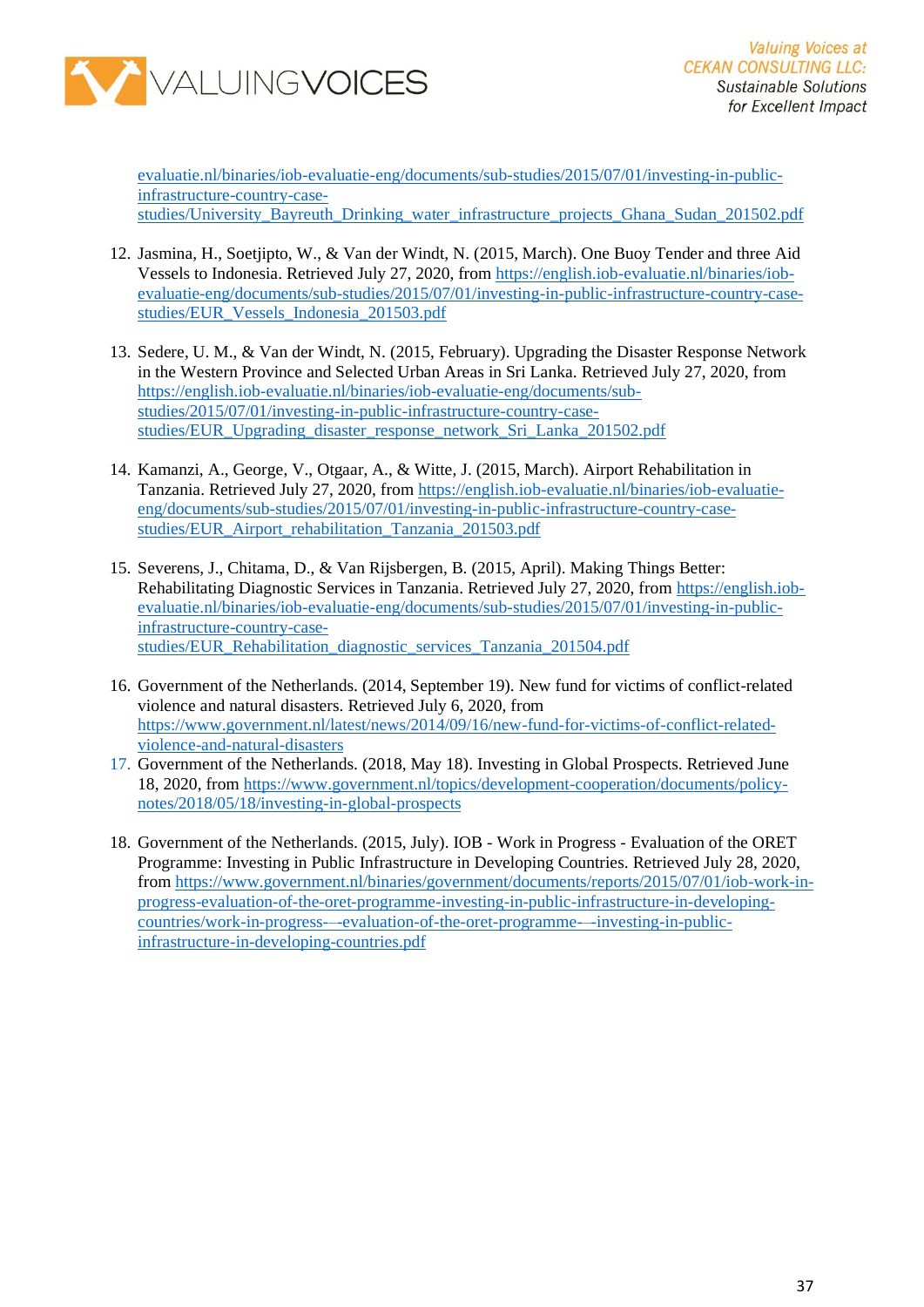

# **VALUING VOICES BETTER EX-POST EVALUATION WHITE PAPER SERIES**

## **PART 3: Toward Building Better Evaluation Practices: A Series on the Ex-**

**Post Evaluation Practices of Nordic Countries –Norway**

*By Preston Stewart, FDR Foundation/Harvard Research Intern at Valuing Voices*

This paper will cover government sponsored ex-post evaluations from the Norwegian Agency for Development Cooperation (NORAD), the developmental aid department for the Norwegian Ministry of Foreign Affairs. As noted in the first paper of the series, the key findings for NORAD were as follows:

- Though NORAD ostensibly had six ex-post evaluations, only two of them were actual ex-post evaluations.
- NORAD's two ex-post evaluations were commissioned to lend specific knowledge to future projects in the areas and sectors in which the projects that were evaluated ex-post took place. The intentionality of these ex-post evaluations to guide future projects is a positive development that should be replicated in upcoming ex-post evaluations.\*
- There were nine published documents calling for ex-post evaluations in the future, the most of any of the five Nordic countries researched. However, seven of those nine calls for ex-post evaluations were from one initiative, the UN-spearheaded REDD+ initiative.
- NORAD has published contradictory definitions of the term 'ex-post evaluation', suggesting that definitional issues have led to the misclassification of midline and endline studies as expost evaluations.

**What are ex-post evaluations[? According to the Japan International Cooperation Agency](https://www.jica.go.jp/english/our_work/evaluation/tech_and_grant/project/ex_post/index.html)  [\(JICA\),](https://www.jica.go.jp/english/our_work/evaluation/tech_and_grant/project/ex_post/index.html) the global leader in conducting ex-post evaluations, ex-post evaluations are generally conducted years after project completion and aim at "deriving lessons learned and recommendations to improve the project as well as to help plan and implement more effective**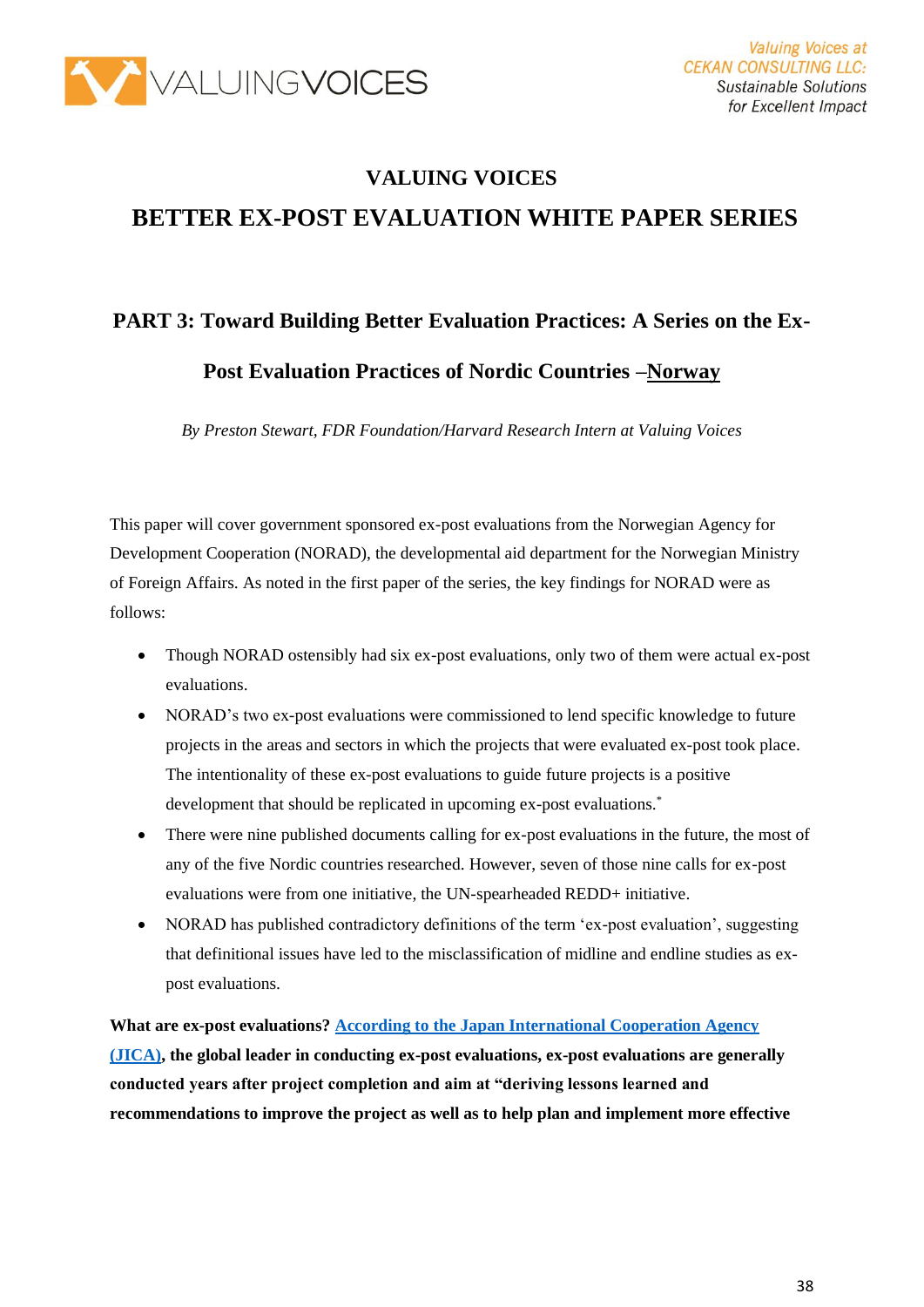

**Valuing Voices at CEKAN CONSULTING LLC: Sustainable Solutions** for Excellent Impact

**and efficient projects".<sup>1</sup> This series of analyses of ex-post evaluations aims in part to spark a conversation about definitional accuracy within the Nordic development community.**

#### *Definitional Findings*

NORAD has published two definitions of the term 'ex-post' that directly contradict each other. In 2009, a document called "Evaluation of [Norwegian Development Co-operation in the Fisheries](https://norad.no/globalassets/import-2162015-80434-am/www.norad.no-ny/filarkiv/vedlegg-til-publikasjoner/evaluation-of-norwegian-development-co-operation-in-the-fisheries-sector1.pdf)  [Sector"](https://norad.no/globalassets/import-2162015-80434-am/www.norad.no-ny/filarkiv/vedlegg-til-publikasjoner/evaluation-of-norwegian-development-co-operation-in-the-fisheries-sector1.pdf) was published, stating that "ex-post evaluations are carried out at regular intervals after the programme or project has started".<sup>2</sup> Under this definition, midline and endline evaluations would not be considered ex-posts. The four purported ex-posts that were not actual ex-post evaluations were misdefined. On the other hand, another document published by NORAD in 2009, an ["Organisational](https://norad.no/globalassets/import-2162015-80434-am/www.norad.no-ny/filarkiv/vedlegg-til-publikasjoner/organisational-review-of-the-norwegian-refugee-council.pdf)  [Review of the Norwegian Refugee Council \(NRC\)"](https://norad.no/globalassets/import-2162015-80434-am/www.norad.no-ny/filarkiv/vedlegg-til-publikasjoner/organisational-review-of-the-norwegian-refugee-council.pdf), states that the NRC conducts "'ex-post evaluations' taking place some years after a project or programme has finished in order to assess impact and sustainability"',<sup>3</sup> indicating that there is an accurate definition of the term 'ex-post' circulating within NORAD. The agency should officially codify a version of the second definition of the term 'ex-post' so that future evaluations are accurately classified.

#### *Categorization Findings*

Four of the six purported ex-post evaluations found are either midline or endline evaluations that are misclassified as ex-post evaluations:

- "Ex-Post Evaluation of the Mongolia Programme"<sup>4</sup> This evaluation was published in 2006, the same year that the Mongolia (child rights) Programme ended, indicating that this evaluation was an endline evaluation rather than an ex-post evaluation. An actual ex-post evaluation would have taken place at least two years after the end of the program.
- "Organisational Development and Other Initiatives for the Deaf in Palestine: An Ex-Post Evaluation"<sup>5</sup> – This evaluation was published in 2005 even though the evaluation notes that the projects were slated to end on December  $30<sup>th</sup>$ , 2005. Because the intervention was ongoing during the evaluation, this is a midline evaluation, not an ex-post.
- "The Norway-India Partnership Initiative Phase II: Impact Evaluation of Five Interventions"<sup>6</sup> – The evaluation was published in 2018 and was conducted on a series of projects ending 2021. Though not in the title of the report, the evaluation text incorrectly calls itself an ex-post even though it was a pre-final evaluation.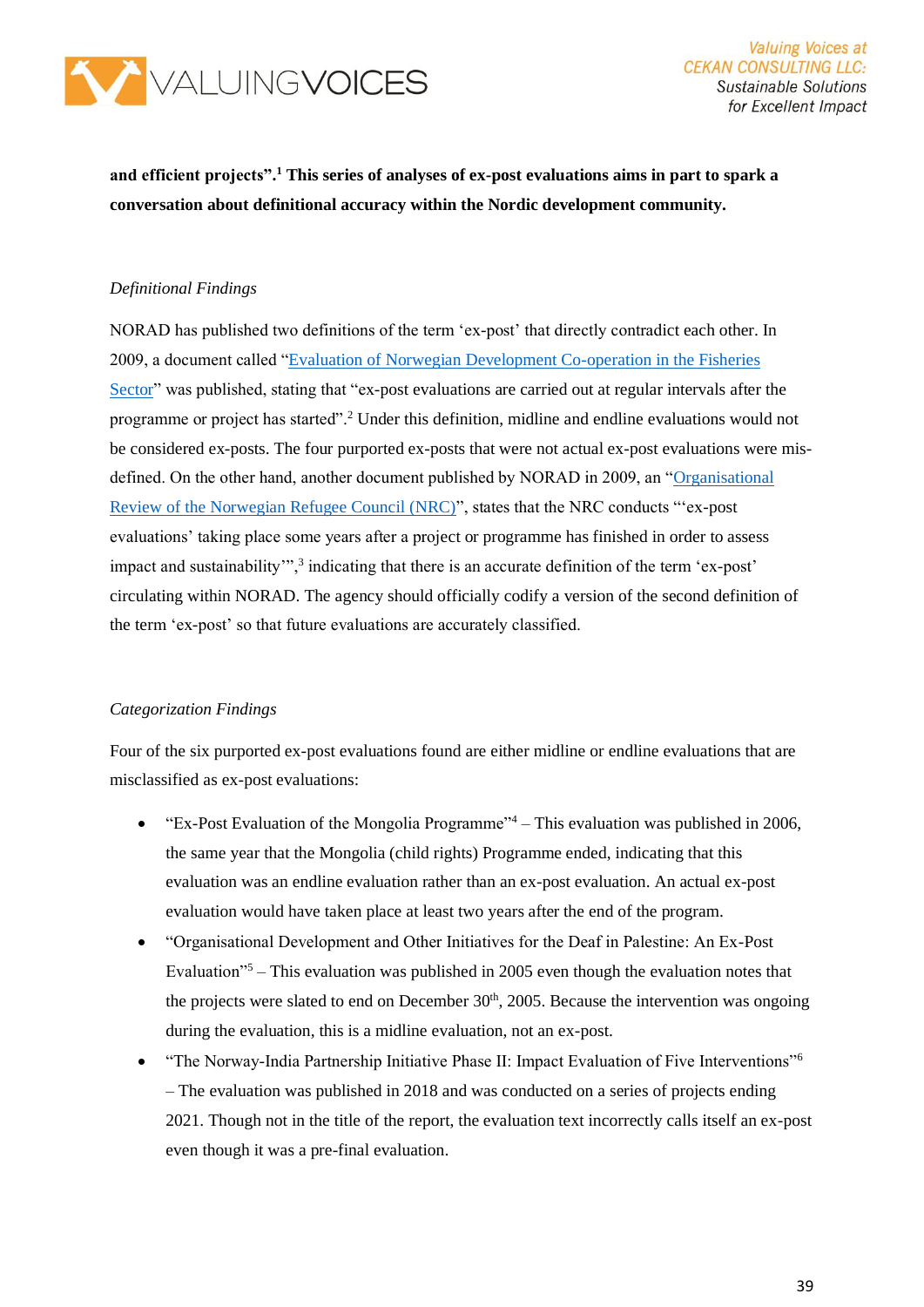

"End of Project Evaluation: Education and Rural Development Phase  $II$ <sup>-7</sup> – The project was slated to end in December 2011, and the evaluation report was published in the same month, indicating that this was an endline evaluation even though the executive summary calls the evaluation ex-post.

Neither of the two actual ex-post evaluations found is called an 'ex-post evaluation' in its title. Both are incorrectly titled 'impact evaluation/assessment', which is terminology that has a distinct meaning from 'ex-post evaluation', according to the **OECD**.<sup>8</sup> The two actual ex-post evaluations' titles are:

- ["Impact Evaluation of Three Projects in Pokot, Kenya"](https://norad.no/globalassets/import-2162015-80434-am/www.norad.no-ny/filarkiv/ngo-evaluations/impact-evaluation-of-three-projects-in-pokot-kenya.pdf) (the first project ended in 2002, the second ended in 2007, and the third in 2006; the evaluation report was published in 2009)<sup>9</sup>
- ["Impact Assessment of Norwegian Support to the Energy and Road Sectors in Pemba](https://norad.no/globalassets/publikasjoner/publikasjoner-2015-/norad-collected-reviews/impact-assessment-of-norwegian-support-to-the-energy-and-road-sectors-in-pemba.pdf)  [\(Zanzibar\)](https://norad.no/globalassets/publikasjoner/publikasjoner-2015-/norad-collected-reviews/impact-assessment-of-norwegian-support-to-the-energy-and-road-sectors-in-pemba.pdf)" (the projects ended by 2012; the evaluation report was published in  $2015$ )<sup>10</sup>

The titles and evaluation approach of future ex-post evaluations should not include the term 'impact evaluation/assessment', but should instead refer to the evaluations as 'ex-post'. Clear, accurate categorization is important to increase accessibility and accountability.

#### *Search Findings*

Of the five Nordic databases searched, the NORAD database was the most difficult to navigate. Though helpful document previews that showed the location of the search term were available, searches often yielded numerous irrelevant results. For example, when searching the term 'impact evaluation', results were returned that merely contained the word 'impact', meaning that most results were unrelated to impact evaluations. Though improvements to the database could be made, a more useful tool than a database could be created: an online repository of ex-post evaluations that is easily accessible via a link on the IOB website, akin to [this one](https://www.jica.go.jp/english/our_work/evaluation/oda_loan/post/index.html) by  $JICA$ <sup>11</sup>

#### *Ex-Posts Found*

NORAD published two ex-post evaluations in its database. This section includes a list of the ex-post evaluations found. Summaries of the findings from the ex-post evaluation reports related to the *sustainability* of results can be found in Annex 1.

- 1. [Impact Evaluation of Three Projects in Pokot, Kenya](https://norad.no/globalassets/import-2162015-80434-am/www.norad.no-ny/filarkiv/ngo-evaluations/impact-evaluation-of-three-projects-in-pokot-kenya.pdf)<sup>9</sup>
- 2. [Impact Assessment of Norwegian Support to the Energy and Road Sectors in Pemba](https://norad.no/globalassets/publikasjoner/publikasjoner-2015-/norad-collected-reviews/impact-assessment-of-norwegian-support-to-the-energy-and-road-sectors-in-pemba.pdf)  [\(Zanzibar\)](https://norad.no/globalassets/publikasjoner/publikasjoner-2015-/norad-collected-reviews/impact-assessment-of-norwegian-support-to-the-energy-and-road-sectors-in-pemba.pdf)<sup>10</sup>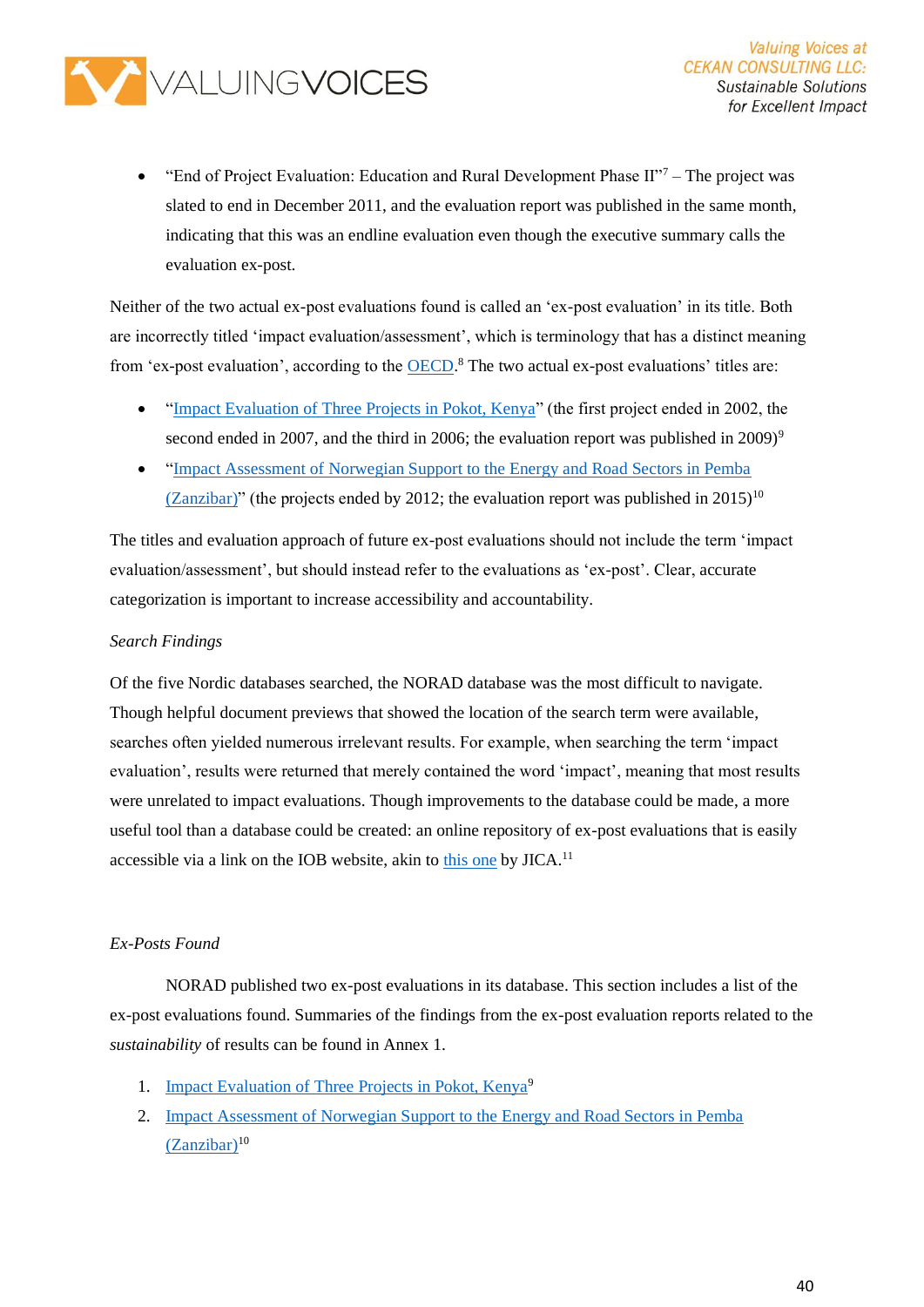

#### *Recommendations*

NORAD should properly classify its reports according to the accurate definition of evaluation types. If an evaluation is actually an ex-post, it should be titled "ex-post evaluation". If an evaluation is an impact evaluation, evaluating the effectiveness of an array of intervention activities during implementation, its title should be "impact evaluation". Furthermore, changes should be made to NORAD publications to remove contradictory definitions of the term 'ex-post'. **NORAD would benefit from clear, publicly available guidance highlighting this commitment to careful definitions and should create a centralized online location to access ex-post reports focused on sustainability, differentiated from other kinds of evaluations.** This way, it would be easier to learn from different evaluations so that the findings can yield clear lessons to be used for future projects.

**NORAD should expand its ex-post evaluations to inform future projects.** The ex-post evaluation on the electrification and road rehabilitation projects in Tanzania could be used as a model for future ex-post evaluations: there was **comparison to baseline data and a clear focus on sustainability/expost developments.**

The findings from the specific ex-post evaluations have led to the following recommendations:

- The projects in Pokot and the church's difficulty to sustain outcomes from the intervention show the importance of carefully planning for exit. Though results from education, agricultural, and sanitation improvements were sustained by individuals and local committees, a more ideal situation would have been for the church to play a key role in project sustainability since they were the organization planned to take over. **NORAD should, in the future, choose its partner organizations by considering their** *post-project capacities***.** The church, with its limited funds, may not have been the best choice to take over from NORAD. On the other hand, the Tanzanian government was an appropriate choice to take over road maintenance in the Pemba intervention due to the government's role in funding infrastructure. **More broadly, projects should carefully plan exit strategies during the planning phase to increase the likelihood of smooth handovers to local authorities at the end of interventions.**
- Both the Pokot and Pemba interventions showed weaknesses in addressing women's rights even though improving the economic and social wellbeing of women were goals of the two interventions (improving opportunities for women was a secondary goal of the Pemba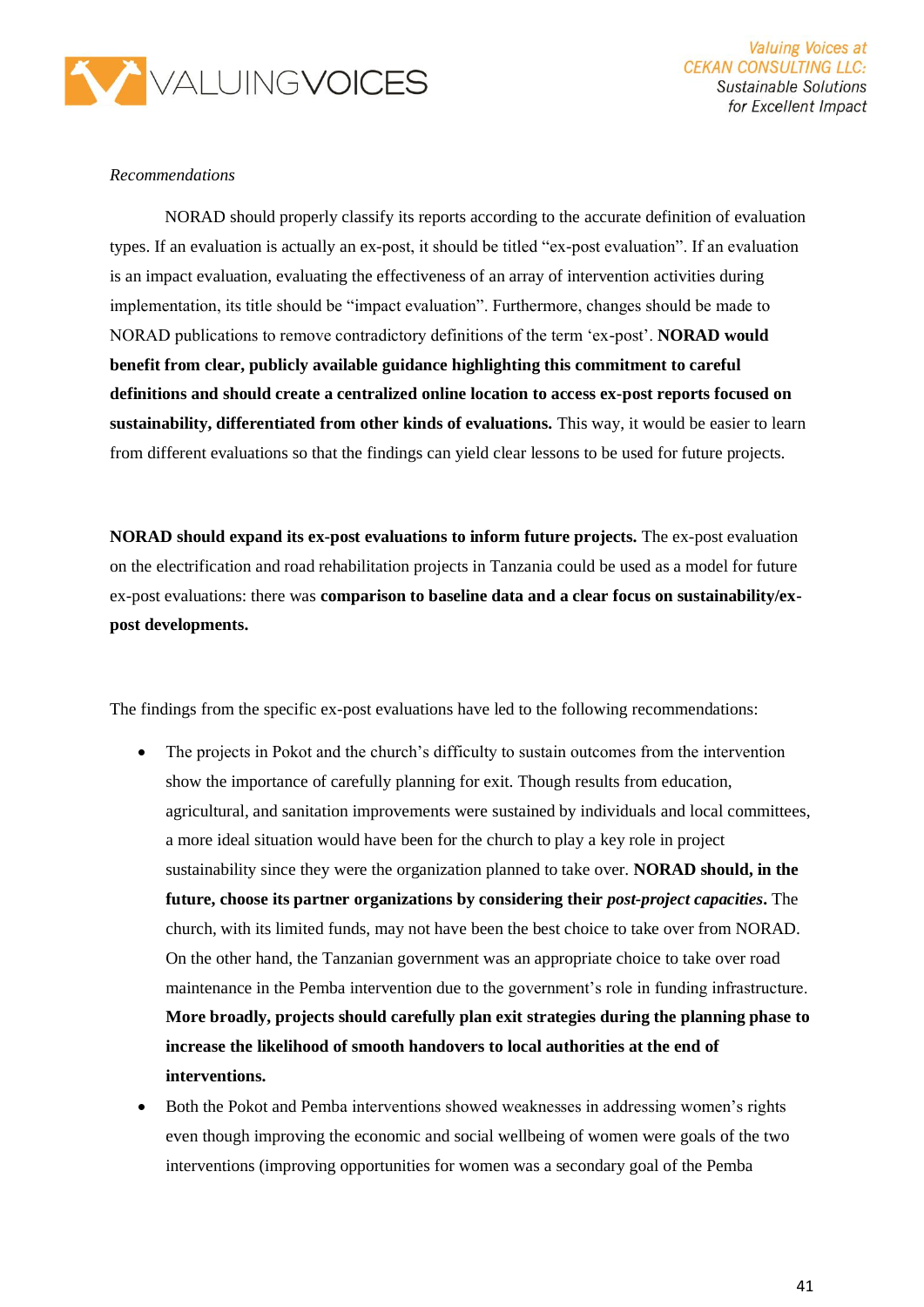

intervention).<sup>10</sup> The Pokot evaluation found that women who were interviewed were often unaware of their human rights, and economic interventions, such as teaching women how to make handicrafts, were unsuccessful because women could not find a market for their goods.<sup>9</sup> Furthermore, adult classes offered by the intervention did not even reach many women.<sup>9</sup>The Pemba evaluation found that though women had experienced some economic and social gains, these changes were coming slowly.<sup>10</sup> Although it is difficult to change traditional values around gender rights, it is possible for NORAD to make a stronger commitment to gender equality. **Material interventions that aim to improve the economic and social wellbeing of women, like offering far-reaching courses to women that would have been helpful during the Pokot intervention, should be planned before implementation begins so that sustainable, positive outcomes for women can not only be a goal for projects but a reality moving forward.**

• Finally, **ex-post evaluations should collect quantitative as well as qualitative data, beginning with the collection of baseline data on M&E-relevant indicators that can be monitored throughout projects.** The Pokot ex-post did not cite any quantitative data, so statements about project successes are purely qualitative, hence anecdotal. On the other hand, the Pemba ex-post used quantitative data comparison with baseline data, which provided strong evidence to back up claims of success. Mixed-method data collection should become the norm for NORAD's ex-post evaluations to foster transparent learning.

#### **Endnotes for Norway**

Norway's commitment to sustainable development:

[From the government of Norway](https://www.regjeringen.no/globalassets/upload/fin/berekraftig/nat_action.pdf) – "The Government considers international efforts to bring about sustainable development to be of vital importance. Sustainable development also requires efforts at national level."

#### **Annex 1 for Norway**

1- The first of the two ex-posts is called "Impact Evaluations of Three Projects in Pokot, Kenya". The three project evaluation was a combined report of the Pokot Development Programme (PDP; 1991-2002), the Pokot Integrated Programme (PIP; 2003-2007), and the Training of HIV/AIDS Community Counsellors program (2004-2006).<sup>9</sup> The ex-post evaluation was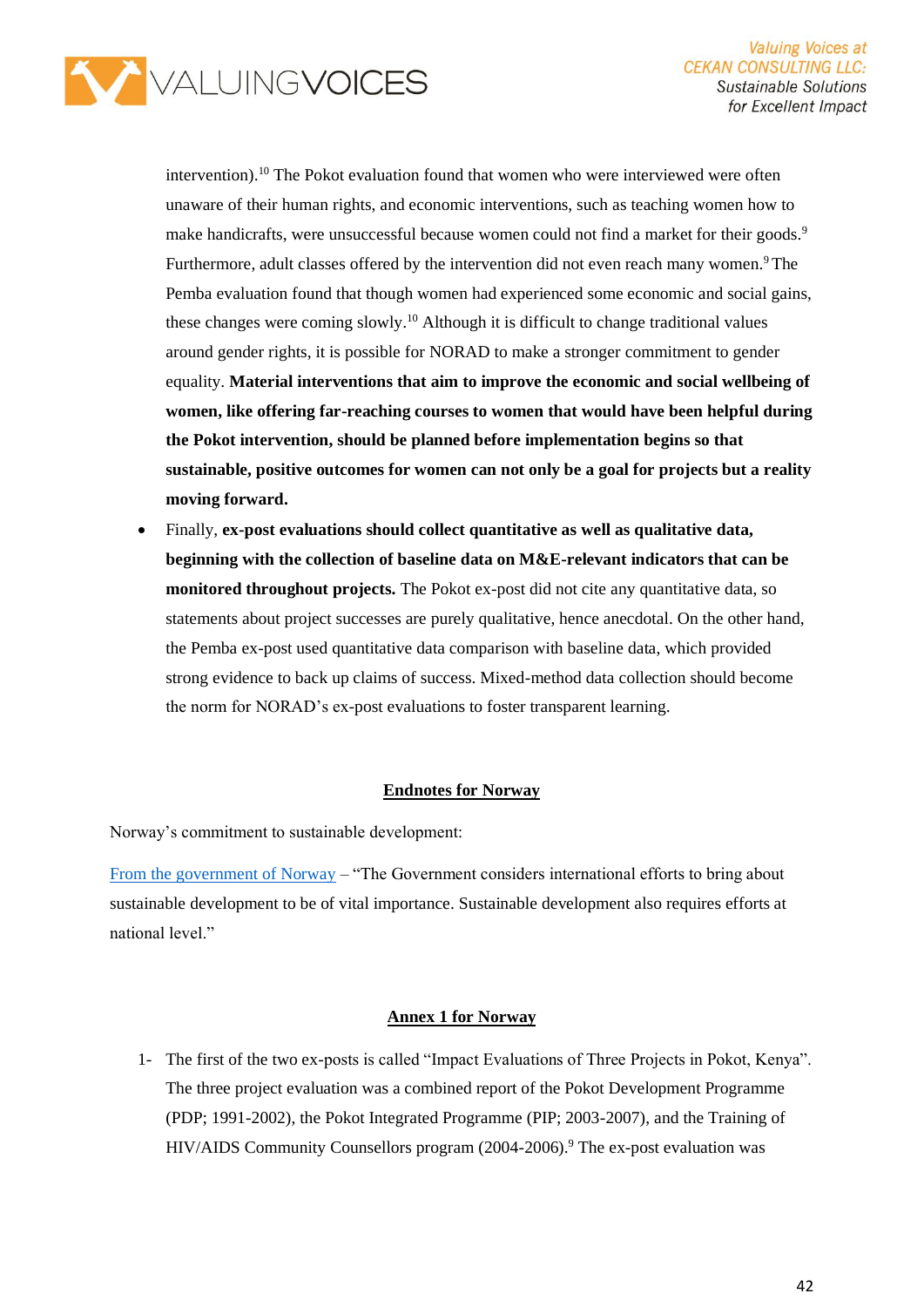

published in 2009. The goals of the PDP and the PIP (which was successor to the PDP and was a similar program) were to help reduce poverty by community and household mobilization and the use of locally available resources, to increase food security, to improve the social and economic living conditions of women, to improve individuals' health standards, and to strengthen primary and secondary education.<sup>9</sup> The results were mixed.

#### Positive findings:

- "The educational activities, mainly construction of classrooms, seem to be the most successful and the most sustainable part of the development activities in the [PDP/PIP] area…. School committees [who now run the classes] are searching for more support from [the] Government as well as NGOs to expand their school building[s].… In the remote areas…, the communities are slowly appreciating the necessity to educate their children and their role in contributing towards education for the girls. This is happening in spite of almost 100% adult illiteracy".<sup>9</sup>
- The ex-post evaluation found that the PDP/PIP's improved crop yields and animal health were sustained.<sup>9</sup> On the evaluators' return visit, the soil erosion situation had improved  $-$  less erosion was observed.<sup>9</sup> The evaluators saw terraced farms that had resulted in increased crop production and greater access to timber products and firewood.<sup>9</sup> Agricultural lessons taught by the project continued to be used by farmers.<sup>9</sup>
- Participants reported that there was also a positive shift in attitudes toward sanitation.<sup>9</sup> The evaluators found on their return visit that households were practicing better hygiene, such as creating greater separation between people and livestock, boiling drinking water and milk, and using raised dish racks to dry dishes after cleaning.<sup>9</sup> According to the evaluation, "these activities are highly sustainable since most target groups revealed a high [and sustained] level of knowledge of dealing with hygiene and sanitation issues".<sup>9</sup> Furthermore, many areas that previously had issues with hygiene-related illnesses experienced lower rates of such diseases than before the intervention, which was a visible effect of sustained hygiene practices.<sup>9</sup>
- "Summing up on the sustainability of PDP/PIP, the education activities are continuing [to be] led by local committees[. The] agricultural, sanitation and health activities have made a fundamental change in the area and people continue using what they have learnt [from the intervention]".

#### Negative findings:

• "The church [that handled some project takeover] has not been able to continue [its agricultural, sanitation, and health activities".<sup>9</sup> In other words, though education, agriculture,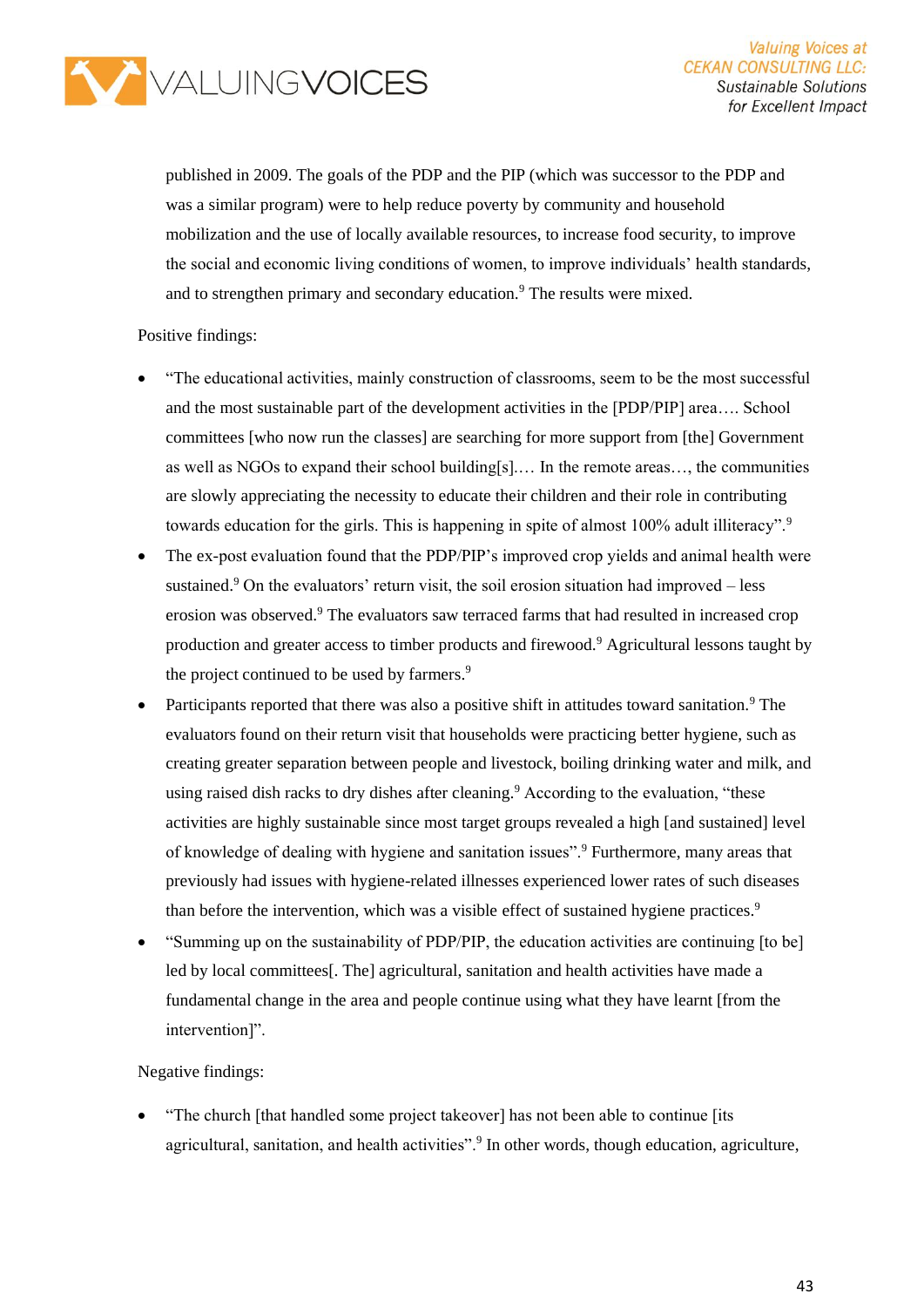

and sanitation outcomes have been sustained by *individuals* and *school committees*, the church has not been able to sustain its programs – in part due to limited funds, according to the evaluation.<sup>9</sup> Much of the onus of sustainment has fallen onto the school committees and individuals, who have been successful at sustaining positive outcomes.<sup>9</sup>

- Though education, agricultural, and sanitation/hygiene activities have been sustained by individuals and local committees, sustainable HIV/AIDS training results were not achieved:<sup>9</sup> "The HIV and AIDS programme did not manage to reach the goal of training pastors and counsellors at a parish level so they could continue the teaching. Due to lack of funds; it stopped before getting that far.… The initial hope for more sustainable teaching on HIV and AIDS to continue in the region without the programme is not realistic".<sup>9</sup>
- It is worth noting that initiatives intended to increase the economic and social wellbeing of women did not achieve the desired results of the project either.<sup>9</sup> While the difficulties the church has had sustaining positive outcomes cannot be blamed on NORAD, there should be greater care taken to select organizations that have the capacity to sustain project outcomes and activities – the onus to sustain outcomes should not have fallen onto individuals if the project was handed over to the church. NORAD should also plan to set these organizations up for success during its planning phase; the HIV/AIDS project should have been planned so as to not run out of funding before completion.
- It is important to mention that there was no quantitative data in this evaluation. Future exposts should attempt to collect baseline, endline, and ex-post mixed method – both quantitative and qualitative data.
- 2- The second ex-post evaluation is called "Impact Assessment of Norwegian Support to the Energy and Road Sectors in Pemba (Zanzibar)".<sup>10</sup>The objectives of the project were to provide electrification to 159 villages on the islands of Unguja and Pemba, to build a power cable connecting Pemba to mainland Tanzania (specifically to the Tanga region), and to build 44.8 km of secondary economic roads and access roads.<sup>10</sup>

Positive findings:

• On the evaluators' return visit to Pemba two years ex-post, they found that "improvements in electricity supply and road transport have had a sizeable effect on the access to health facilities, and possibly also on the quality and affordability of health services. This has resulted in better health outcomes for Pemban women and men".10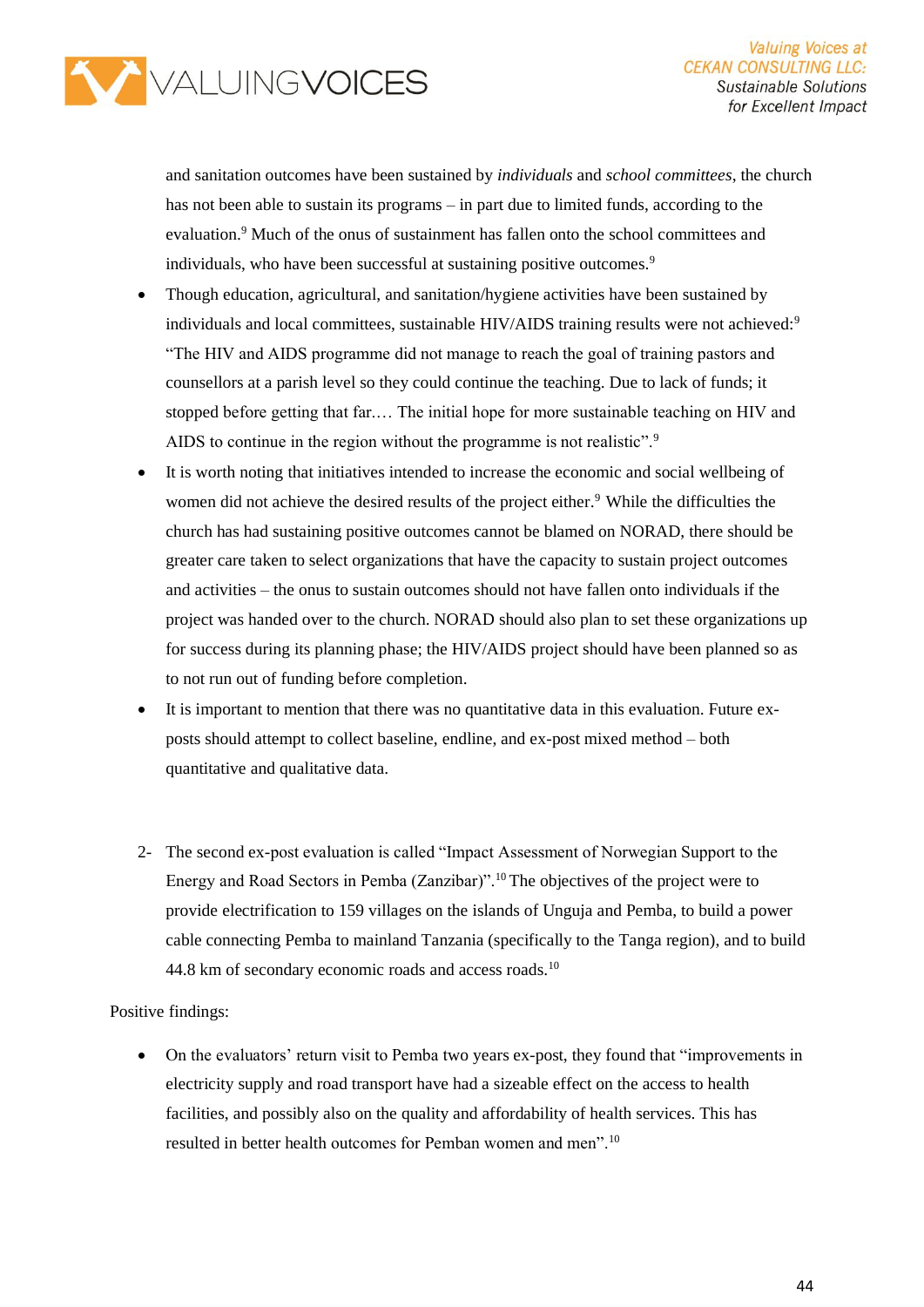

- Regarding the Tanga-Pemba cable, the evaluators found that the supply of electricity was "adequate and fairly reliable", indicating that local authorities had sustained the flow of electricity between Pemba and the mainland for two years, from 2012 to 2014.<sup>10</sup>
- "Together with other similar interventions, the road rehabilitation project seems to have been successful in improving the mobility of Pembans, in particular in some of the remote rural areas of the island".<sup>10</sup>
- As a result of increased mobility and access to electricity, new economic activities emerged, long-standing economic activities became more efficient, and economic diversification improved.<sup>10</sup> For example, "access to reliable electrical supply… led to both improvement of production processes in existing businesses (fishing, farming, carpentry) and to the emergence of new activities (commerce of fresh drinks and ice creams), especially when combined with increased mobility".
	- o That said, some of the new businesses struggled to find markets, especially "in cases where [the businesses] remain[ed] confined within the village".<sup>10</sup> As such, "in spite of its sizeable economic benefits [like economic diversification], the projects do not seem to have had a significant impact on poverty reduction until now", indicating that the economic changes did not dramatically increase wealth three years after the end of the project. $10$

#### Negative findings:

- "While electricity seems to have contributed to higher school enrollment and attendance, the evidence is more mixed regarding the effects of road improvement. In the absence of appropriate means of transport, children have not benefitted from new roads, while some have been affected by the associated hazards. All in all, educational outcomes have gradually improved in Pemba [since the projects ended], but the specific impact of the projects might take longer to materialise in general statistics".<sup>10</sup>
	- o For context, in comparison to the baseline value taken in 2009 before the intervention, the number of students admitted in standard 1 (the grade-level for 7 year-olds) in public schools was 10899; by 2014, following the intervention, the number of students admitted in standard 1 in public schools was 14043.<sup>10</sup>
- The evaluators had concerns about three particular ex-post developments:
	- $\circ$  High prices for electricity "recent tariff changes have resulted in fairly high prices of electricity for the households, which also face very heavy connection fees".<sup>10</sup>
	- $\circ$  "Increased mobility on roads [increased]... accident risks".<sup>10</sup>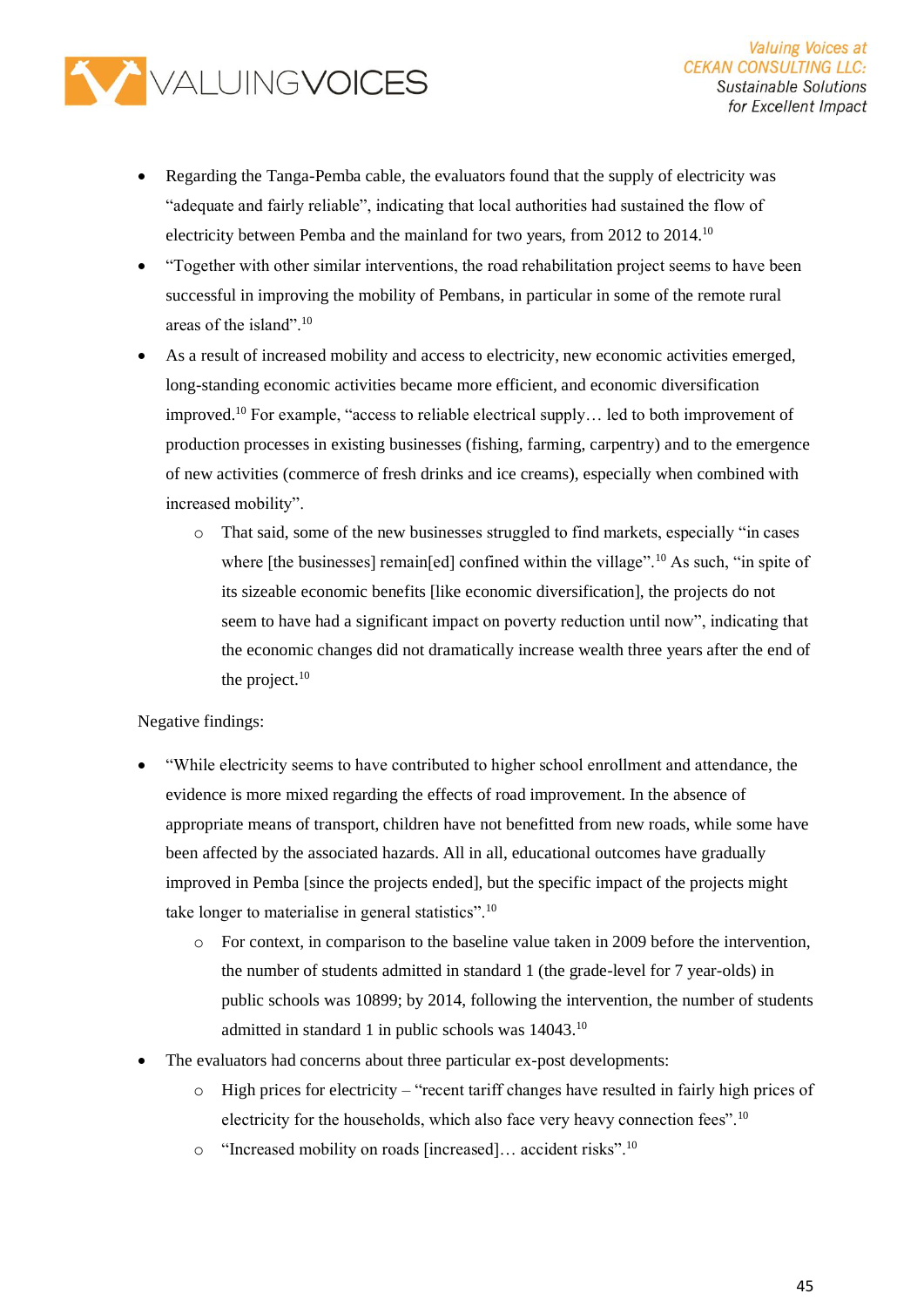

o "Gender relations and the role of women in daily life have started to shift as a consequence of increased use of electricity, but these changes are still limited since many of the traditional constraints on the activity of women remain unaffected".10

**Valuing Voices at** 

**CEKAN CONSULTING LLC: Sustainable Solutions** for Excellent Impact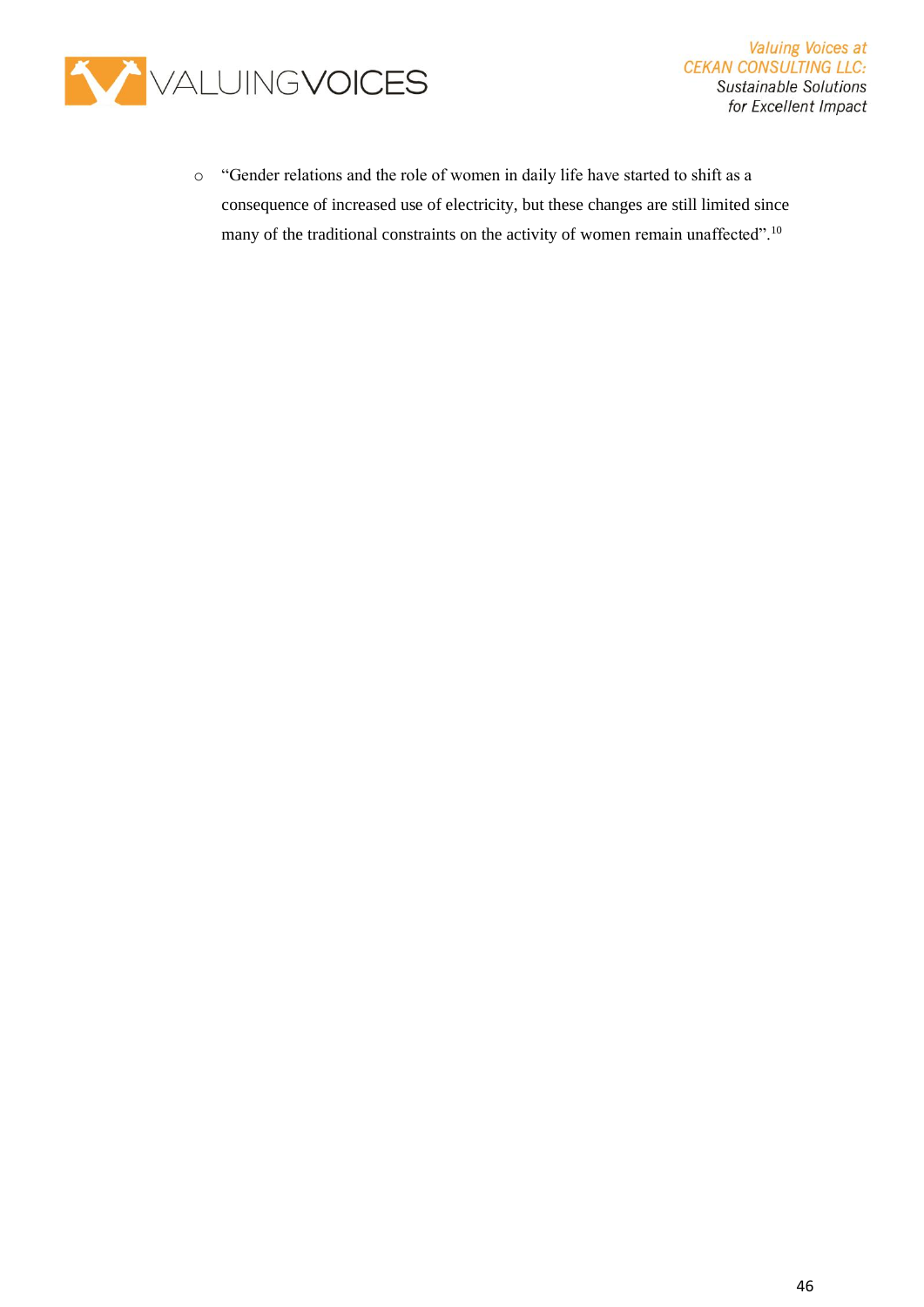

#### **Citations for Norway**

- 1. JICA. (n.d.). Ex-post Evaluation (Technical Cooperation). Retrieved October 1, 2020, from [https://www.jica.go.jp/english/our\\_work/evaluation/tech\\_and\\_grant/project/ex\\_post/index.html](https://www.jica.go.jp/english/our_work/evaluation/tech_and_grant/project/ex_post/index.html)
- 2. MRAG. (2009, January). Evaluation of Norwegian Development Co-operation in the Fisheries Sector. Retrieved June 8, 2020, from [https://NORAD.no/globalassets/import-2162015-80434](https://norad.no/globalassets/import-2162015-80434-am/www.norad.no-ny/filarkiv/vedlegg-til-publikasjoner/evaluation-of-norwegian-development-co-operation-in-the-fisheries-sector1.pdf) [am/www.NORAD.no-ny/filarkiv/vedlegg-til-publikasjoner/evaluation-of-norwegian-development-co](https://norad.no/globalassets/import-2162015-80434-am/www.norad.no-ny/filarkiv/vedlegg-til-publikasjoner/evaluation-of-norwegian-development-co-operation-in-the-fisheries-sector1.pdf)[operation-in-the-fisheries-sector1.pdf](https://norad.no/globalassets/import-2162015-80434-am/www.norad.no-ny/filarkiv/vedlegg-til-publikasjoner/evaluation-of-norwegian-development-co-operation-in-the-fisheries-sector1.pdf)
- 3. Bain, J., & Sørum, V. (2009, September). Organisational Review of the Norwegian Refugee Council. Retrieved June 8, 2020, from [https://NORAD.no/globalassets/import-2162015-80434](https://norad.no/globalassets/import-2162015-80434-am/www.norad.no-ny/filarkiv/vedlegg-til-publikasjoner/organisational-review-of-the-norwegian-refugee-council.pdf) [am/www.NORAD.no-ny/filarkiv/vedlegg-til-publikasjoner/organisational-review-of-the-norwegian](https://norad.no/globalassets/import-2162015-80434-am/www.norad.no-ny/filarkiv/vedlegg-til-publikasjoner/organisational-review-of-the-norwegian-refugee-council.pdf)[refugee-council.pdf](https://norad.no/globalassets/import-2162015-80434-am/www.norad.no-ny/filarkiv/vedlegg-til-publikasjoner/organisational-review-of-the-norwegian-refugee-council.pdf)
- 4. Vongsaly, C., & Beauclerk, J. (2006, September). EX-POST EVALUATION OF THE MONGOLIA PROGRAMME. Retrieved June 8, 2020, from [https://NORAD.no/globalassets/import-2162015-80434](https://norad.no/globalassets/import-2162015-80434-am/www.norad.no-ny/filarkiv/ngo-evaluations/ex-post-evaluation-of-the-mongolia-programme-save-the-children-norway-1996-2006.pdf) [am/www.NORAD.no-ny/filarkiv/ngo-evaluations/ex-post-evaluation-of-the-mongolia-programme](https://norad.no/globalassets/import-2162015-80434-am/www.norad.no-ny/filarkiv/ngo-evaluations/ex-post-evaluation-of-the-mongolia-programme-save-the-children-norway-1996-2006.pdf)[save-the-children-norway-1996-2006.pdf](https://norad.no/globalassets/import-2162015-80434-am/www.norad.no-ny/filarkiv/ngo-evaluations/ex-post-evaluation-of-the-mongolia-programme-save-the-children-norway-1996-2006.pdf)
- 5. Kvam, M. H., & Aanestad, O. (2005, July 11). ORGANISATIONAL DEVELOPMENT AND OTHER INITIATIVES FOR THE DEAF IN PALESTINE. Retrieved June 8, 2020, from [https://NORAD.no/globalassets/import-2162015-80434-am/www.NORAD.no-ny/filarkiv/ngo](https://norad.no/globalassets/import-2162015-80434-am/www.norad.no-ny/filarkiv/ngo-evaluations/organisational-development-and-other-initiatives-for-the-deaf-in-palestine.-an-ex-post-evaluation..pdf)[evaluations/organisational-development-and-other-initiatives-for-the-deaf-in-palestine.-an-ex-post](https://norad.no/globalassets/import-2162015-80434-am/www.norad.no-ny/filarkiv/ngo-evaluations/organisational-development-and-other-initiatives-for-the-deaf-in-palestine.-an-ex-post-evaluation..pdf)[evaluation..pdf](https://norad.no/globalassets/import-2162015-80434-am/www.norad.no-ny/filarkiv/ngo-evaluations/organisational-development-and-other-initiatives-for-the-deaf-in-palestine.-an-ex-post-evaluation..pdf)
- 6. NORAD Evaluation Department. (2018, October). The Norway-India Partnership Initiative Phase II: Impact Evaluation of Five Interventions. Retrieved June 8, 2020, from [https://NORAD.no/contentassets/a34a1f04028d4948b36cff9d9f0f5069/12.18-nipi-phase-ii\\_impact](https://norad.no/contentassets/a34a1f04028d4948b36cff9d9f0f5069/12.18-nipi-phase-ii_impact-evaluaiton-of-five-initiatives_main-report.pdf)[evaluaiton-of-five-initiatives\\_main-report.pdf](https://norad.no/contentassets/a34a1f04028d4948b36cff9d9f0f5069/12.18-nipi-phase-ii_impact-evaluaiton-of-five-initiatives_main-report.pdf)
- 7. Human Education International. (2011, December). END OF PROJECT EVALUATION "EDUCATION AND RURAL DEVELOPMENT PHASE II". Retrieved June 8, 2020, from [https://NORAD.no/globalassets/import-2162015-80434-am/www.NORAD.no-ny/filarkiv/ngo](https://norad.no/globalassets/import-2162015-80434-am/www.norad.no-ny/filarkiv/ngo-evaluations/end-of-project-evaluation-education-and-rural-development-phase-ii.pdf)[evaluations/end-of-project-evaluation-education-and-rural-development-phase-ii.pdf](https://norad.no/globalassets/import-2162015-80434-am/www.norad.no-ny/filarkiv/ngo-evaluations/end-of-project-evaluation-education-and-rural-development-phase-ii.pdf)
- 8. OECD/DAC Network on Development Evaluation. (2019, November/December). OUTLINE OF PRINCIPLES OF IMPACT EVALUATION. Retrieved August 7, 2020, from <http://www.oecd.org/dac/evaluation/dcdndep/37671602.pdf>
- 9. Kristensen, K., & Nairesiae, E. (2009, October). IMPACT EVALUATION OF THREE PROJECTS IN POKOT, KENYA. Retrieved June 8, 2020, from [https://NORAD.no/globalassets/import-2162015-](https://norad.no/globalassets/import-2162015-80434-am/www.norad.no-ny/filarkiv/ngo-evaluations/impact-evaluation-of-three-projects-in-pokot-kenya.pdf) [80434-am/www.NORAD.no-ny/filarkiv/ngo-evaluations/impact-evaluation-of-three-projects-in-pokot](https://norad.no/globalassets/import-2162015-80434-am/www.norad.no-ny/filarkiv/ngo-evaluations/impact-evaluation-of-three-projects-in-pokot-kenya.pdf)[kenya.pdf](https://norad.no/globalassets/import-2162015-80434-am/www.norad.no-ny/filarkiv/ngo-evaluations/impact-evaluation-of-three-projects-in-pokot-kenya.pdf)
- 10. The International Law and Policy Institute. (2015, March). Impact assessment of Norwegian support to the energy and road sectors in Zanzibar. Retrieved June 13, 2020, from [https://NORAD.no/globalassets/publikasjoner/publikasjoner-2015-/NORAD-collected-reviews/impact](https://norad.no/globalassets/publikasjoner/publikasjoner-2015-/norad-collected-reviews/impact-assessment-of-norwegian-support-to-the-energy-and-road-sectors-in-pemba.pdf)[assessment-of-norwegian-support-to-the-energy-and-road-sectors-in-pemba.pdf](https://norad.no/globalassets/publikasjoner/publikasjoner-2015-/norad-collected-reviews/impact-assessment-of-norwegian-support-to-the-energy-and-road-sectors-in-pemba.pdf)
- 11. JICA. (n.d.). Ex-post Evaluation (ODA Loan). Retrieved July 28, 2020, from [https://www.jica.go.jp/english/our\\_work/evaluation/oda\\_loan/post/index.html](https://www.jica.go.jp/english/our_work/evaluation/oda_loan/post/index.html)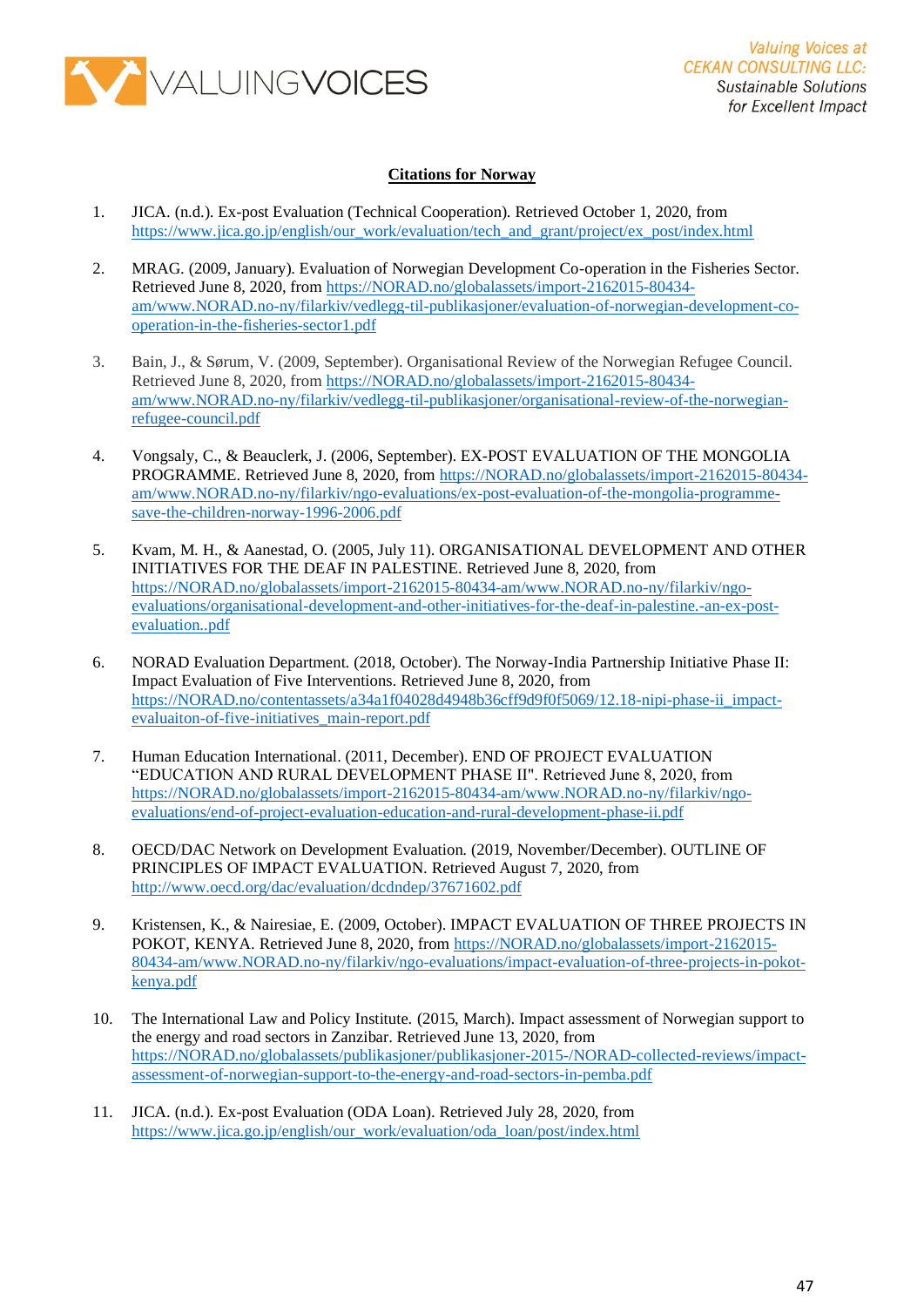

# **VALUING VOICES BETTER EX-POST EVALUATION WHITE PAPER SERIES**

# **PART 4: Toward Building Better Evaluation Practices: A Series on the Ex-**

**Post Evaluation Practices of Nordic Countries and the Netherlands –**

### **Finland**

*By Preston Stewart, FDR Foundation/Harvard Research Intern at Valuing Voices*

This paper will cover government sponsored ex-post evaluations from the Ministry for Foreign Affairs (MFA) of Finland, the developmental aid department for the MFA. As noted in the first paper of the series, the key findings for the MFA of Finland were as follows:

- The MFA published five purported ex-post evaluations, four of which were actual ex-post evaluations.
- Five calls for future ex-post evaluations were found. Calls were either included in project plans or end-of-project evaluations.
- Of the five government organizations researched, the MFA of Finland was the only one to both publish ex-post evaluations and publish *only* accurate definitions of the term 'ex-post'.
- Though the definition of the term 'ex-post' published by the MFA was accurate, the one misclassified ex-post evaluation, which was an endline study in actuality, indicates that this definition is not known by all evaluators.

**What are ex-post evaluations[? According to the Japan International Cooperation Agency](https://www.jica.go.jp/english/our_work/evaluation/tech_and_grant/project/ex_post/index.html)  [\(JICA\),](https://www.jica.go.jp/english/our_work/evaluation/tech_and_grant/project/ex_post/index.html) the global leader in conducting ex-post evaluations, ex-post evaluations are generally conducted years after project completion and aim at "deriving lessons learned and recommendations to improve the project as well as to help plan and implement more effective and efficient projects".<sup>1</sup> This series of analyses of ex-post evaluations aims in part to spark a conversation about definitional accuracy within the Nordic and Dutch development communities.**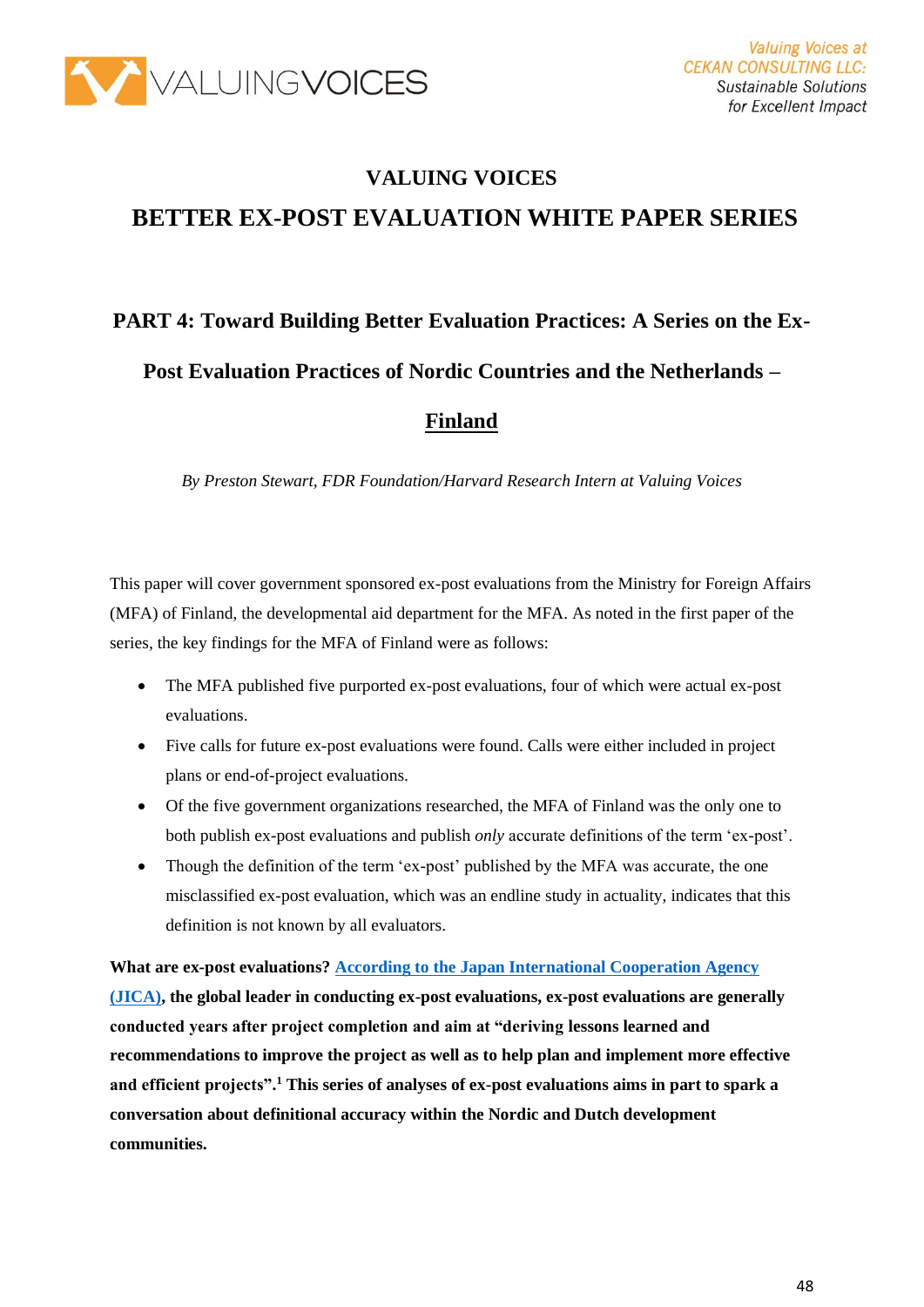

#### *Definitional Findings*

The MFA of Finland's Evaluation Manual states:

Ex-post evaluation refers to an evaluation that is carried out some years after the programme has been completed. An ex-post evaluation provides evidence on the longer-term impact and sustainability of the programme. Ex-post evaluations are sometimes referred to as impact evaluations. Since impact is often included as an evaluation criterion also in other evaluations, the MFA does not use the term impact evaluation exclusively when referring to ex-post evaluation<sup>2</sup>

This is an accurate definition – ex-post evaluations should focus on project sustainability on projects that have been fully complete (including the cutoff of aid funding) for at least two years. The MFA of Finland is credited with being the only government organization in the five Nordic countries researched to have published ex-posts and an accurate, uncontradicted *definition* of the term 'ex-post' (though *misclassification* was found). The Dutch Policy and Evaluations Department published an inaccurate definition of the term, while the Norwegian Agency for Development Cooperation published contradictory definitions of 'ex-post' (one of which was accurate; the other was inaccurate). No ex-post evaluations were published by the Swedish and Danish government development agencies (SIDA and Danida).

#### *Categorization Findings*

Of the five purported ex-post evaluations, four were actual ex-posts. Though there were no definitional issues with the MFA guidance, an endline evaluation was miscategorized as an ex-post:

• "End of Project Evaluation of Concessional Credit Scheme Project: 'Vessel Traffic Management and Information System (VTMIS) for Coastal Surveillance in the Republic of Ghana and Automatic Identification System (AIS) for Lake Volta<sup>''3</sup> – This evaluation, though appropriately titled an 'end of project evaluation', states that it is guided by an "ex-post results framework" that was drafted earlier, during the project's planning phase.<sup>3</sup> However, implementation of the project was ending in 2018 as the evaluation was conducted, indicating that the results framework was intended for an endline evaluation, not an ex-post evaluation as its designation inaccurately suggests.

Other than this misclassification, which is a minor issue of equating endline evaluation with ex-post evaluation in a single publication categorization issues were not found in MFA project evaluations.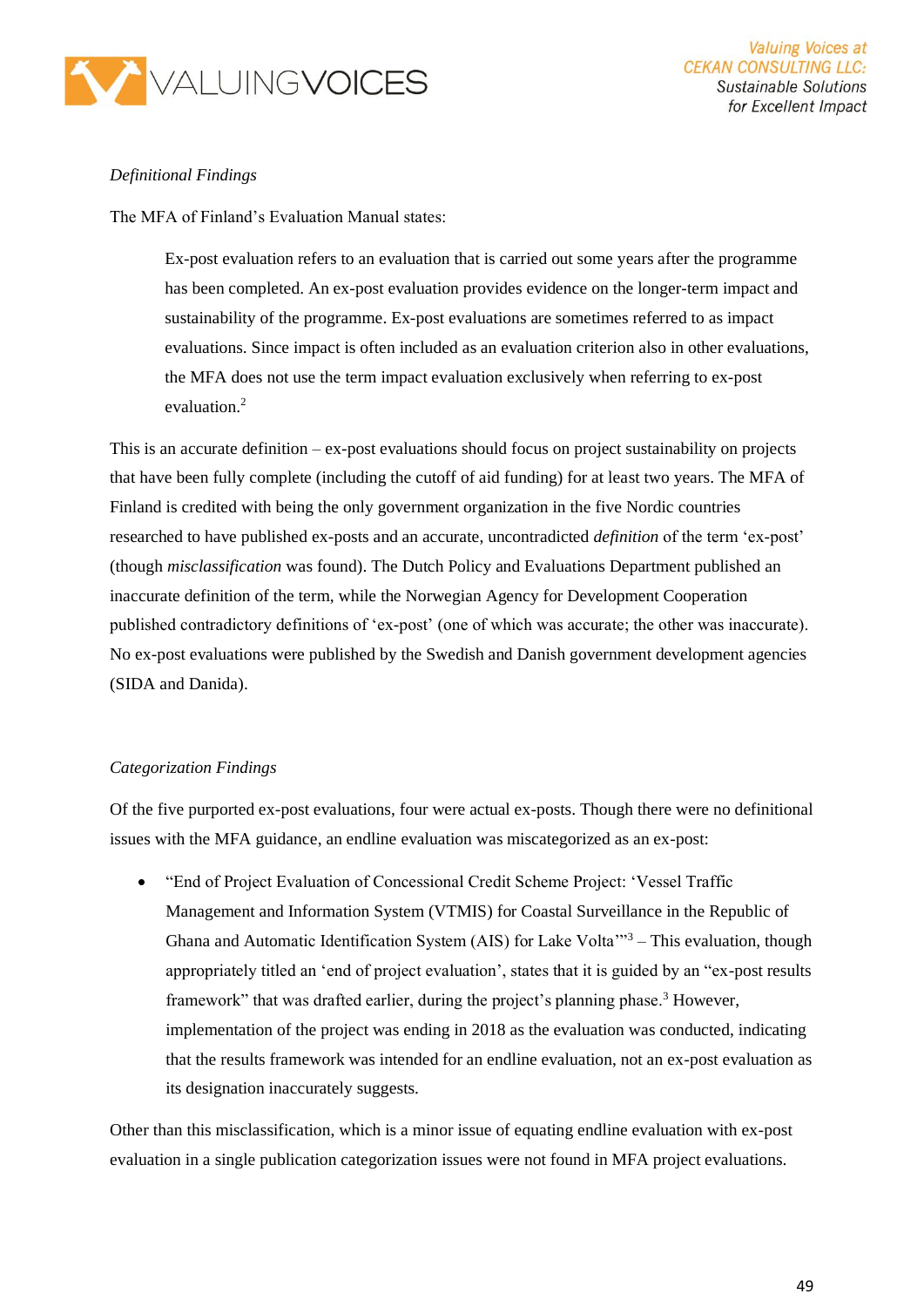

#### *Search Findings*

The Finnish database returned generally relevant results upon searches. Search terms were generally highlighted as keywords in search results. However, a more useful tool than a database could be created: an online repository of ex-post evaluations that is easily accessible via a link on the IOB website, akin to [this one](https://www.jica.go.jp/english/our_work/evaluation/oda_loan/post/index.html) by JICA.<sup>4\*</sup>

#### *Ex-Post Evaluations Found*

The MFA of Finland published four ex-post evaluations in its database\*. This section includes a list of the ex-post evaluations found. Summaries of the findings from the ex-post evaluation reports related to the *sustainability* of results can be found in Annex 1.

- 1. [Post-Evaluation of Strengthening of Environmental Administration at the Local Level in](https://um.fi/documents/384998/0/Nepal_SEAM_Post_evaluation%2BTOR_2016.pdf/03bc624c-2241-7fd0-2c03-0d9b3c68feda#search=%22ex+post%22)  Nepal (SEAM), years  $2001 - 2014$  (ended  $2014$ )<sup>5</sup>
- 2. [Evaluation of Rural Sector Cooperation Between Nicaragua and Finland](https://um.fi/documents/384998/385866/prodega_final_report/b4812a1d-5bc0-b467-3634-4fd13763cb8e?t=1528278516971) (PRODEGA program ended in 2003) 6
- 3. [Final Evaluation of EIBAMAZ Programme](https://um.fi/documents/384998/385866/synthesis_report__inclusive_education_in_finland_s_development_cooperation_in_2004_2013) (*Proyecto de Educación Inter Cultural Bilingüe para la Amazonía* (EIBAMAZ) program ended in 2012; contains final and ex-post elements)<sup>7\*</sup>
- 4. [Final evaluation of Finland's support to the education sector in Kosovo](https://um.fi/documents/384998/385866/synthesis_report__inclusive_education_in_finland_s_development_cooperation_in_2004_2013) (ended in 2013; contains final and ex-post elements)<sup>7\*</sup>

#### *Recommendations*

The MFA of Finland must hold all of its ex-post evaluations to its definition of the term 'ex-post'. It is certainly encouraging that this definition is followed by not only the ex-post evaluations published, but also by numerous endline evaluations that include specific reasons as to why they are endline studies as opposed to ex-post evaluations. Still**, that one endline evaluation was classified as an ex-post evaluation serves as a reminder to circulate the definition of 'ex-post' to evaluators so that consistent standards are established.**

**Finland should conduct a greater number of ex-post evaluations and make them publicly**  available in an accessible online database. The ["Development Evaluation Norm of the MFA"](https://um.fi/documents/35732/48132/development_evaluation_norm_2015/bd2579d5-ccb3-bb0f-540d-1db0513a3a76?t=1525690790183)<sup>8\*</sup>, which spells out the MFA's evaluation process, does not mention ex-post evaluation. The MFA should seriously consider investing in ex-post evaluation in addition to its current evaluation practices so that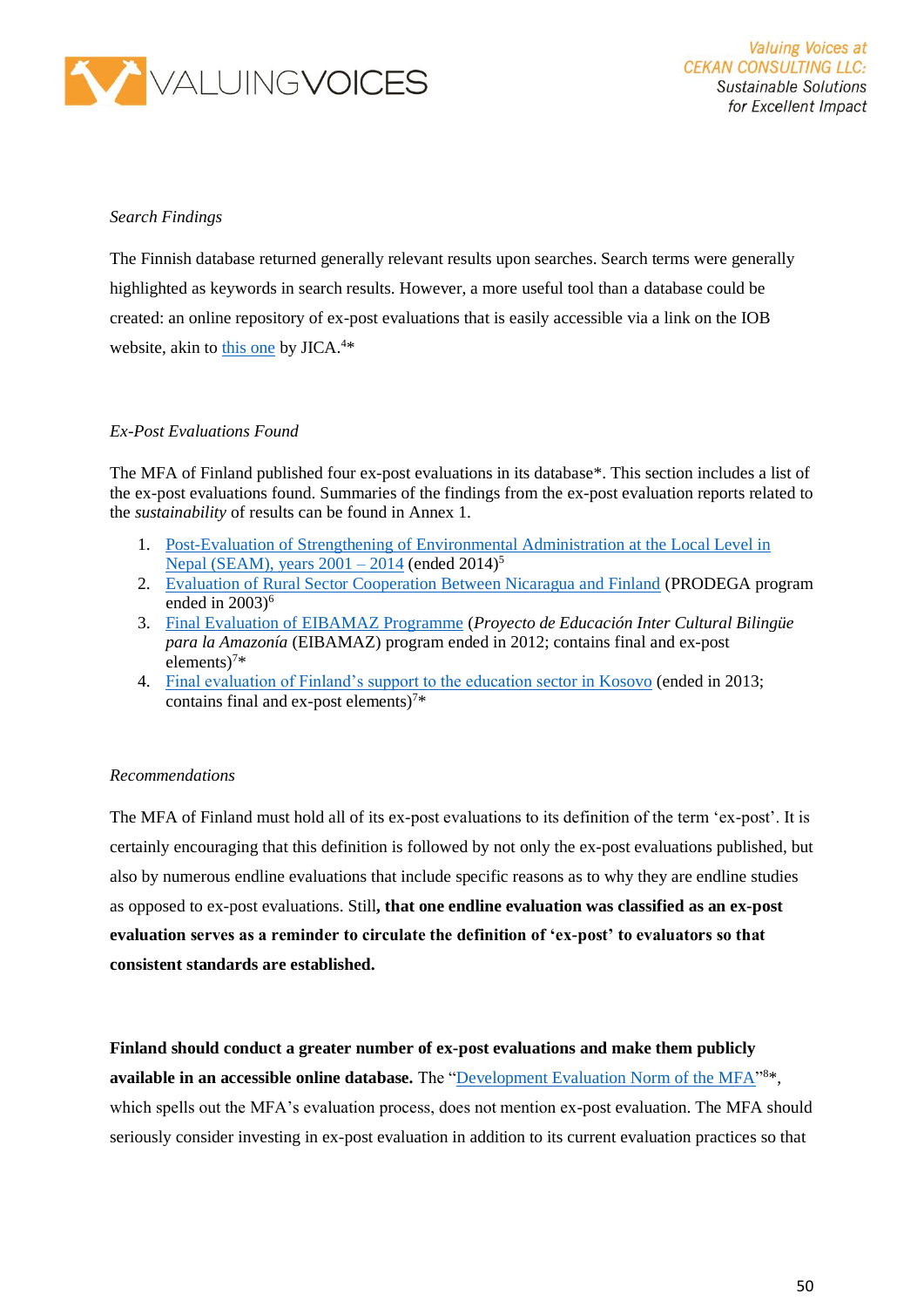

lessons in sustaining positive outcomes may be derived from a greater number of projects. **Ex-post evaluations should also be clearly named as such and should be separate from final evaluations.**  This is not currently the case, as the EIBAMAZ and Kosovo education intervention ex-post evaluations were found in final evaluations.

The findings from the specific ex-post evaluations have led to the following recommendations:

- Both the SEAM and PRODEGA ex-post evaluations noted concerns related to growth beyond the original projects implemented – the SEAM evaluators were concerned that the promising local environmental administration systems implemented by the intervention would be difficult to replicate and scale up, while the PRODEGA evaluators found that the Nicaraguan dairy farmers struggled to modernize dairy practices for the competitive global market. Many aspects of the two projects were sustained in the settings the projects were implemented in, but **strategies for growth beyond the original scope of the interventions should have been planned before the beginning of implementation.** The responsibility to expand projects after implementation does not fall solely on the MFA since project administration is handed over to local authorities post-project, but planning for such growth would be a beneficial step for the MFA to consider in its projects.
- **The MFA must ensure that its projects have detailed and viable exit strategies to promote a smooth transfer of project responsibility to local authorities.** While this concern was brought up only in the SEAM evaluation, it does have general applicability. A well-planned exit strategy can position local authorities for success in sustaining the positive results of an MFA-sponsored project.

Finally, though not a recommendation made due to any particular finding, **Valuing Voices believes baseline statistics should be measured using quantitative indicators decided upon at the outset of interventions, and such indicators should be monitored throughout the intervention.** This way, ex-post evaluations can measure the same indicators on return trips to the project sites and claims of success or failure can be quantified for transparent learning. The MFA of Finland may already use such standards, but it is an important suggestion that Valuing Values believes should be made to any evaluation agency.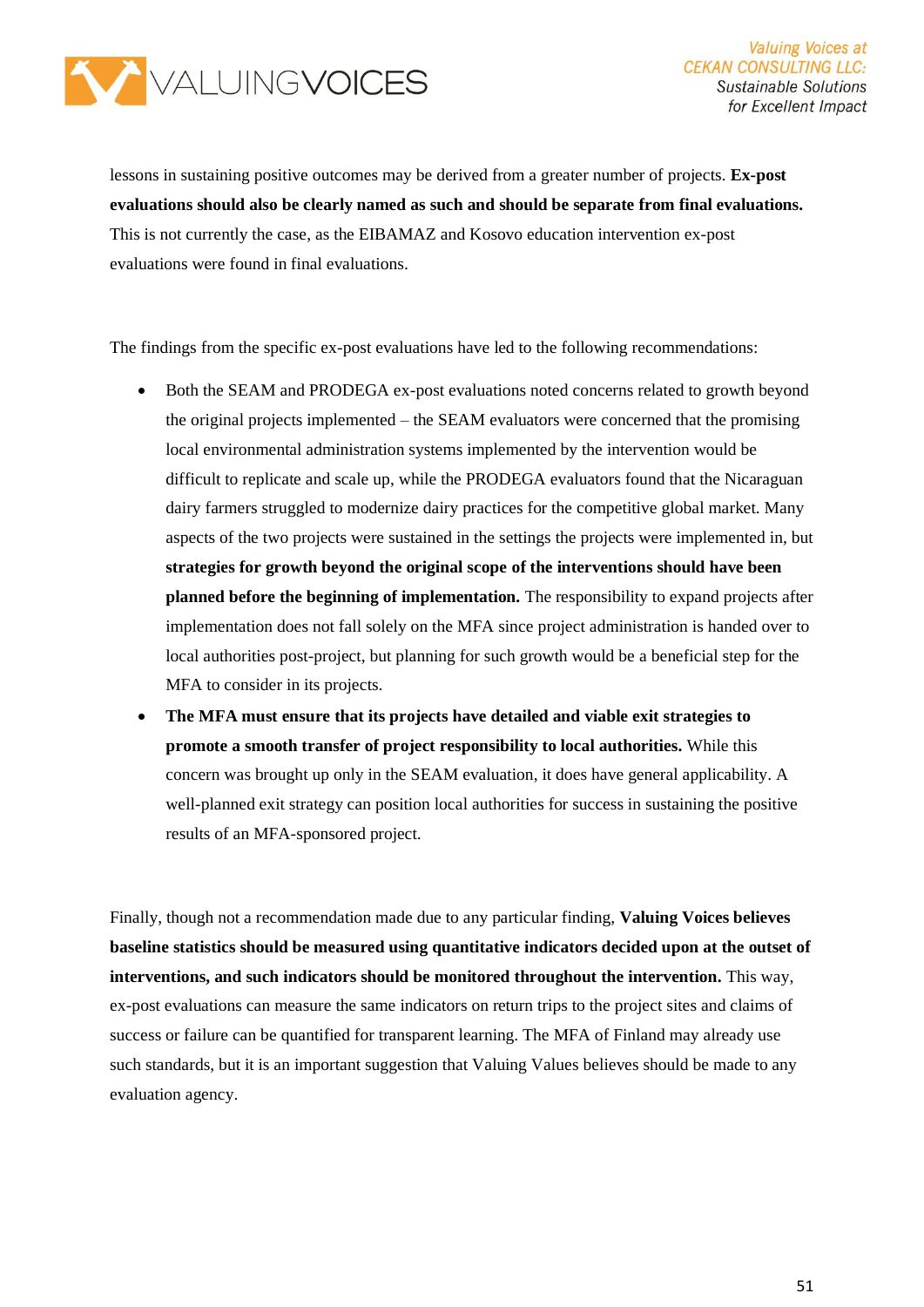

#### **Annex 1 for Finland**

1- The first of the ex-posts is called ["Post-Evaluation of Strengthening of Environmental](https://um.fi/documents/384998/0/Nepal_SEAM_Post_evaluation%2BTOR_2016.pdf/03bc624c-2241-7fd0-2c03-0d9b3c68feda#search=%22ex+post%22)  Administration at the Local Level in Nepal (SEAM), years  $2001 - 2014$ ".<sup>5</sup> The evaluation report was published in June 2016. There were four phases of implementation, each with a different but related objective. Phase I (2001-2008) aimed to create a replicable model for "local level environmental management" that could be used by municipalities around the country.<sup>5</sup> Phase II (2008-2011) had the overarching goals of "improving the state of the environment", guiding environmentally stable development of industry, raising awareness of pro-environment practices, and improving the use of natural resources in project areas through monitoring.<sup>5</sup> The third phase, the Bridging Phase (August 2011-December 2011), was an extension of the Phase II goals.<sup>5</sup> Finally, the Completion Phase (2011-2014) aimed to reduce environmental contamination through improving local environmental administration, preventing industrial and chemical pollution, implementing environmental monitoring systems, and establishing central-level support to local environmental management.<sup>5</sup>

#### Positive findings:

- The evaluators found that the project "provided sustainable implementation models for the environmental administration and management for [Village Development Committees (VDCs)], [District Development Committee (DDCs)], and municipalities".<sup>5</sup> These local administrations were still operational at the time the ex-post evaluation was conducted.
- "Based on interviews with representatives of the target groups[,] the strong engagement from the [p]roject with regard to gender and social inclusion" has made gains related to inclusion successful and sustainable.<sup>5</sup>
- "The Environment Development Fund (EDF) and Environment Industrial Fund (EIF) were efficiently managed to expedite an improvement of the environmental administration and management, to secure sustainability of administrative structures and models, and to encourage industries to invest in environmental technology".<sup>5</sup>
- "There is a good reason to believe that the Environmental Service Center (ENSC) [will remain operational] for [at least] the next 5 years. ENSC is a non-profit distributing company, established upon the basis of public-private partnership (PPP). It aims to provide the services necessary to prevent environmental pollution and carries out scientific research to support its other services. It generates enough revenues from charging for laboratory analyses to run its own operation. Moreover, the Enviro-Nepal web-portal, developed by SEAM-N, is a valuable source of environmental information and data for the environmental community of Nepal,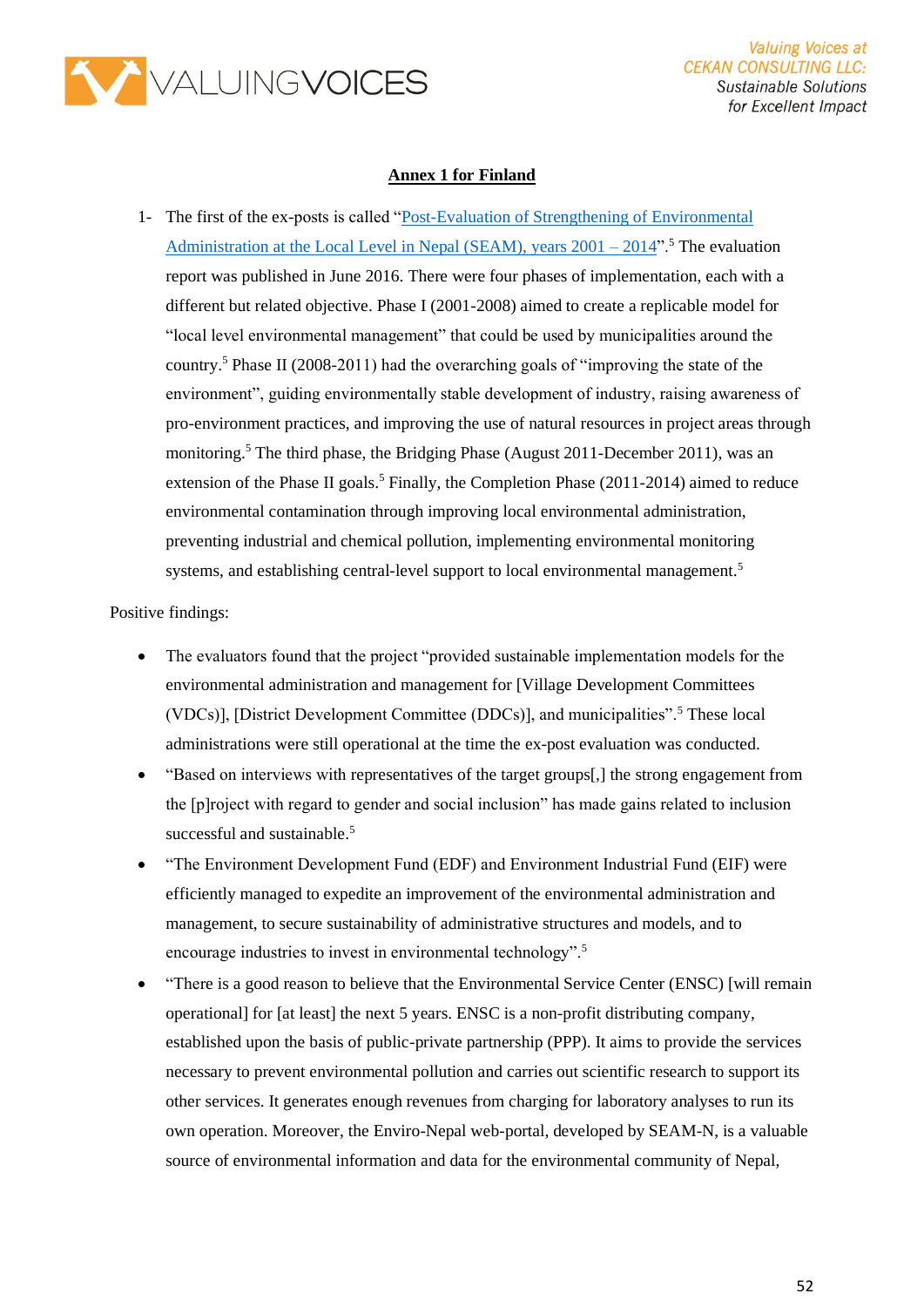

including scientists, students, administrators, journalists as well as international donor agencies and investors".<sup>5</sup>

- "The Sample Collection Centre (SCC) coordinated by District Drinking Water and Sanitation Coordination Committee (DDWSCC) of DDC is still fulfilling its mandated duties [as of 2016].… Monitoring was successfully piloted through a water monitoring program in the project districts. However, the continuation and success of this monitoring program depend on local authorities, stakeholders, and the public and whether they utilise the tools and procedures created by the project".<sup>5</sup>
- The environmental education modules developed by SEAM continue to be disseminated throughout 14 school districts.<sup>5</sup>
- Industries, including the tea farming industry, continue to improve energy efficiency and use pro-environment practices due to increased public pressure and awareness within the industries themselves.<sup>5</sup>
- The evaluation team notes that "there is high level of relevant technical knowledge and skills available at the local level to secure that the positive outcomes of the [p]roject and benefits of the project activities continue".<sup>5</sup>

Negative findings:

- One hinderance to the sustainability of results was the "slow progress of the central government ministries in adopting policy initiatives developed by SEAM-N".<sup>5</sup>
- "The VDCs, DDCs, and municipalities with limited financial resources are causing a risk that well-trained and knowledgeable staff looking for opportunities to work somewhere else" will leave the country."<sup>5</sup>
- "Pollution-control measures and sustainable environmental management are questionable until the law enforcement, environmental legislation and regulation are in place with appropriate fiscal instruments. Much remains to be done in this respect".<sup>5</sup>
- The evaluation team found that too little effort was put into planning for scaling up/replicating the local environmental administration systems.<sup>5</sup> This likely hinders the post-project growth of the SEAM administration implementations.
- The Enviro-Nepal website had a small user-base at the time the evaluation was conducted because of "inadequate promotional efforts".<sup>5</sup>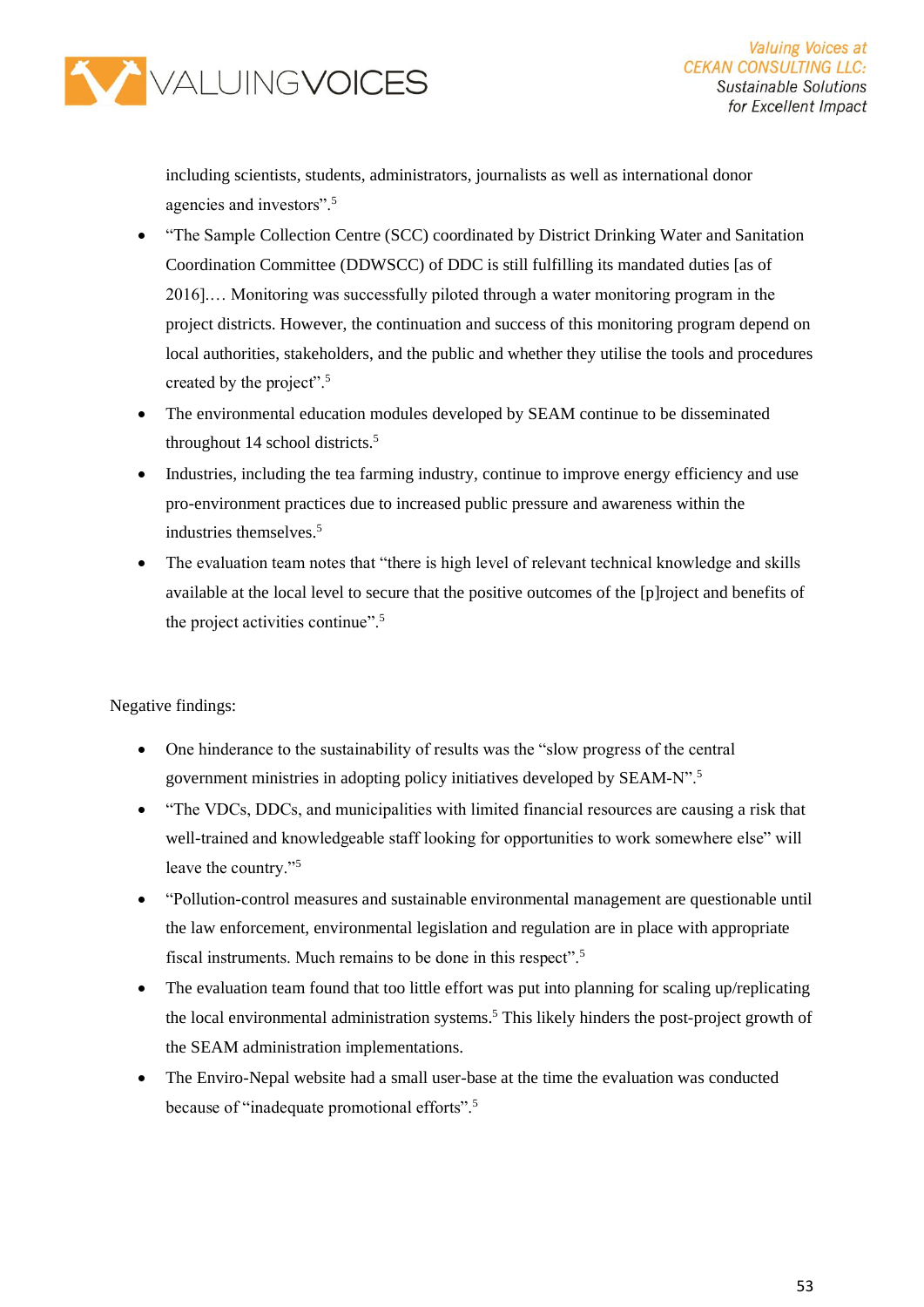

- Though some results were sustained, "the [evaluation team] is of the opinion that the SEAM-N never had a clearly articulated exit strategy".<sup>5</sup> The evaluation team notes that "an explicit exit strategy should have been in the Programme Documents (PDs) from the beginning, even for the first phase, and more detailed exit plans should have been a part of the Annual Work Plans, at least for the last two years. The plans should [have included] activities to sustain results, costs, timelines and responsibilities before and after end of project".<sup>5</sup> In short, the inclusion of an exit strategy would have provided a clearer framework for increasing the sustainability of project results.
- 2- The second ex-post evaluation is called ["Evaluation of Rural Sector Cooperation Between](https://um.fi/documents/384998/385866/prodega_final_report/b4812a1d-5bc0-b467-3634-4fd13763cb8e?t=1528278516971)  [Nicaragua and Finland"](https://um.fi/documents/384998/385866/prodega_final_report/b4812a1d-5bc0-b467-3634-4fd13763cb8e?t=1528278516971). The evaluation report, published in May 2013, includes an ex-post evaluation of the Livestock Development Program (PRODEGA; 1990-2003) in Nicaragua.<sup>6</sup> The project was conducted in three phases and attempted to aid the development of the Nicaraguan dairy industry. The first phase (1990-1993) established four refrigerated milkcollection centers and 90 "reference farms" that were mechanized and used up-to-date livestock-raising practices.<sup>6</sup> Local roads were also improved around these farms, and the project focused on the promotion of women.<sup>6</sup> The second phase (1994-1998) placed a greater emphasis on poverty reduction in the farming community and areas where the farms were located, though there was still a "continual focus on livestock" during this period.<sup>6</sup> Finally, the third phase (1999-2003) saw a closer adherence to the original, phase one goal of supporting dairy farm development, consolidation, and productivity.<sup>6</sup>

Positive findings:

- The evaluators found that "10 years after the conclusion of the project, the survival of a part of the milk cooperatives created or supported by the project has been observed, along with the strong growth and strengthening of some of them. As a result, a large number of families have been able to improve their incomes and quality of life on a long-term basis".<sup>6</sup>
- The project was "geared toward the sustainability of results: the improvement of milk commercialisation, the transfer of technology, the improvement of women's position, the mitigation of poverty and the protection of the environment".<sup>6</sup>
- "The total volume of milk collected by 6 of the 7 evaluated cooperatives has increased from around 70,000 litres in 2003 to 210,000 litres in 2013, which is equivalent to a 200% increase over the ten-year period since PRODEGA's conclusion. For the two cooperatives that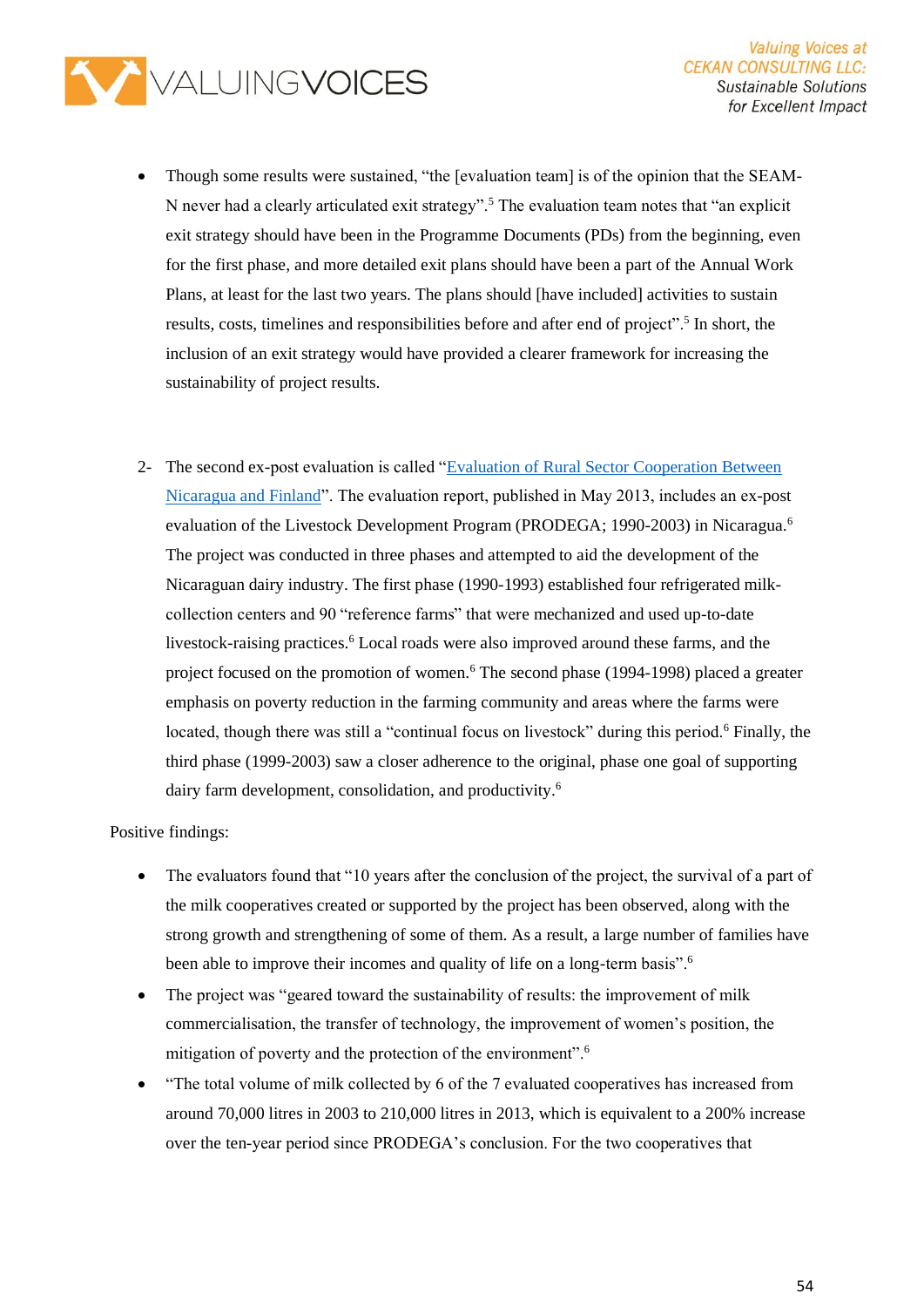

facilitated data for 1991, growth was from 6,000 litres initially up to 50,000 litres in 2003 [733% increase from 1991], the year PRODEGA concluded, and up to 140,000 litres in 2013 [2233% increase from 1991]. All these figures clearly demonstrate the impact and sustainability of what was achieved by PRODEGA".<sup>6</sup>

• "The second phase introduced an element of the Gender and Development (GAD) approach, which attempted to break traditional roles and introduce non-habitual roles for women.… This field of activities, which attempted to structurally break what was socially allowed for women, has indeed yielded results – apparently sustainable – as currently, female cattle-breeders represent between 10 and 30% of the farms according to cooperatives; this information comes from interviews at the cooperatives".<sup>6</sup> Though baseline percentages of women's participation in cattle-breeding were not reported, the evaluation report notes that women's participation in the occupation was almost nonexistent since ranching culture is "among the most macho cultures".<sup>6</sup> It should be noted that this success with the promotion of women was possibly the most sustainable intervention related to improving women's situations in the PRODEGA project – other pro-women aspects of the project were less sustainable.<sup>6</sup>

#### Negative findings:

- "It can be concluded that the work with women of PRODEGA was largely [related to] the reduction of (immediate) poverty within the project, while the other components were geared towards productivity and commercialisation…. the development work carried out with the poorest of the poor is not always sustainable, but rather it tends to remain on the level of poverty alleviating assistance. This has been the case with PRODEGA, particularly when it comes to matters of underlying philosophical change of the female component (first WID and then GAD). There simply was no time to consolidate the empowerment of women at the agricultural cooperatives in favour of a commercial approach", because only two of the 13 cooperatives started in phase II (when women's rights were prioritized) were continued into phase III.<sup>6</sup> "The notable exception [to the concerning trends seen related to women's rights] is the work done to break barriers against the participation of women in the cooperatives and their boards of directors".<sup>6</sup>
- "There are concerns about opportunities for Nicaraguan dairy products in the regional and international markets and the overall sustainability of the value chain", concerns which stem from the low quality of the milk.<sup>6</sup>
- Though milk production has increased, still "only 40% of milk production [was] collected in the country at the time of evaluation",<sup>6</sup> a statistic that, in concert with the low quality of milk,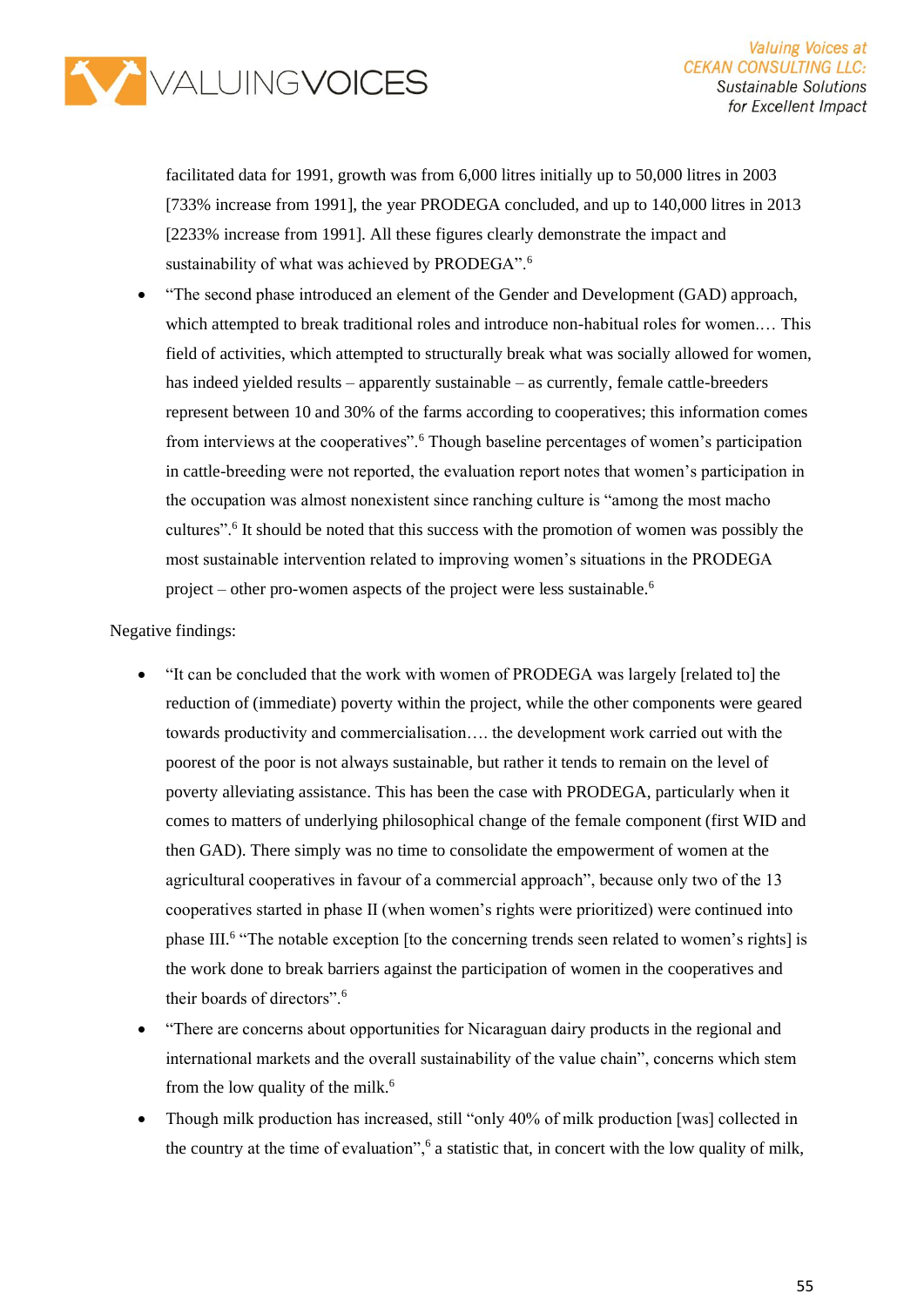

suggests the dairy industry has struggled to sustain quality standards since the end of the project.

- 3- The third ex-post evaluation is called ["Final Evaluation of EIBAMAZ Programme"](https://um.fi/documents/384998/385866/synthesis_report__inclusive_education_in_finland_s_development_cooperation_in_2004_2013). The *Proyecto de Educación Inter Cultural Bilingüe para la Amazonía* (EIBAMAZ) program ran from 2004-2012, and evaluation was completed in 2015.<sup>7</sup> This intervention aimed to develop the capacity for the education of children from indigenous ethnic groups in the Amazonian region.<sup>7</sup> The project included initiatives to create indigenous language learning materials, train teachers, and develop relationships with communities.<sup>7</sup> Regarding sustainability, the following findings were discussed in a synthesis report of Finnish education project evaluations:
- "According to interviews conducted as part of this evaluation, there are many new educators formed with EIBAMAZ who are strong advocates of their culture. There are rural networks supporting indigenous teachers, something that didn't exist before EIBAMAZ. These individuals are now called on regularly by the Ministry of Education and by other projects to provide their expertise on IBE. In Peru in particular, materials are produced by indigenous centers on a regular basis and are available in schools, even if teachers need more support on how to use them. This is an important development... the strength of indigenous organizations is an enabling condition that will be a long-term determinant of sustainability".<sup>7</sup>
- "An important lesson for planning and implementing funding initiatives with a promise of sustainability can be obtained from the examples of Ecuador and Peru, whose paths went in opposite directions. EIBAMAZ started in Ecuador with the strong support of the government, but its achievements are now isolated, fragmented, and at risk. In Peru on the contrary, EIBAMAZ began with little official support, but has become a multidimensional effort that is likely to be sustained as a state-supported initiative. The lesson is to consider the different types of sustainability involved in a project that targets the rights of neglected social groups. Political sustainability had a good foundation in Bolivia, but it proved to be fragile in Ecuador. Technical sustainability is a growing force in Peru. Sociocultural sustainability was important for all three countries".<sup>7</sup>\*
- 4- The fourth evaluation is called ["Final evaluation of Finland's support to the education sector](https://um.fi/documents/384998/385866/synthesis_report__inclusive_education_in_finland_s_development_cooperation_in_2004_2013)  [in Kosovo"](https://um.fi/documents/384998/385866/synthesis_report__inclusive_education_in_finland_s_development_cooperation_in_2004_2013). This evaluation includes ex-post evaluation of the 2000-2003 Finnish Support to the Education Sector in Kosovo (FSDEK) and the 2004-2008 FSDEK II projects intended to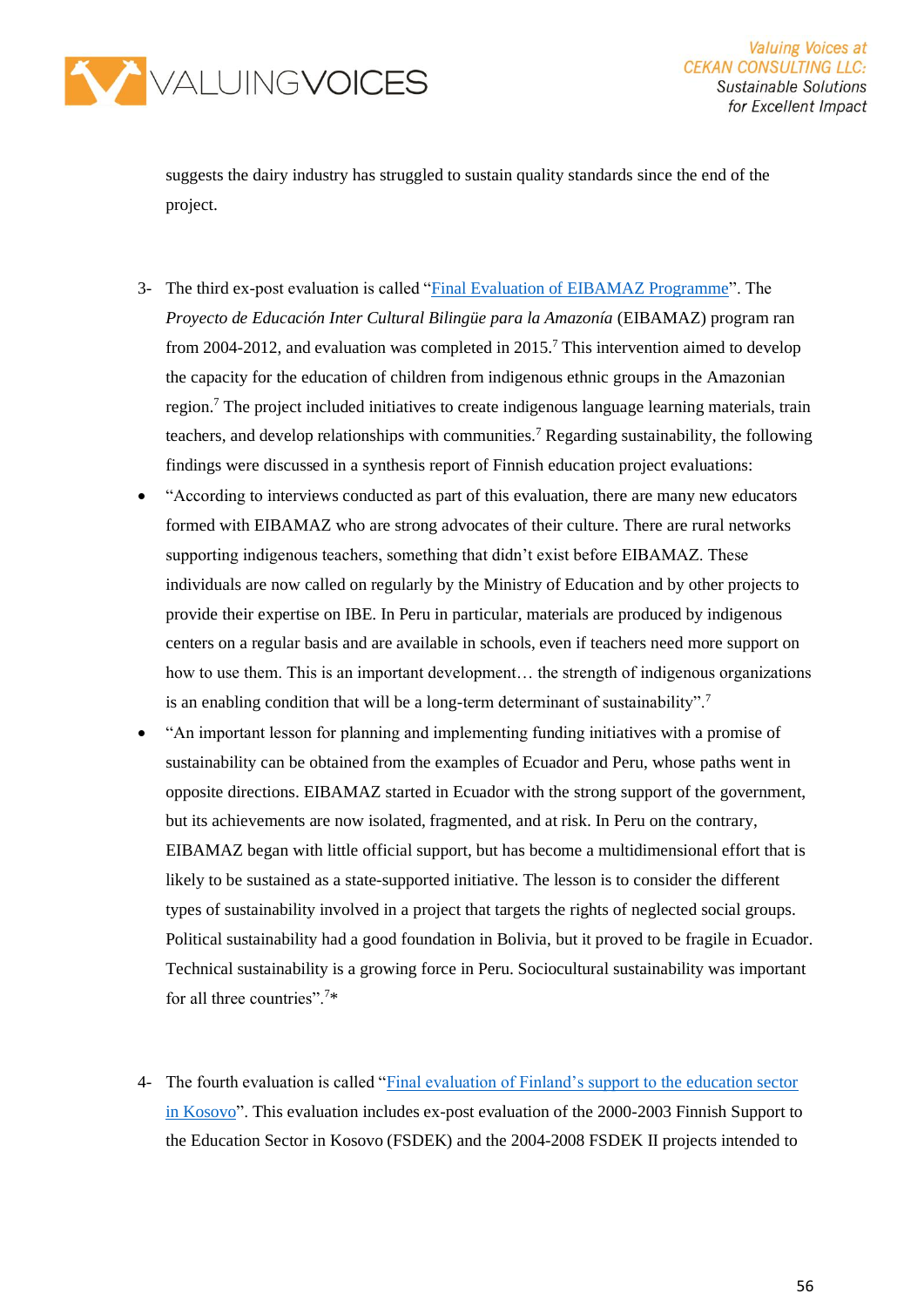

train teachers in special needs education (FSDEK) and add inclusivity training to teacher professional development programs (FSDEK II).<sup>7</sup> Regarding sustainability, the following findings were discussed in a synthesis report of Finnish education project evaluations:

• "Respondents consistently state that Inclusive Education is included as a priority in the core education strategies and laws largely due to Finnish support. The FSDEK project supported development of in-country expertise and there is an operational Special Needs Unit (SNU) in the MEST [(the Kosovo Ministry of Education, Science, and Technology)]. The majority of the teachers trained by the Finnish projects work in the education sector. However, financial sustainability and the sustainability of capacity development efforts remain a concern. After Finnish support ended, the Professional Development Programmes were not continued, and Reading Clubs, which seemed to have an impact on reading skills, were discontinued. However, negotiations between with the MEST and the Faculty of Education of the University of Pristina are underway to review the Professional Development Programme with the goal that it be delivered by the newly established In-Service Training Centre".<sup>7</sup>\*

#### **Endnotes for Finland**

- The claim that the definition of the term 'ex-post' may not be widely shared among evaluators is supported by the "Development Evaluation Norm of the MFA" document, which makes no mention of ex-post evaluation in the MFA's development norms. This document, as well as the Evaluation Manual, was generously provided by the evaluations team of the MFA of Finland following communication between Valuing Voices and the team.
- The evaluation team of the MFA of Finland provided two more evaluations that include expost analysis. While the synthesis report is cited above and in Annex 1, the full-length reports can be found [here for EIBAMAZ](https://um.fi/documents/384998/385866/case_study__final_evaluation_of_eibamaz_programme/a7f797f3-2fa0-5fe3-c206-d6d679d60c4d?t=1528280740353) and [here for the Kosovo intervention.](https://um.fi/documents/384998/385866/case_study__final_evaluation_of_finland_s_support_to_the_education/620d0c81-128b-9f63-ad31-fa45ac88bf9f?t=1528280739684)
- The evaluation team provided a link to a repository of evaluations, which can be found [here.](https://um.fi/development-cooperation-evaluation-reports-project-and-programme-evaluations) However, the repository does not stratify evaluations temporally (i.e. mid-term, final, ex-post).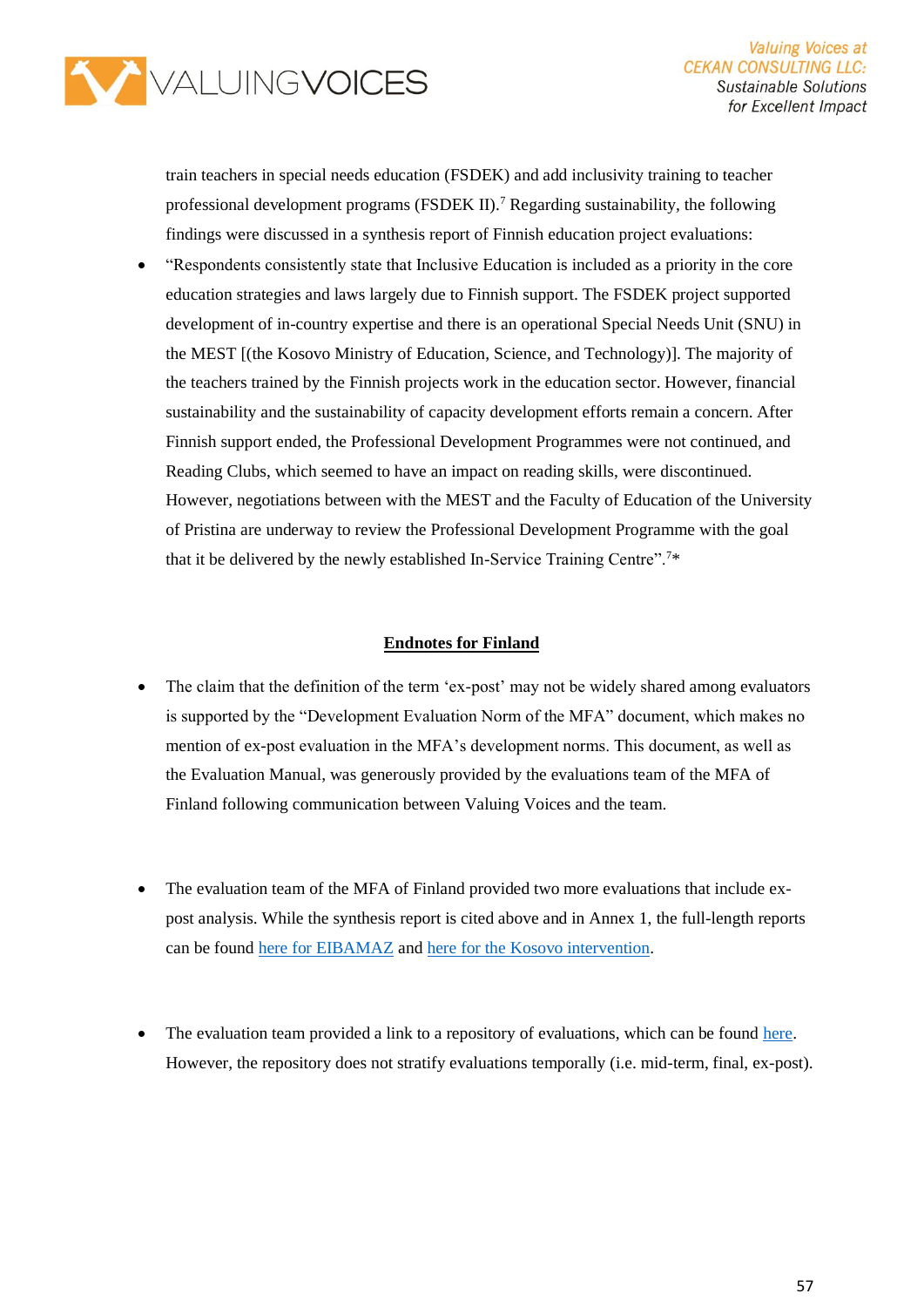

Finland's commitment to sustainable development:

[From the MFA of Finland](https://um.fi/agenda-2030-sustainable-development-goals) – "The 2030 Agenda [for Sustainable Development] includes 17 different goals that are related to sustainable development. These goals are to be met by 2030. Finland is committed to reaching them both at home and in its international cooperation. Finland's development cooperation supports this commitment."

The evaluation team sent along two management responses (in Finnish) to ex-post evaluations, indicating that learning is occurring from such evaluations. However, a management response addressing the education efforts detailed in the "Inclusive Education in Finland's Development Cooperation in 2004-2013: Synthesis Report" document only mentioned sustainability once; the response was not focused particularly on the sustainability of the projects' benefits.

Special thanks to the evaluations team from the MFA of Finland, specifically Ms. Anu Saxen and Ms. Sanna Pulkkinen, for providing their input on this paper. The team provided the author with clarification on various points in the paper, as well as documents relevant to the analysis of this paper (including the repository of general evaluations). The paper has been edited to reflect their suggestions.